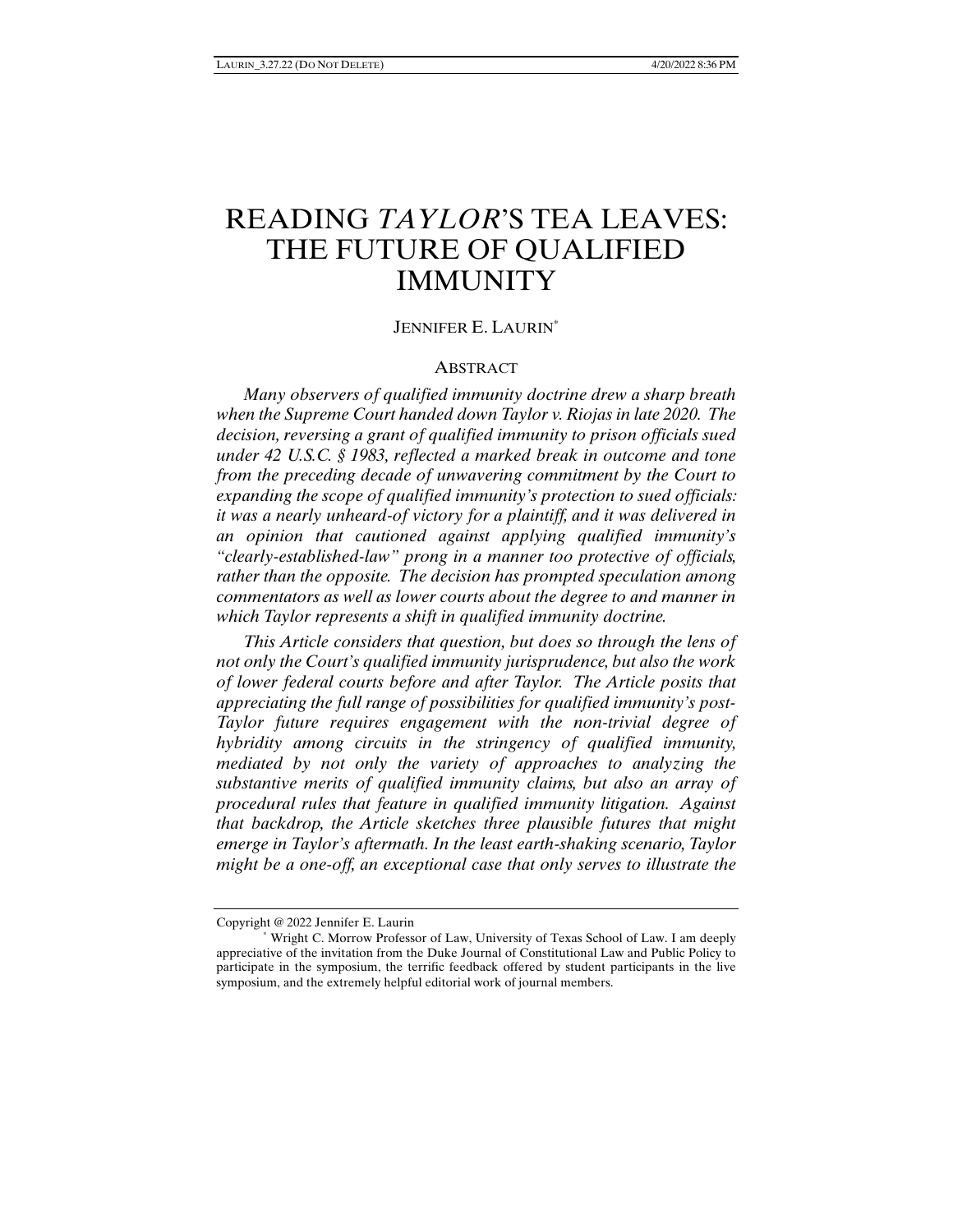*muscularity of qualified immunity. A more far-reaching possibility is that Taylor signals a softening of the Court's clearly-established law test, which could be accomplished through a variety of mechanisms—from adjusting the level of particularity required by the clearly-established-law inquiry, to less obvious means like tinkering with the legal sources eligible to clearly establish the law. Finally, a more far-reaching though less-determinate prediction is that Taylor might prompt greater experimentation with procedural rules—such as restrictions on interlocutory appeals, or limitations on pre-discovery dismissals—that might diminish the qualified immunity's effects on constitutional litigation. To be sure, the Article does not offer odds on the accuracy of any one of those three possible predictions. Rather, the aim is to demonstrate the degree of hybridity that qualified immunity has featured and will continue to feature—perhaps to a greater degree—as the lower federal courts continue to be the primary interpreters and implementors of the doctrine. The analysis thus exposes qualified immunity as an important arena for considering the relationship between the Supreme Court and the lower federal courts, and, more practically, shines light on the array of doctrinal tools (often less visible in analyses that exclusively center the Court's work) that those wishing to reform qualified immunity might add to their toolboxes.* 

#### TABLE OF CONTENTS

| I. A BRIEF HISTORY OF QUALIFIED IMMUNITY AND CLEARLY |  |
|------------------------------------------------------|--|
|                                                      |  |
|                                                      |  |
|                                                      |  |
|                                                      |  |
|                                                      |  |
|                                                      |  |
|                                                      |  |
|                                                      |  |
|                                                      |  |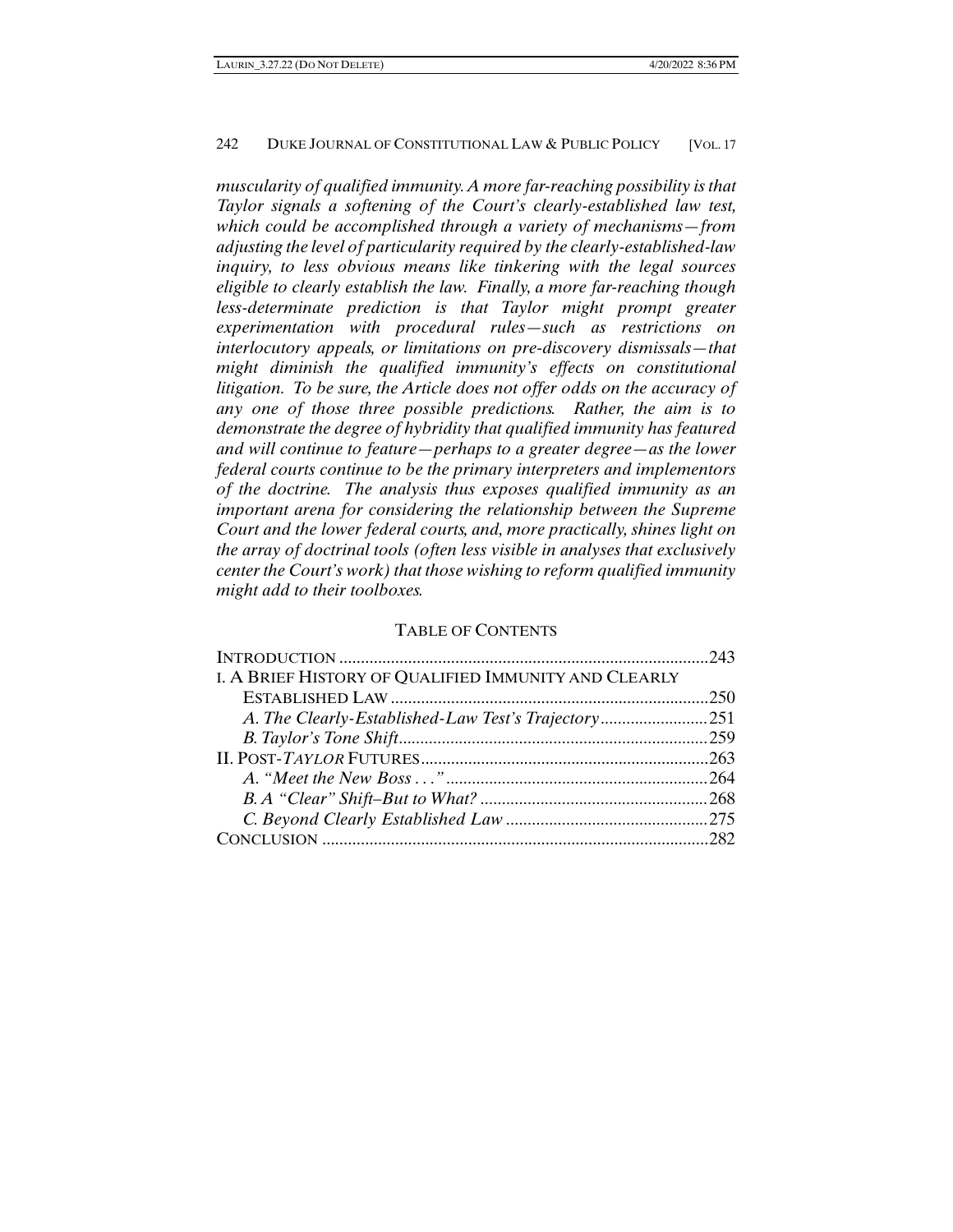#### **INTRODUCTION**

There are few contemporary legal doctrines on which the Supreme Court has lavished more attention than qualified immunity, the muchcriticized judge-made limitation on the availability of causes of action against state and federal officials for violations of constitutional rights.<sup>1</sup> The doctrine debuted as a narrow defense of common law origin for local police officers sued for federal civil rights violations that were analogous to the tort of false arrest.<sup>2</sup> Before long, however, before qualified immunity ballooned into a general defense of good faith enjoyed by all officials sued under 42 U.S.C. § 1983 or the implied right of action known as *Bivens*, and then was expanded and reinvented, in *Harlow v. Fitzgerald*, as an objective assessment of whether an official's constitutional violation transgressed "clearly established" law.<sup>3</sup> In the

 2. *See* Pierson v. Ray, 386 U.S. 547, 557 (1967) (holding that "the defense of good faith and probable cause, . . . available to the officers in the common-law action for false arrest and imprisonment, is also available . . . in the action under § 1983").

 3. *See* Harlow v. Fitzgerald, 457 U.S. 800, 815, 818 (1982) (announcing "adjustment" to good faith defense for *Bivens* and Section 1983 actions and holding that "government officials performing discretionary functions generally are shielded from liability for civil damages insofar

 <sup>1.</sup> For recent and influential academic criticism see, for example, William Baude, *Is Qualified Immunity Unlawful?*, 106 CALIF.L. REV. 45 (2018); Joanna C. Schwartz, *How Qualified Immunity Fails*, 127 YALE L.J. 2 (2017) [hereinafter Schwartz, *How Qualified Immunity Fails*]; Aaron L. Nielson & Christopher J. Walker, *The New Qualified Immunity*, 89 S. CAL. L. REV. 1 (2015) [hereinafter Nielson & Walker, *New Qualified Immunity*]; Joanna C. Schwartz, *Police Indemnification*, 89 N.Y.U. L. REV. 885 (2014) [hereinafter Schwartz, *Police Indemnification*]. Defenses of the doctrine can be found, but they are mostly tepid. *See* Aaron L. Nielson & Christopher J. Walker, *A Qualified Defense of Qualified Immunity*, 93 NOTRE DAME L. REV. 1853 (2018) [hereinafter Nielson & Walker, *Qualified Defense*] (determining that characterization of qualified immunity as unlawful and ineffective does not settle doctrine as a policy matter but recognizing that improvements are needed); John C. Jeffries, Jr., *The Liability Rule for Constitutional Torts*, 99 VA. L. REV. 207, 256 (2013) (conceding that some form of immunity is sensible but criticizing scope of modern doctrine). *But see* Lawrence Rosenthal, *Defending Qualified Immunity*, 72 S.C. L. REV. 547 (2020) (agreeing with critics that the doctrine's conventional justifications are unpersuasive but defending qualified immunity as preventing diversion of taxpayer resources to unmeritorious litigation). For statements of discontent from the bench, see, for example, Baxter v. Bracey, 140 S. Ct. 1862, 1852 (2020) (Thomas, J., dissenting from the denial of certiorari) ("I have previously expressed my doubts about our qualified immunity jurisprudence. . . . Because our § 1983 qualified immunity doctrine appears to stray from the statutory text, I would grant this petition [to reconsider qualified immunity]."); Kisela v. Hughes, 138 S. Ct. 1148, 1162 (2018) (Sotomayor, J., dissenting) (arguing that decision "tells officers that they can shoot first and think later, and it tells the public that palpably unreasonable conduct will go unpunished."); Zadeh v. Robinson, 928 F.3d 457, 479–81 (5th Cir. 2019), *cert. denied*, 141 S. Ct. 110 (2020) (Willett, J., concurring in part and dissenting in part) ("restat[ing] . . . unease with the real-world functioning of modern immunity practice" and citing Baude and Schwartz, among others); Spainhoward v. White Cnty., 421 F. Supp. 3d 524, 540 n.10 (M.D. Tenn. 2019) (granting qualified immunity but "acknowledg[ing] that qualified immunity is a controversial doctrine that can (1) lead to the head-scratching and frustrating outcome of a 'right' becoming 'clearly established' at the pleasure and indeterminate speed of various jurists, and (2) undercut some of the core purposes of 42 U.S.C. § 1983").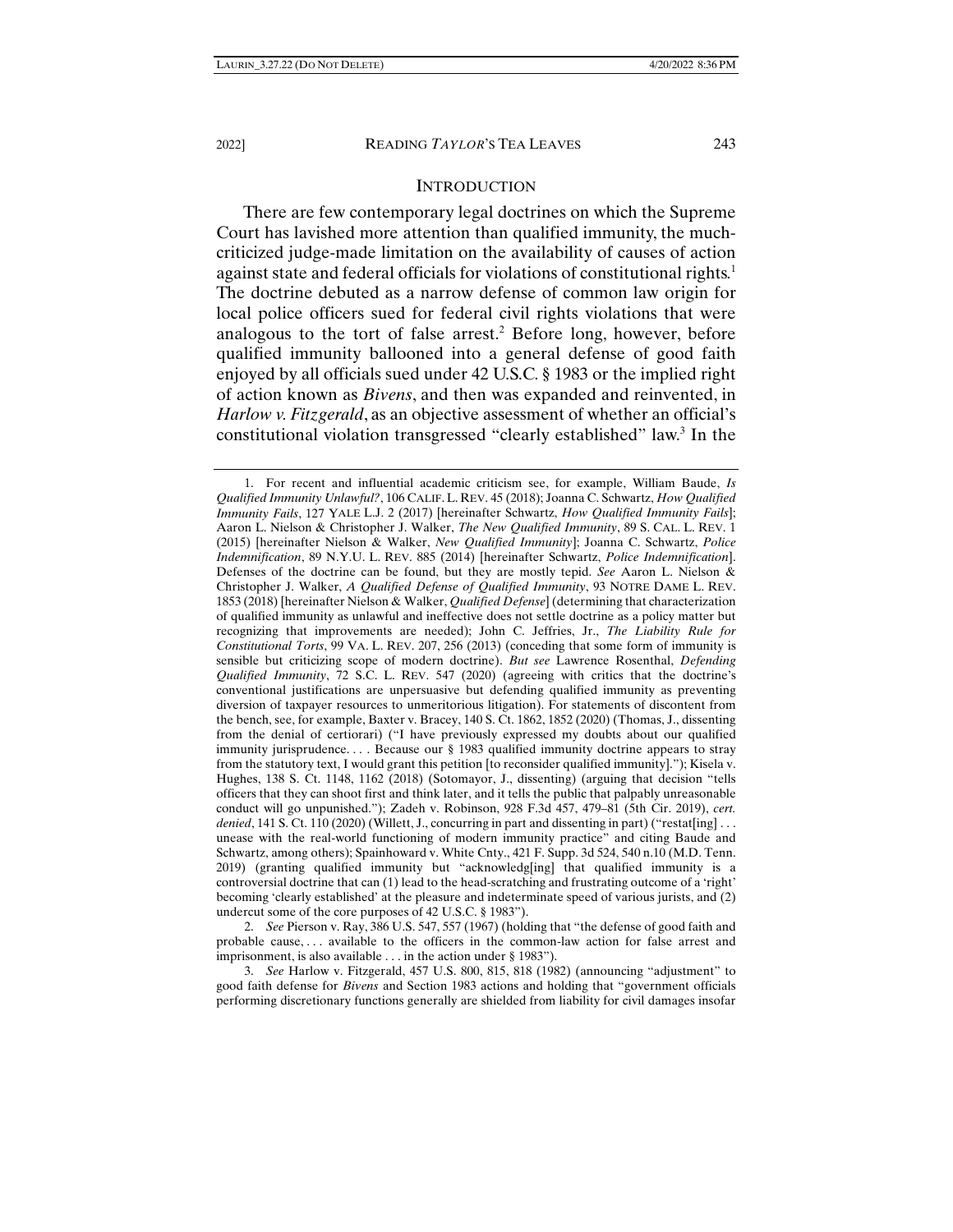decades since *Harlow*, the Court has regularly tinkered with all manner of the procedure and substance of litigating qualified immunity, but its most notable preoccupation has been with the stringency of that clearly-established-law test. The Court's decisions in recent years have emphasized that to clear the hurdle of a qualified immunity defense, plaintiffs must identify prior cases so factually analogous that "every reasonable official" would recognize the illegality of their conduct.4 Reliance on general principles of law proscribing official conduct, such as the rule that the Fourth Amendment bars police from using objectively unreasonable force, will not suffice to prevail in a lawsuit "outside an obvious case."5

Conspicuously, no such "obvious" case arose on the Court's docket for twenty-five years after it created the category in its 2002 decision in Hope v. Pelzer.<sup>6</sup> Rather, the Court's decisions in this period seemed designed—in their volume, style, and outcome—to take back the suggestion that such a case might exist. The Court devoted an outsized proportion of its small docket to cases asking whether lower courts correctly applied the clearly-established-law test when denying qualified immunity, unfailingly reversing those denials for having applied prior precedent in insufficiently factually particularized fashion.<sup>7</sup> Its opinions in those decisions frequently came in the form of unsigned, summary orders–the judicial equivalent of a backhanded slap–and took circuits to task (by name) for repeated intransigence.<sup>8</sup> As William Baude has written, "lower courts that follow Supreme Court doctrine should get the message: think twice before allowing a

as their conduct does not violate clearly established statutory or constitutional rights of which a reasonable person would have known").

 <sup>4.</sup> Ashcroft v. al-Kidd, 563 U.S. 731, 741 (2011); *see also* Baude, *supra* note 1, at 81 (discussing Court's steady "tinker[ing]" with the doctrine); Joanna C. Schwartz, *Qualified Immunity and Federalism All the Way Down*, 109 GEO. L.J. 305, 327–28 (2020) [hereinafter Schwartz, *Qualified Immunity and Federalism*] (discussing subtle but important shift from "a reasonable official" to "every reasonable official" in Court's formulation of clearly-establishedlaw test) (emphasis omitted).

 <sup>5.</sup> White v. Pauly, 137 S. Ct. 548, 552 (2017) (per curiam) (quoting Brosseau v. Haugen, 543 U.S. 194, 199 (2004) (per curiam)).

 <sup>6. 536</sup> U.S. 730 (2002).

 <sup>7.</sup> *See* Baude, *supra* note 1, at 82–85 (discussing directionality and volume of the Court's qualified immunity docket).

 <sup>8.</sup> *See al-Kidd*, 563 U.S. at 742 ("We have repeatedly told courts—and the Ninth Circuit in particular, . . . not to define clearly established law at a high level of generality."); Cole v. Carson, 935 F.3d 444, 473 (5th Cir. 2019) (en banc) (Ho & Oldham, JJ., dissenting) ("The Supreme Court has not hesitated to redress ... intransigence from our sister circuits—often through the 'extraordinary remedy of a summary reversal.'" (quoting Kisela v. Hughes, 138 S. Ct. 1148, 1162 (2018) (Sotomayor, J., dissenting))).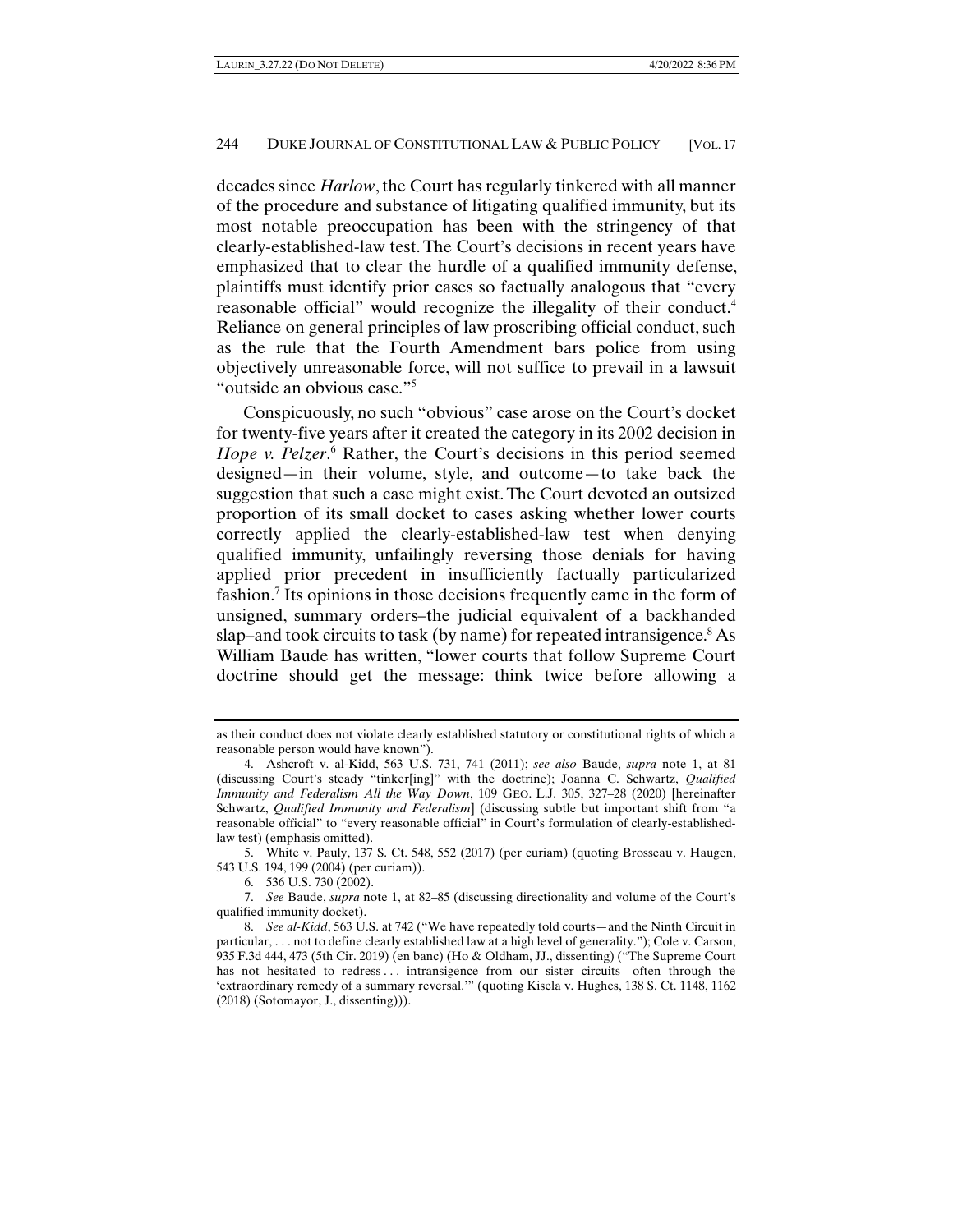government official to be sued for unconstitutional conduct."9 Justice Sotomayor has been more pointed in her depiction of the Court's work product, writing in dissent that the Court's "one-sided approach to qualified immunity transforms the doctrine into an absolute shield for law enforcement officers" and "tells officers that they can shoot first and think later, and . . . the public that palpably unreasonable conduct will go unpunished."<sup>10</sup>

The upshot of the Court's recent qualified immunity jurisprudence– and its clearly-established-law decisions in particular –is a body of opinions that broadcast that the open-textured standard of "clearly established law" is to be applied with maximal deference to officials; only the "plainly incompetent" or those who "knowingly violate the law" should escape the protection of immunity.<sup>11</sup> Judges have heard the message "loud and clear," in the words of the oft-scolded Ninth Circuit.12 Thus, the Court's contemporary qualified immunity jurisprudence has been received not just as individual holdings and formal statements defining the doctrine's contours, but collectively as a directive to lower courts about *how* the doctrine should be applied. In this sense, the Court's clearly-established-law rulings of the past decade have been quintessential examples of what Professor Richard Re has called "signaling"—transmission via the Court's adjudicatory work product of non-precedential directions to lower courts about how precedent is to be applied.<sup>13</sup>

Hence, in November of 2020 when the Court handed down *Taylor v. Riojas*, reversing the Fifth Circuit's grant of qualified immunity to a prison official, it introduced a measure of jurisprudential noise.14 Issued as yet another unsigned summary order—but in a radically different register from the Court's recent decisions—the opinion marked the first time in nearly twenty years that the Court rejected an official's claim of immunity and found that the plaintiff had successfully

 <sup>9.</sup> Baude*, supra* note 1, at 84.

 <sup>10.</sup> *Kisela*, 138 S. Ct. at 1162.

 <sup>11.</sup> *Id.* at 1152 (majority opinion).

 <sup>12.</sup> S.B. v. Cnty. of San Diego, 864 F.3d 1010, 1015 (9th Cir. 2017); *see also* Morrow v. Meachum, 917 F.3d 870, 874 (5th Cir. 2019) ("The second question—whether the officer violated clearly established law—is a doozy. . . . The pages of the *United States Reports* teem with warnings about the difficulty of placing a question beyond debate. From them, we can distill four applicable commandments.").

 <sup>13.</sup> *See* Richard M. Re, *Narrowing Supreme Court Precedent from Below*, 104 GEO.L.J. 921, 942 (2016) (discussing Supreme Court practice of using "signals" to guide lower courts in how precedents should be applied).

 <sup>14.</sup> Taylor v. Riojas, 141 S. Ct. 52, 53 (2020) (per curiam).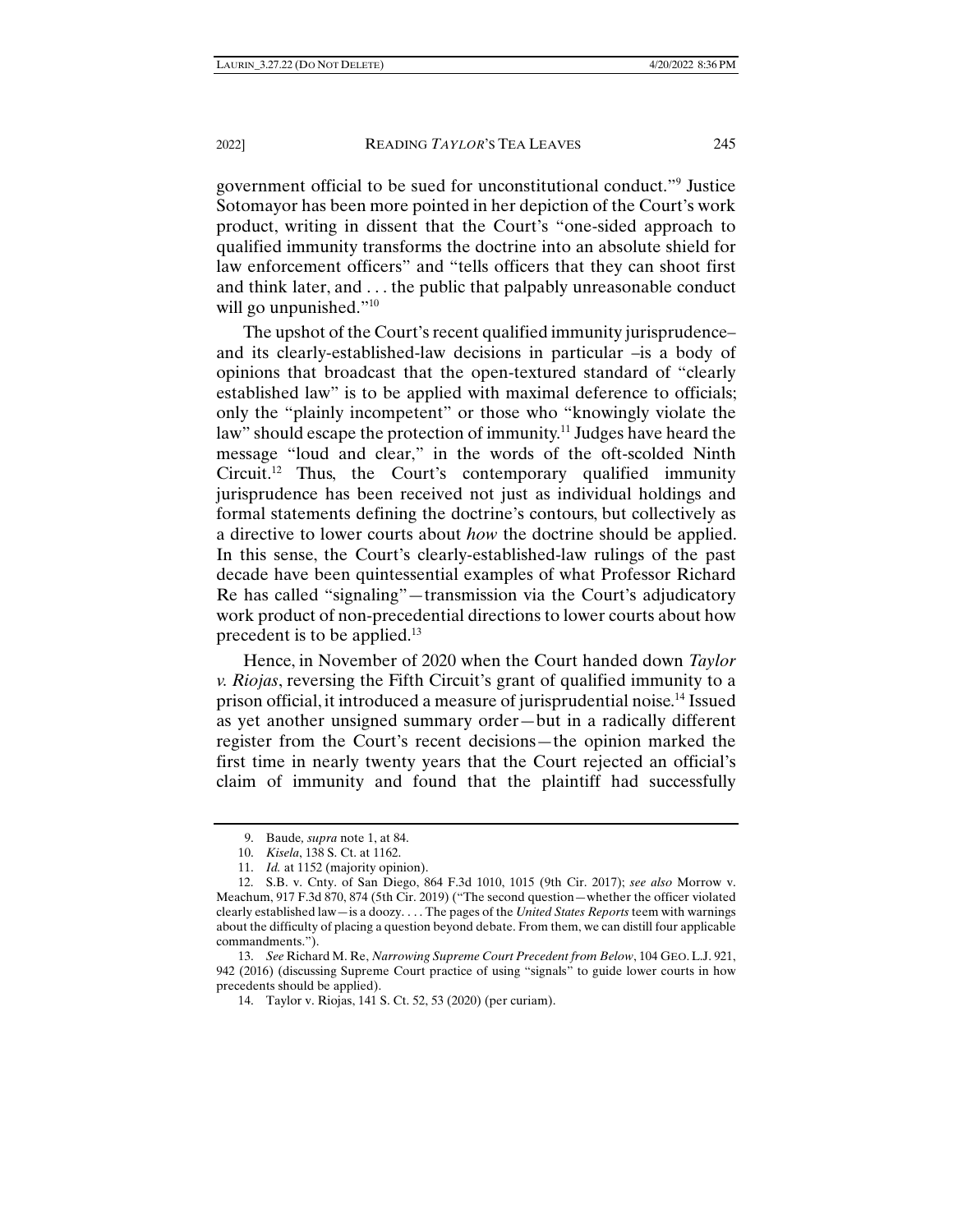demonstrated that prior law clearly established that the defendant's alleged conduct violated the Constitution. The Court's reasoning was even more noteworthy. Citing none of the rulings of recent years that emphasized courts' obligation to identify factually analogous cases, the Court instead cited its long-neglected decision in *Hope v. Pelzer*. 15 In that case, the Court cautioned against an unduly restrictive conceptualization of clearly established law and stated that "officials can still be on notice that their conduct violates established law even in novel factual circumstances."16 *Taylor* invoked *Hope* in concluding that "no reasonable correctional officer could have concluded" the defendant's conduct was "constitutionally permissible," quoting the case for the proposition that "'a general constitutional rule already identified in the decisional law may apply with obvious clarity to the specific conduct in question."<sup>17</sup> The Court would go on later in the 2020 Term to again vacate and remand the Fifth Circuit's grant of qualified immunity in *McCoy v. Alamu*, ordering (in what is often termed a "GVR" for "grant, vacate, and remand") that it be given "further consideration in light of *Taylor v. Riojas*" —a move that some observers have taken to indicate that *Taylor* is no fluke, but rather the harbinger of some shift in the Court's approach to qualified immunity.<sup>18</sup>

As stark a departure as *Taylor*'s tone is from the qualified immunity decisions that preceded it, the case's significance is far from "loud and clear."19 That much is evident from the diversity of views already apparent among the lower federal courts seeking to faithfully apply the Court's teachings in *Taylor*'s aftermath. Some have characterized *Taylor* as a substantial course-correction by the Court, an invitation to lower courts to more freely consider whether general constitutional

 <sup>15.</sup> *Id.* at 53-54.

 <sup>16.</sup> Hope v. Pelzer, 536 U.S. 730, 741 (2002).

 <sup>17.</sup> *Taylor*, 141 S. Ct. at 53 (quoting *Hope*, 536 U.S. at 741).

 <sup>18.</sup> McCoy v. Alamu, 141 S. Ct. 1364 (mem.) (2021); Colin Miller, *The End of Comparative Qualified Immunity*, 99 TEX. L. REV. ONLINE 217, 224 (2021) ("[C]omparative qualified immunity analysis might have met its end in the Supreme Court's summary disposition in *McCoy v. Alamu . . .* . significantly shr[inking] the qualified immunity defense and expand[ing] the constellation of cases in which citizens can vindicate violations of their constitutional rights."); Schwartz*, Qualified Immunity and Federalism*, *supra* note 4, at 351 ("The Court's decision in *Taylor* sends the signal to lower courts that they can deny qualified immunity without a prior case on point—a very different message than the Court has sent in its recent qualified immunity decisions.").

 <sup>19.</sup> S.B. v. Cnty. of San Diego, 864 F.3d 1010, 1015 (9th Cir. 2017); As one district court has lamented in *Taylor*'s aftermath, "The Court does its best follow diligently and faithfully the unwritten signals of superior courts, but, here, the signals are not clear." Ortiz v. New Mexico, No. CIV 18-0028 JB/LF, 2021 WL 3115577, at \*79 (D.N.M. Jul. 22, 2021).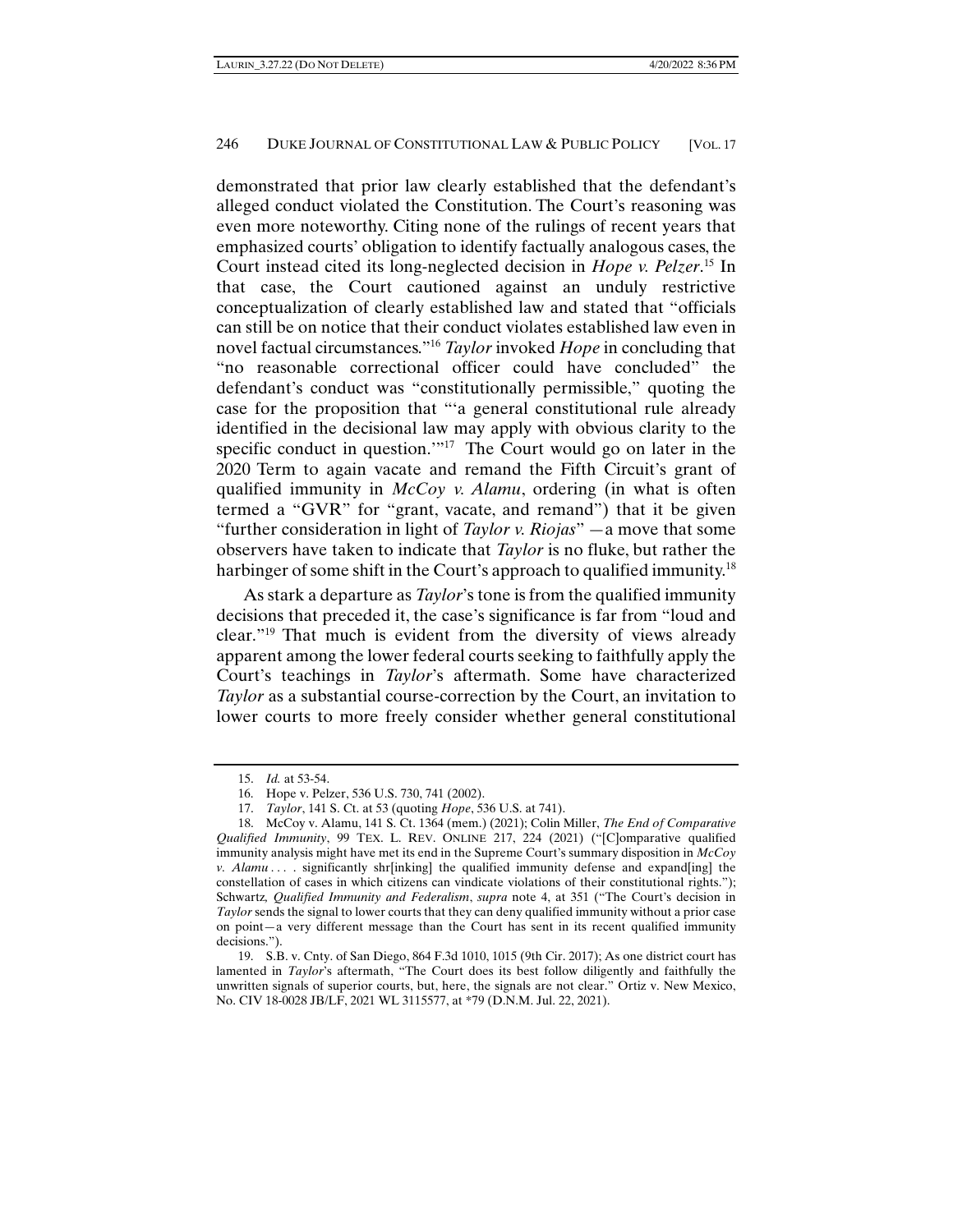principles can clearly establish the illegality of an official's conduct.<sup>20</sup> At the other end of the spectrum, some lower courts have read the unusual and extreme facts of *Taylor* as simply reinforcing the Court's old message that granting qualified immunity should be the rule rather than the exception.21 Others have offered that the truth about what the future holds for qualified immunity and clearly-established-law analysis is likely somewhere in between.22

Focusing exclusively on the Supreme Court and the meaning of its revivification of *Hope*, however, fails to account for important (though often ignored) variations among lower courts' deployment of substantive and procedural rules that attend adjudication of qualified immunity–rules that will likely affect and be affected by their receipt of *Taylor*'s signal.<sup>23</sup> For example, the circuits vary on the sources that can be relied upon to "clearly establish" an official's legal obligations, with some taking a parsimonious view (e.g., only Supreme Court and incircuit precedents) and others a more ecumenical one (e.g., examining state court and federal district court opinions, or even non-judicial sources such as training materials).<sup>24</sup> The circuits also vary in their

 23. Professor Joanna Schwartz has made a similar point in her work examining how "civil rights ecosystems" shape the impact of qualified immunity, although her focus is far broader than simply doctrinal variation among circuits. *See generally* Joanna C. Schwartz, *Civil Rights Ecosystems*, 118 MICH. L. REV. 1539 (2020) [hereinafter, Schwartz, *Civil Rights Ecosystems*]. While the light this Article shines is far narrower, it is also for that reason more granular and adds to a literature on lower court qualified immunity jurisprudence that has been nearly exclusively focused on the stringency of clearly-established-law tests and variability in excessive force doctrine. *See id.* at 1551 n.44 (citing "scholarship examining variation in courts' interpretations of constitutional rights, qualified immunity, and municipal liability"). An exception to that rule is the work of Professors Chris Walker and Aaron Nielson, whose empirical study revealed important variation in lower courts' tendencies to decide, or skip, consideration of whether a constitutional violation was committed before considering whether the law was clearly established—discretion which lower courts have enjoyed since the Supreme Court's decision in *Pearson v. Callahan*. *See* Nielson & Walker, *New Qualified Immunity*, *supra* note 1, at 39 (finding "substantial variation in the rate at which the circuits decide to exercise their *Pearson* discretion to reach constitutional questions, with the Fifth Circuit leading the way in exercising discretion 57.6% of the time, compared with 47.7% for the Sixth Circuit and 36.0% for the Ninth Circuit.").

 24. *Compare* Frasier v. Evans, 992 F.3d 1003, 1015 (10th Cir. 2021) ("[J]udicial decisions are the only valid interpretive source of the content of clearly established law, and, consequently, whatever training the officers received concerning the nature of Mr. Frasier's First Amendment rights was irrelevant to the clearly-established-law inquiry."), *and* Carollo v. Boria, 833 F.3d 1322, 1333 (11th Cir. 2016) (case on point from Supreme Court, circuit, or state's highest court is

 <sup>20.</sup> *See infra* Part II.B.

 <sup>21.</sup> *See infra* Part II.A.

 <sup>22.</sup> *See* Katherine Mims Crocker, The Supreme Court's Reticent Qualified Immunity Retreat 71 Duke L.J. Online 1,  $7-12$  (concluding there is "ample cause to doubt that *Taylor* and *McCoy* signify a sharp shift in the Court's overall attitude about constitutional enforcement" and also that *Taylor* likely signals more than merely a statement that "some space still exists between qualified and absolute immunity").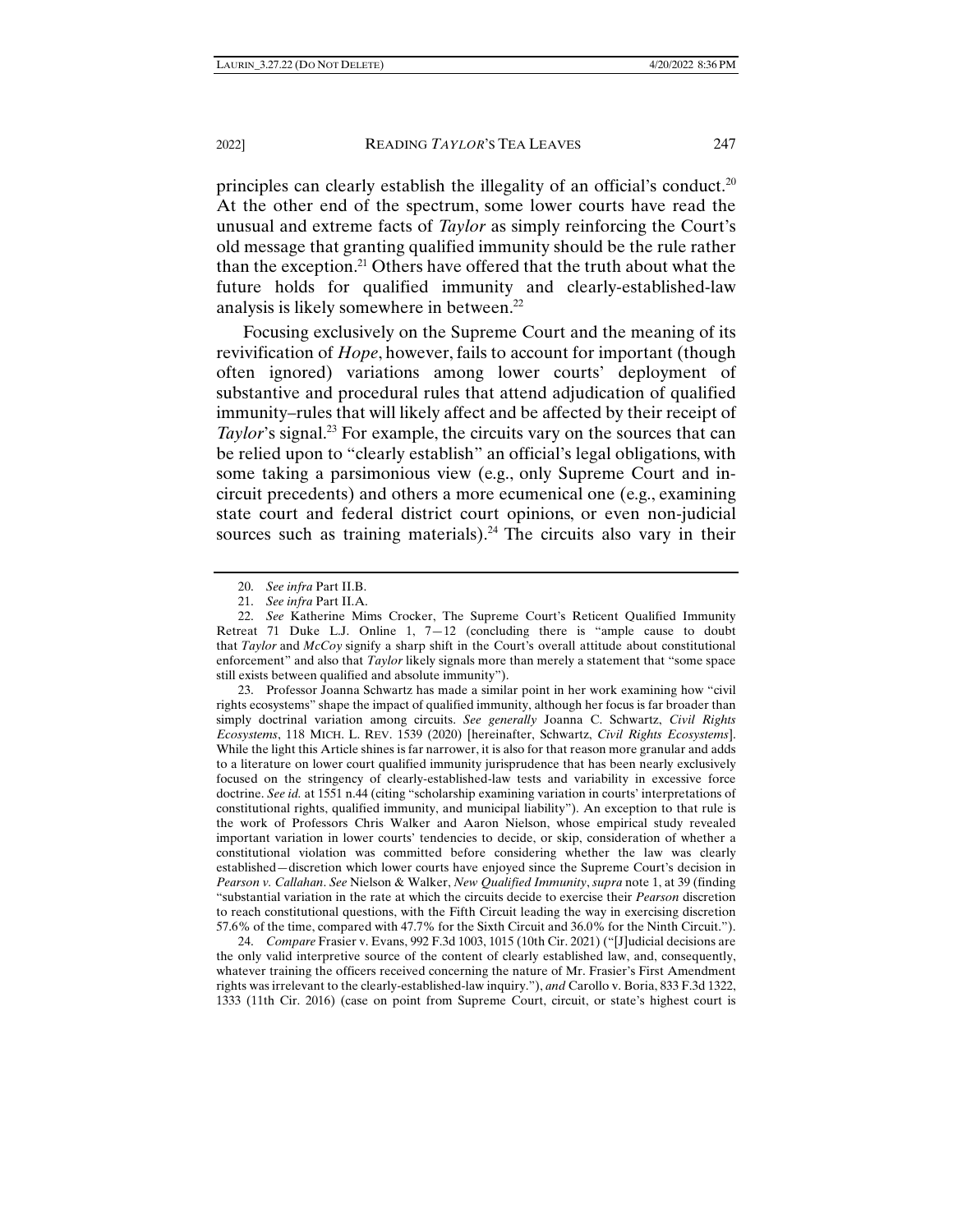willingness to grant qualified immunity prior to discovery, and in their solicitude toward interlocutory appeals of qualified immunity denials.<sup>25</sup> These variations, in turn, can significantly alter the power of qualified immunity, affecting the odds that a plaintiff can overcome the defense, or at least endure the course of civil litigation for sufficient time to have a chance at favorable settlement. Given this array of levers for enhancing or mitigating qualified immunity's curtailment of litigation, a downward shift in the Court's general solicitude toward qualified immunity might trigger not only changes in lower courts' analyses of clearly established law, but also broader adoption of other rules that diminish qualified immunity's bite.

This Article will sketch three plausible futures that might emerge in *Taylor*'s aftermath, all of which find some support in lower courts' interpretations of *Taylor* and the Supreme Court's own post-*Taylor* rulings. In the least earth-shaking scenario, *Taylor* might be a one-off, an exceptional case that only serves to illustrate the muscularity of qualified immunity. A viable prediction with more far-reaching effects would be that *Taylor* signals a softening of the Court's clearlyestablished law test, though perhaps only in the context of particular rights claims (portending a less trans-substantive future for the doctrine). Notably, however, I argue that a number of under-examined mechanisms exist for lower courts to accomplish that softening, from tinkering with the legal sources eligible to clearly establish the law, to shifting rules about how circuit splits are treated in the analysis. Indeed, *Taylor* may finally tee up the Supreme Court's opportunity to provide guidance concerning some of these less-visible, but important details of the clearly established law inquiry. Finally, a prediction at once farreaching and indeterminate is that the Supreme Court is signaling that it will tolerate experimentation in the interstices of the Court's qualified immunity jurisprudence beyond mere application of the

required to clearly establish law), *with* Peroza-Benitez v. Smith, 994 F.3d 157, 165–66 (3d Cir. 2021) (stating that clearly-established inquiry looks to Supreme Court precedent, circuit precedent, out-of-circuit cases, and "district court cases, from within the Third Circuit or elsewhere"), *and* Irish v. Maine, 849 F.3d 521, 527–28 (1st Cir. 2017) (discussing relevance of training in evaluating qualified immunity).

 <sup>25.</sup> *See, e.g.*, Estate of Anderson v. Marsh, 985 F.3d 726, 737 (9th Cir. 2021) (Fletcher, J., dissenting) (noting variation in how circuits have applied Court's collateral order doctrine with respect to qualified immunity); Estate of Chamberlain v. City of White Plains, 960 F.3d 100, 111  $(2d Cir. 2020)$  (stating presumption against  $12(b)(6)$  dismissal on qualified immunity grounds and concluding that "advancing qualified immunity as grounds for a motion to dismiss is almost always a procedural mismatch"); Wesley v. Campbell, 779 F.3d 421, 433 (6th Cir. 2015) ("[I]t is generally inappropriate for a district court to grant a  $12(b)(6)$  motion to dismiss on the basis of qualified immunity.").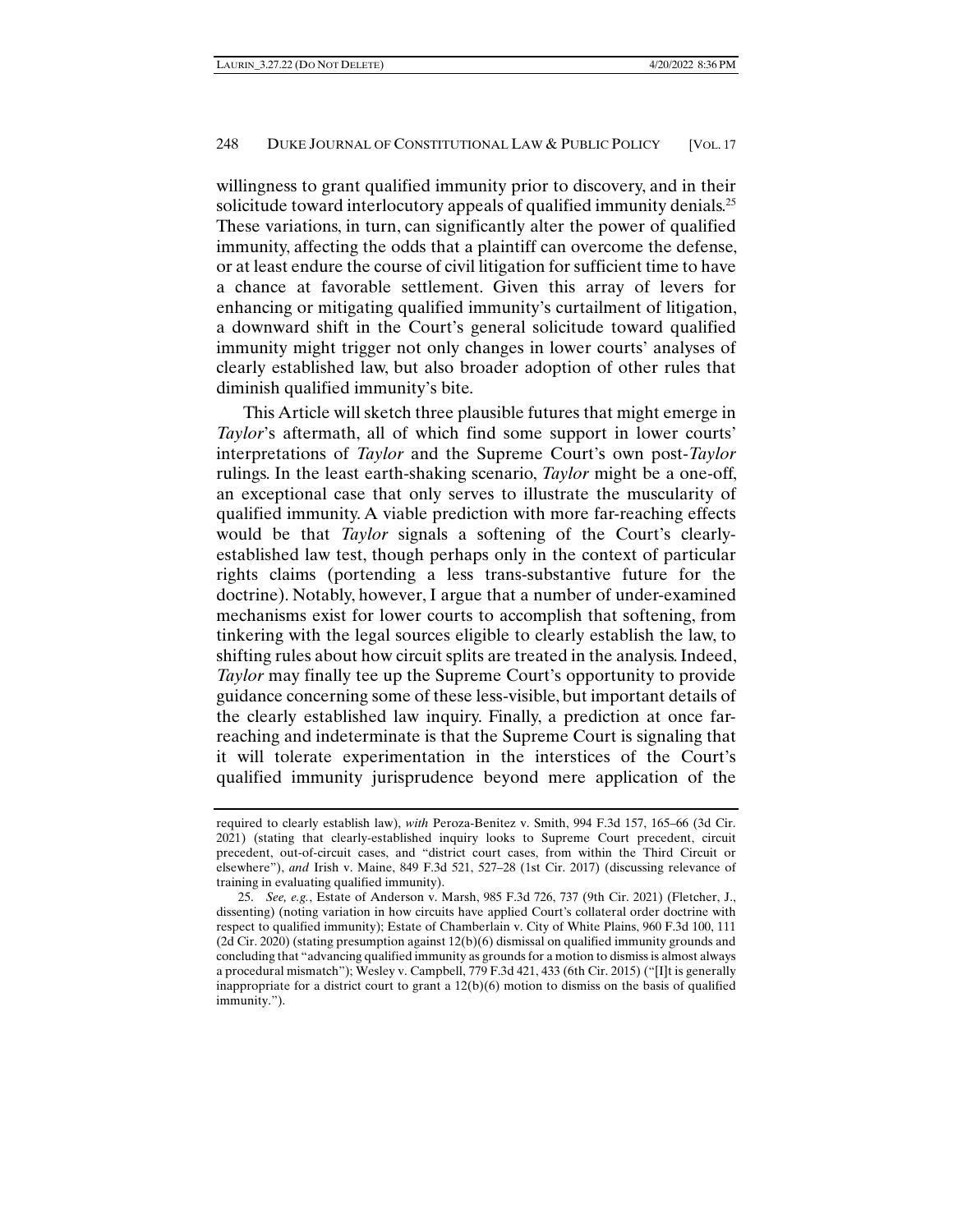clearly-established law test, in ways that might diminish the doctrine's effects on constitutional litigation.

The aim here is not to take and defend a conclusive position on *Taylor*'s holding. This Article takes as a given that the opinion in *Taylor* is susceptible of a range of plausible interpretations; this is particularly so when *Taylor* is read together with *McCoy* and against the backdrop of the doctrinal arc of Supreme Court and, critically, lower federal court cases that precede it.26 It may even be that *Taylor*'s brevity and *McCoy*'s substantive silence reflect that the Court itself is undecided as to where the doctrine is headed.27 Nor does this Article seek to predict which one of several futures for qualified immunity will materialize. To the contrary, part of the upshot of parsing a range of potential futures for qualified immunity is to demonstrate that, at least in the short- to medium-run, qualified immunity doctrine across the many federal courts will have a non-trivial degree of hybridity. At the same time, the analysis makes clear that this is nothing new. Thus, a second contribution of this Article is to shine a light on the perhaps underappreciated variegation of qualified immunity doctrine, visible only once oft-ignored dynamics of lower court interpretation are illuminated.<sup>28</sup>

Recognizing qualified immunity's hybridity has purchase beyond the confines of predicting the trajectory of doctrine. Longstanding criticism of qualified immunity has recently coalesced in concerted campaigns for judicial and legislative reform, particularly with the groundswell of policing and racial justice protests in the summer of 2020, but these efforts have yielded uneven results.<sup>29</sup> A broad coalition of advocates has steered cases to the Court to invite judicial

 <sup>26.</sup> Cf. Richard H. Fallon, Jr., The Supreme Court, 1996 Term—Foreword: Implementing the Constitution, 111 Harv. L. Rev. 54, 124–25 (1997) (noting "that a broad ambit frequently exists for reasonable disagreement about how precedents are best interpreted and tests best applied").

 <sup>27.</sup> See Tara Leigh Grove, Sacrificing Legitimacy in a Hierarchical Judiciary, 121 Colum. L. Rev. 1555, 1589 & n.203 (2021) (observing that "the Justices may decline review or opt for narrow or open-ended doctrines for any number of reasons, including the difficulty of reaching agreement on a multimember Court").

 <sup>28.</sup> For other work taking interest in lower federal court jurisprudence and the complex dynamics of its interaction with (as opposed to mechanical deference to) the Supreme Court*, see generally id.*; Re, *supra* note 13; Evan H. Caminker, *Precedent and Prediction: The Forward-Looking Aspects of Inferior Court Decisionmaking*, 73 TEX. L. REV. 1 (1994).

 <sup>29.</sup> See Hailey Fuchs, Qualified Immunity Protection for Police Emerges as Flash Point Amid Protests, N.Y. TIMES (Jun. 23, 2020), https://www.nytimes.com/2020/06/23/us/politics/qualified-immunity.html (noting that "qualified immunity has emerged as a flash point in the protests spurred by [George] Floyd's killing and galvanized calls for police reform," and detailing reform proposals as well as opposition).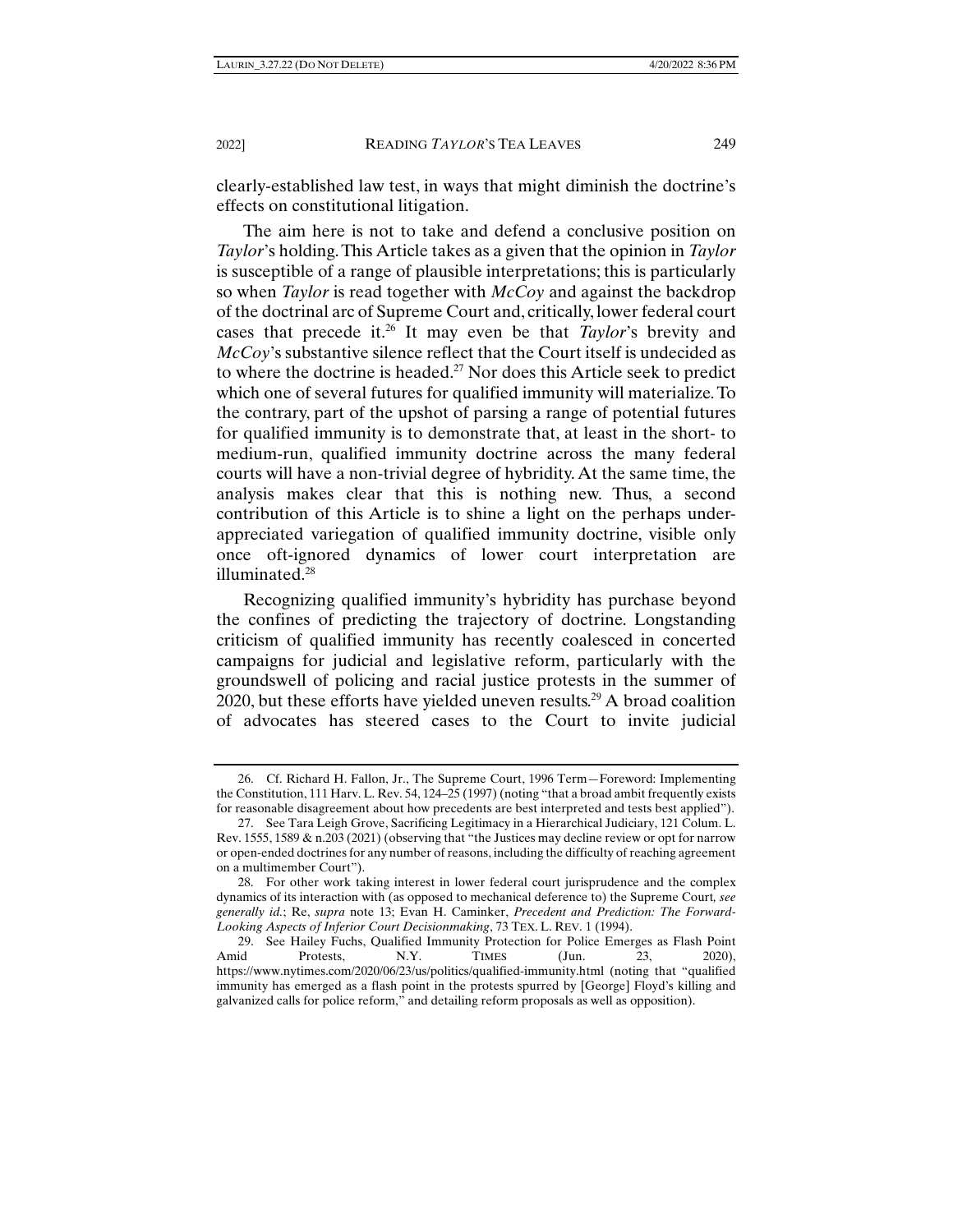reconsideration of the doctrine—an invitation that the Court has pointedly refused.30 Congressional legislation to amend § 1983 to bar the defense for law enforcement defendants remains pending, though prospects for its passage now appear dim.31 States and localities considered and in some instances passed legislation representing various approaches to allow plaintiffs to bypass the doctrine, but the vast majority of state-level efforts to legislatively eliminate immunity were defeated.<sup>32</sup> In a moment when we are seeing significant reform energy but also substantial resistance to outright abolition of qualified immunity, this Article's illumination of the variety of tools that effectively cabin the doctrine's effects can offer something of a reform menu to scholars, jurists, and advocates who wish to see official immunity diminished.<sup>33</sup>

Part I of this Article briefly traces the contemporary evolution of qualified immunity doctrine with a focus on the clearly-established-law test, and then turns to the Court's decisions in *Taylor* and *McCoy* to demonstrate the magnitude of tonal shift that the *Taylor* decision reflects. Part II takes up the task of sketching possible post-*Taylor*  futures, attending to the groundwork that the lower federal courts have done to enable any of the possible scenarios to take root. The Article concludes by reflecting on the implications of *Taylor* and its aftermath for current debates over the future of qualified immunity.

# I. A BRIEF HISTORY OF QUALIFIED IMMUNITY AND CLEARLY ESTABLISHED LAW

This Part briefly sketches the story of the clearly-established-law

 <sup>30.</sup> *See* Jay Schweikert, *The Supreme Court's Dereliction of Duty on Qualified Immunity*, CATO AT LIBERTY BLOG (Jun. 15, 2020, 11:27 AM), https://www.cato.org/blog/supreme-courtsdereliction-duty-qualified-immunity (discussing multiple petitions for certiorari filed inviting Court action).

 <sup>31.</sup> *See* Kiara Alfonseca, More Than a Year After George Floyd's Killing, Congress Can't Agree on Police Reform, ABC NEWS (Sept. 23, 2021, 3:59 PM), https://abcnews.go.com/Politics/year-george-floyds-killing-congress-agree-policereform/story?id=80188065 (reporting that bipartisan discussions over George Floyd Justice in

Policing Act are "officially over"). 32. *See* Kimberly Kindy, *Dozens of States Have Tried to End Qualified Immunity. Police* 

*Officers and Unions Helped Beat Nearly Every Bill*, WASH. POST (Oct. 7, 2021, 6:00 AM), https://www.washingtonpost.com/politics/qualified-immunity-police-lobbying-state-

legislatures/2021/10/06/60e546bc-0cdf-11ec-aea1-42a8138f132a\_story.html ("At least 35 state qualified-immunity bills have died in the past 18 months . . . . The efforts failed amid multifaceted lobbying campaigns by police officers and their unions targeting legislators, many of whom feared public backlash if the dire predictions by police came true.").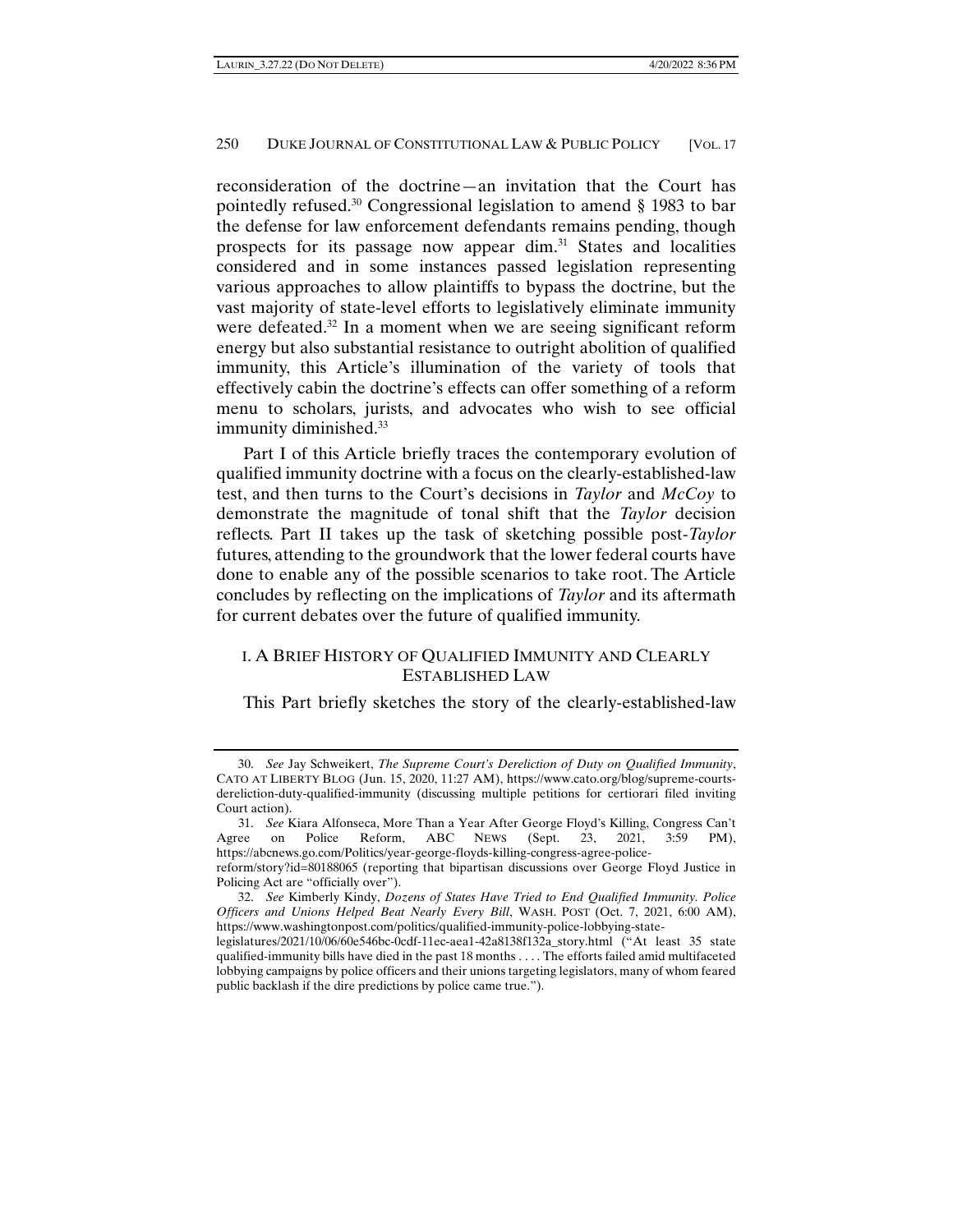test's creation and evolution. It describes a period, marked by the Court's decision in *Hope v. Pelzer*, when the Court's decisions cautioned *against* an overly stringent conception of how clear prior law must be to place officers on notice of the illegality of their conduct for purposes of overcoming qualified immunity. It then describes the Court's pivot away from *Hope* to a conception of qualified immunity that appeared to free officials entirely of the burden of extrapolating from prior court decisions to the facts before them, reflected in the Court's last decade of qualified immunity jurisprudence. Against this backdrop, the Part details the Court's analysis in *Taylor* to demonstrate the degree of departure the case appears to signal.

#### *A. The Clearly-Established-Law Test's Trajectory*

The basic framework for contemporary qualified immunity doctrine was announced by the Supreme Court in *Harlow v. Fitzgerald*, a *Bivens* action brought against aides to President Nixon who allegedly conspired to illegally terminate the plaintiff's employment.<sup>34</sup> While rejecting the defendants' claim that as presidential aides they shared the president's absolute immunity from suit for conduct undertaken in the course of their duties, the Court nevertheless held that they, like the mine run of executive officials, possessed "qualified immunity" from suit.<sup>35</sup> The notion that government officials might be shielded from liability even if their conduct did indeed violate the Constitution was not newly introduced in *Harlow*. Fifteen years previously, in *Pierson v. Ray*, the Court first announced that police officers were not civilly liable for unconstitutional arrests that were carried out in "good faith"

<sup>34.</sup> To be sure, there is an important debate about whether the Supreme Court is the appropriate or optimal branch of government to end or reform qualified immunity, if that is the goal. Congress is, of course, the primary rival, or additional, candidate. *Compare* Scott Michelman, *The Best Branch Qualified to Abolish Immunity*, 93 NOTRE DAME L. REV. 1999, 2013 (2018) (arguing that the Supreme Court need not defer to Congressional authority to abolish qualified immunity), *and* Baude, *supr*a note 1, at 80–81 (making the case that the Court can and should eliminate qualified immunity), *with* Nielson & Walker, *Qualified Defense*, *supra* note 1, at 1856–63 (arguing that stare decisis prevents Court from abolishing qualified immunity and that it is for Congress to act). Aaron Nielson and Chris Walker have recently argued that states are best-suited to craft legal regimes adapted to–and perhaps mitigating the litigationsuppressive effects of–the Court's qualified immunity doctrine. Aaron L. Nielson & Christopher J. Walker, *Qualified Immunity and Federalism*, 109 GEO. L.J. 229 (2020) [hereinafter, Nielson & Walker, *Qualified Immunity and Federalism*]. This Article takes no position in this debate. The variety in the details of the circuits' qualified immunity regimes could influence other courts, Congress, or the states.

<sup>34.</sup> *See generally* Harlow v. Fitzgerald, 457 U.S. 800 (1982).

<sup>35.</sup> *Id.* at 808–12.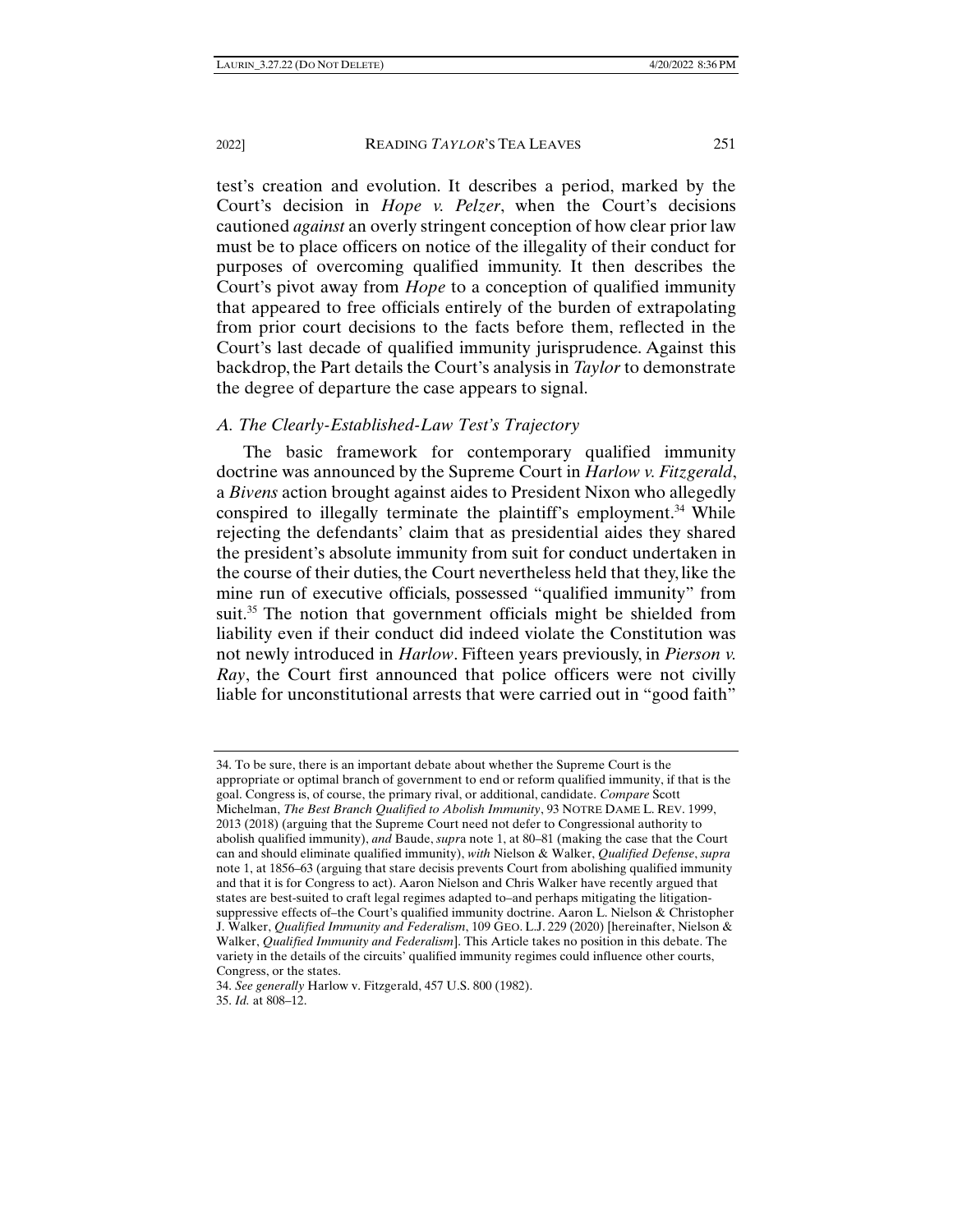and with "probable cause."36 In subsequent decisions, the Court expanded the category of officials eligible to assert the defense of what became known as "qualified immunity" to all executive officials whose conduct, however unconstitutional, was undertaken with a "reasonable" and "good faith" belief in its legality.37 *Harlow*, however, made a course correction. The Court announced that adjudication of the factually nuanced condition of "good faith" struck a suboptimal balance of competing values, identified as "the importance of a damages remedy to protect the rights of citizens, . . . but also 'the need to protect officials who are required to exercise their discretion and the related public interest in encouraging the vigorous exercise of official authority.'"38 Hoping to better protect the latter value by facilitating early dismissal of insubstantial lawsuits and minimizing the burdens of litigation on official defendants, the Court fashioned an "objective" qualified immunity test to replace the subjective "good faith" inquiry: "[G]overnment officials performing discretionary functions, generally are shielded from liability for civil damages insofar as their conduct does not violate clearly established statutory or constitutional rights of which a reasonable person would have known."<sup>39</sup> Thus, the "clearlyestablished-law" test was born.

*Harlow* was silent, however, on the details of just what it meant for law to be "clearly established" to a reasonable person—on how specifically a previously rendered judicial statement of law must speak to a situation that confronts an official. The Court's early post-*Harlow*  decisions provided little elaboration. In *Davis v. Scherer*, the Court's first post-*Harlow* case to apply the clearly-established-law test, the Court ruled that a state official who dismissed a state highway patrolman without formal termination proceedings was entitled to qualified immunity because at the time of the conduct giving rise to the suit neither the Court nor the Fifth Circuit (in which the case was filed) had declared a "federal constitutional right to a pre-termination or a prompt post-termination hearing."40 The Court had no occasion to examine the degree of legal clarity required, given that existing precedent denied the requirement of a hearing under *any*  circumstances.

<sup>36.</sup> Pierson v. Ray, 386 U.S. 547, 557 (1967).

<sup>37.</sup> Scheuer v. Rhodes, 416 U.S. 232, 247–48 (1974).

<sup>38.</sup> *Harlow*, 457 U.S*.* at 807 (quoting Butz v. Economou, 438 U.S. 478, 506 (1978)).

<sup>39.</sup> *Id.* at 818.

<sup>40.</sup> Davis v. Scherer, 468 U.S. 183, 191–92 (1984).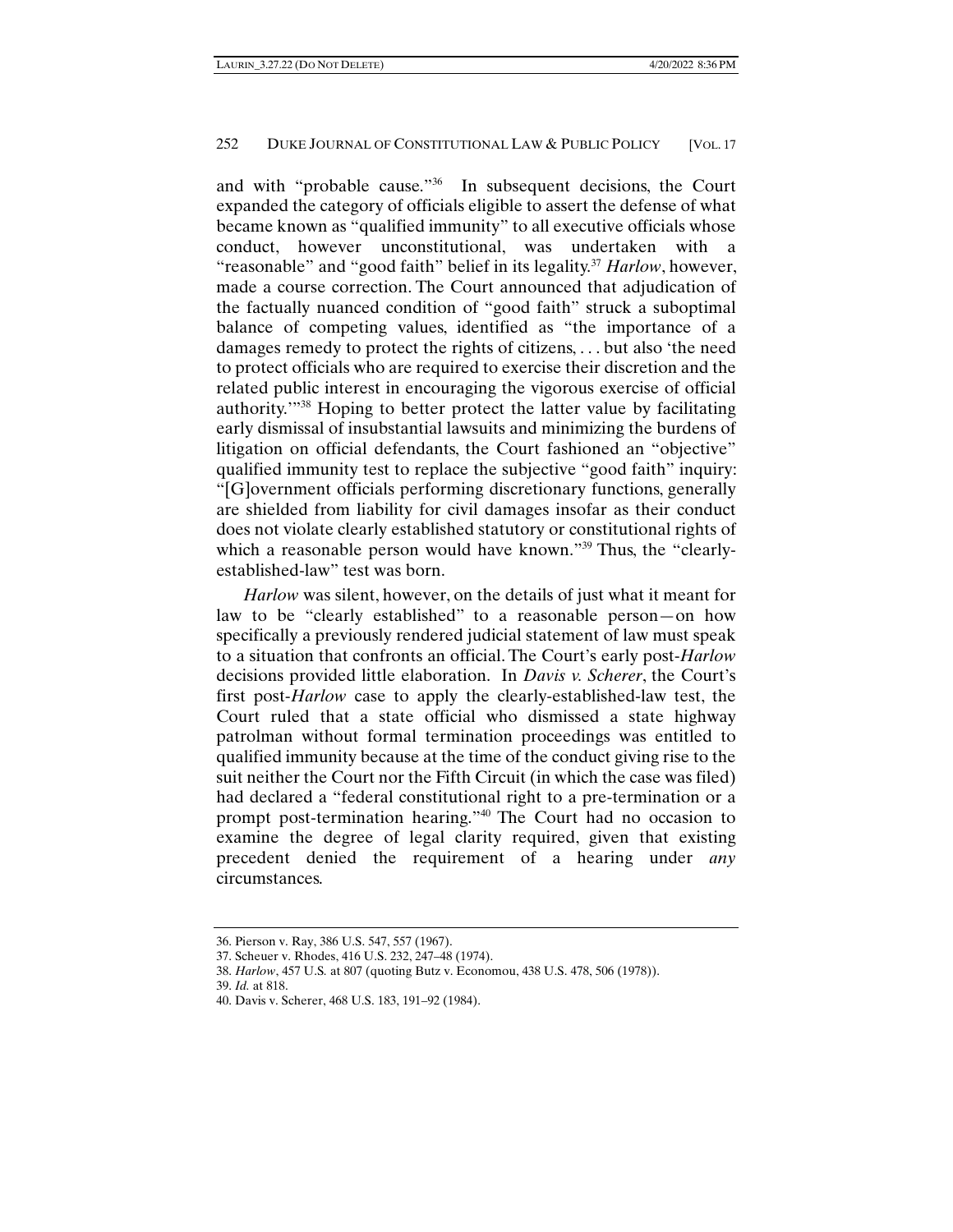But in *Anderson v. Creighton*, involving a suit for violation of Fourth Amendment rights against a police officer who executed a warrantless home search, the Court squarely addressed the issue of "the level of generality at which the relevant 'legal rule' is to be identified" for purposes of the clearly-established-law test, and emphasized that the inquiry must be undertaken with *some* degree of factual particularity.<sup>41</sup> The Court explained as follows:

[T]he right to due process of law is quite clearly established by the Due Process Clause, and thus there is a sense in which any action that violates that Clause (no matter how unclear it may be that the particular action is a violation) violates a clearly established right. Much the same could be said of any other constitutional or statutory violation. But if the test of "clearly established law" were to be applied at this level of generality, it would bear no relationship to the "objective legal reasonableness" that is the touchstone of *Harlow*. . . . It should not be surprising, therefore, that our cases establish that the right the official is alleged to have violated must have been "clearly established" in a more particularized, and hence more relevant, sense: The contours of the right must be sufficiently clear that a reasonable official would understand that what he is doing violates that right. $42$ 

For purposes of the claim in *Anderson*, this meant that locating legal support for the abstract "right to be free from warrantless searches of one's home unless the searching officers have probable cause and there are exigent circumstances" was insufficient for purposes of defeating qualified immunity.<sup>43</sup> Instead, Anderson was entitled to qualified immunity if, given both the state of the law of the Fourth Amendment and the particular circumstances he faced, he reasonably could have believed that search of the plaintiffs' home was lawful.<sup>44</sup> Thus, the era of "factual particularity" as a central feature of the clearly-established-law test was born.

Even so, *Anderson*'s requirement that the law be clearly established with sufficient factual particularity that an official could recognize the illegality of their conduct left room for interpretation about the point at which the unlawfulness of conduct is, in *Anderson*'s phrasing, reasonably "apparent."<sup>45</sup> Must a court have adjudicated a nearly-

<sup>41.</sup> Anderson v. Creighton, 483 U.S. 635, 639 (1987).

<sup>42.</sup> *Id.* at 639–40.

<sup>43.</sup> *Id.* at 40.

<sup>44.</sup> *Id.*

<sup>45.</sup> *Id.*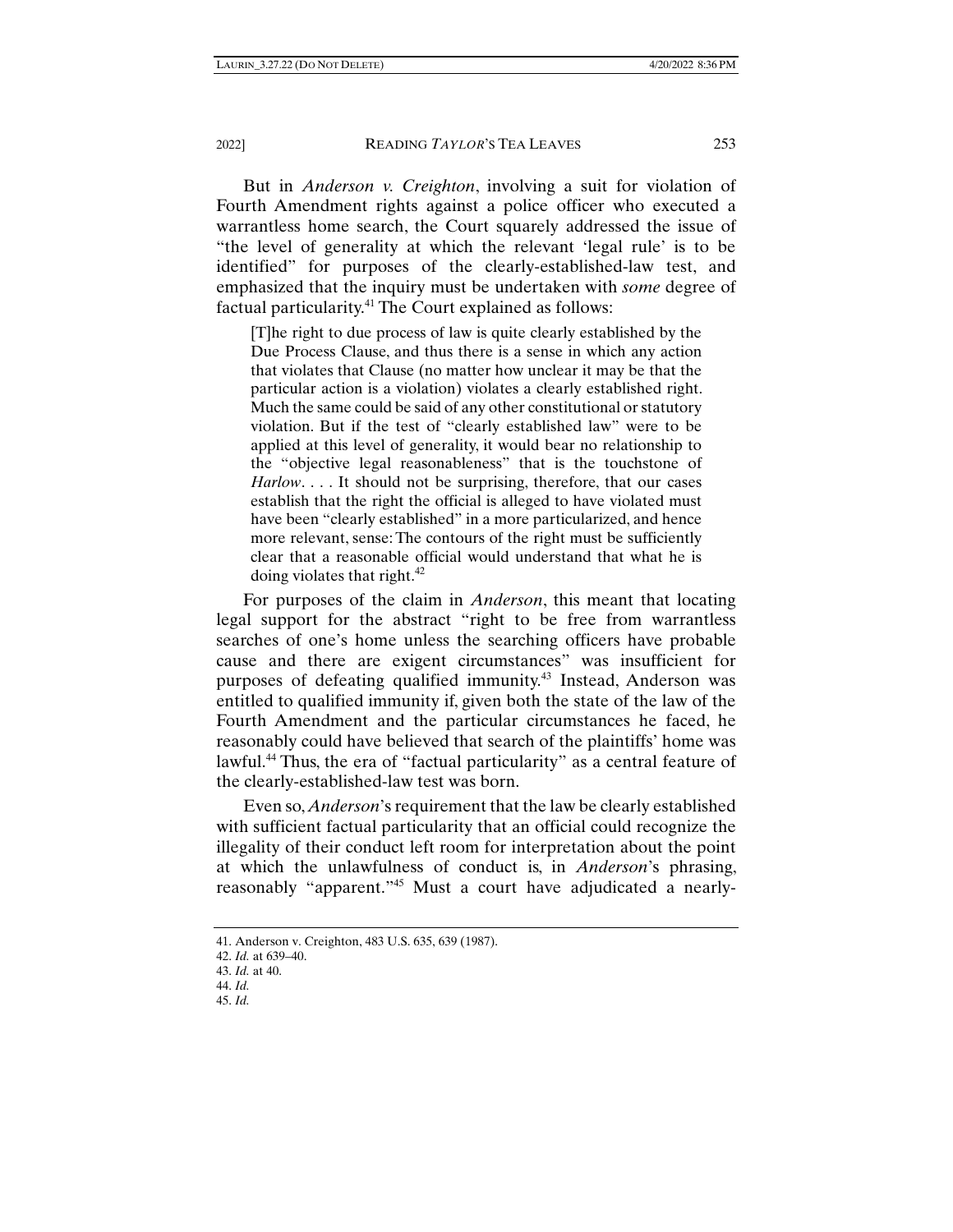factually-identical claim? Or do officials bear some burden of predicting the application of existing law to new factual scenarios? It is with respect to this issue that the Supreme Court's qualified immunity jurisprudence of the last two decades has been most conflicted, and most criticized.

As late as 2002, in *Hope v. Pelzer*, the Court suggested that it would not allow qualified immunity to evolve into a "one-bite rule" for government officials.46 *Hope* involved a claim that prison officials violated the Eighth Amendment prohibition on cruel and unusual punishment when they handcuffed the plaintiff to a hitching post for multiple hours in the Alabama heat and sun.<sup>47</sup> No court had ever adjudicated a claim involving precisely such facts; the closest the Eleventh Circuit had come was holding that handcuffing prisoners to cells or fences for prolonged periods amounted to cruel and unusual punishment.48 Following the Eleventh Circuit's grant of qualified immunity on the ground that the plaintiff had failed to unearth prior cases involving "materially similar" facts, the Supreme Court reversed, and rejected the Eleventh Circuit's "rigid" demand that plaintiffs identify prior cases factually on all fours with their own claims in order to overcome assertions of immunity.49 Observing that the touchstone of qualified immunity was a concern for fair notice, the Court emphasized that "officials can still be on notice that their conduct violates established law even in novel factual circumstances," and that "earlier cases involving 'fundamentally similar' facts'" are not necessary to support a finding that the law provided fair warning to an official.<sup>50</sup> Prior judicial condemnation of wanton corporal punishment and the denial of water to prisoners, paired with reports from the Department of Justice advising Alabama prison officials about the illegality of their hitching-post practices, sufficed to make clear the defendants' lack of entitlement to qualified immunity.<sup>51</sup>

For nearly two decades, however, *Hope* would not be cited by the Supreme Court in support of a determination that clearly established law supported a denial of qualified immunity. And although the Court paid lip service to the principle that "novel factual circumstances" do

<sup>46.</sup> Hope v. Pelzer, 536 U.S. 730 (2002).

<sup>47.</sup> *Id.* at 733–35.

<sup>48.</sup> *Id.* at 742.

<sup>49.</sup> *Id.* at 739. 50. *Id.* at 739–41.

<sup>51.</sup> *Id.*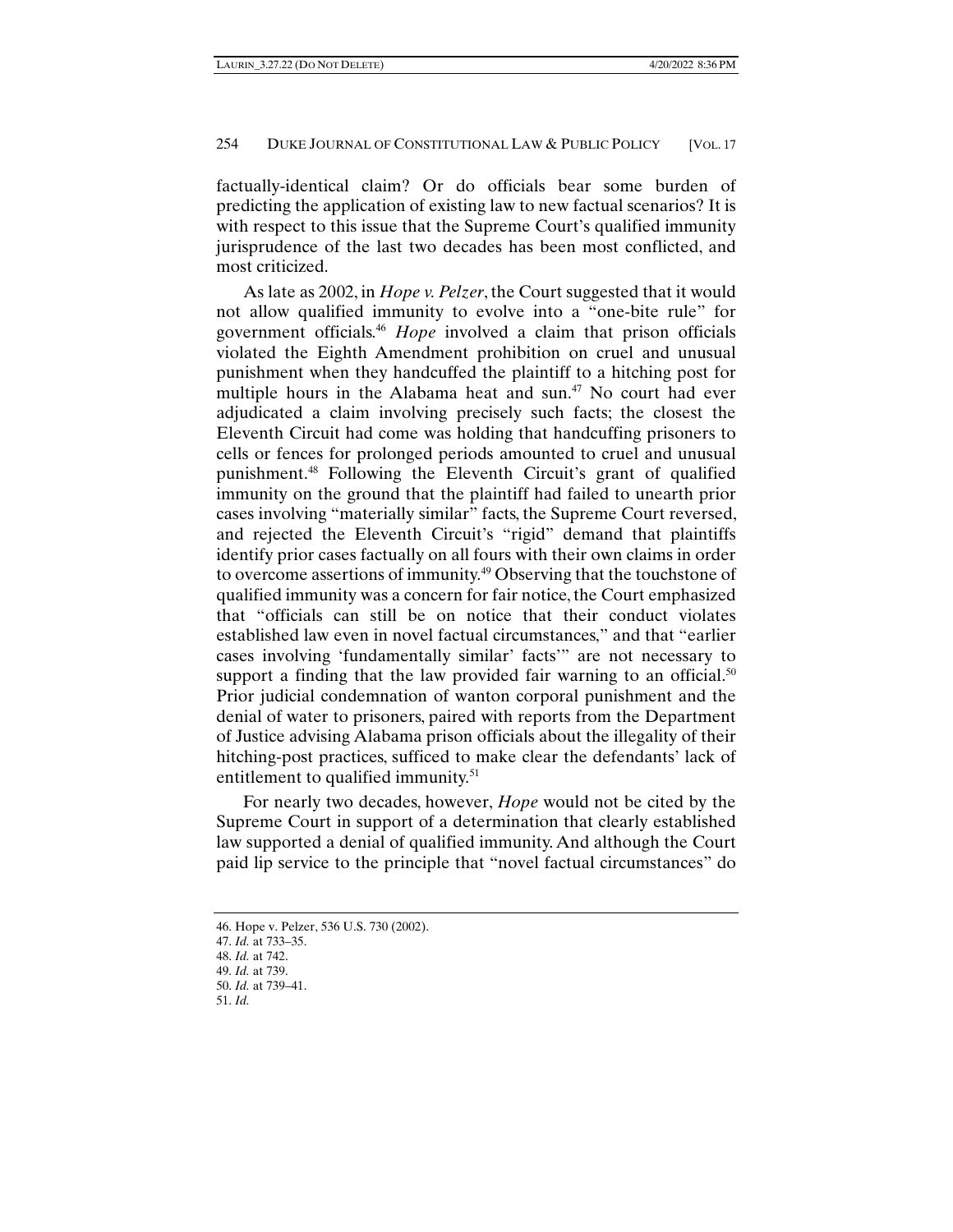not automatically foreclose civil liability for officials' constitutional transgressions, the substance and tone of the Court's qualified immunity decisions effectively suggested the opposite. Finding only once in that time period that a plaintiff had succeeded in overcoming the clearly-established-law hurdle—two years after *Hope*, in the 2004 case *Groh v. Ramirez*52— the Court began a steady doctrinal march that moved the goal post for plaintiffs and disciplined intransigent lower courts.53 *Ashcroft v. al-Kidd* was perhaps the watershed opinion in this regard.54 The 2011 decision subtly rephrased the metric for assessing whether law was clearly established from examining whether "*a*  reasonable official" would understand their conduct to be "illegal"<sup>55</sup> to requiring the greater showing that "*every* reasonable official" would share the belief.56 The decision also revived language that first appeared in the Court's 1986 decision in *Malley v. Briggs*, describing qualified immunity as shielding "all but the plainly incompetent or those who knowingly violate the law."57 *Malley*, a decision rejecting police officers' claim to absolute immunity from suit for serving falsely sworn warrants, deployed that language in dicta for the purpose of reassuring that qualified immunity was sufficiently protective of police defendants.58 In the hands of the *al-Kidd* majority, the language was transformed into a measure for determining whether qualified immunity was "properly applied"–a metric that audaciously equated a "reasonable" official with one just shy of "plain<sup>[]</sup> incompeten<sup>[ce]</sup>."<sup>59</sup>

The Court's decisions following *al-Kidd* demonstrated the power of a shield from liability that required plaintiffs to find a prior case so factually on point that only a "plainly incompetent" officer could fail to see that it prohibited their precise actions.<sup>60</sup> In the decade following *al-Kidd*, the Court frequently filled its terms' dockets with multiple

- 55. As formulated in Anderson v. Creighton, 483 U.S. 635, 637 (1987) (emphasis added).
- 56. *Al-Kidd*, 563 U.S. at 741 (emphasis added).

<sup>52.</sup> *See generally* Groh v. Ramirez, 540 U.S. 551 (2004) (holding that there was no qualified immunity when the search warrant failed to adequately describe what is being looked for).

<sup>53.</sup> *See* Baude, *supra* note 1, at 82—83 (discussing the Court's asymmetrical qualified immunity dispositions).

<sup>54.</sup> Ashcroft v. al-Kidd, 563 U.S. 731 (2011).

<sup>57.</sup> *Id.* at 743 (quoting Malley v. Briggs, 475 U.S. 335, 341 (1986)).

<sup>58.</sup> *Malley*, 475 U.S. at 341.

<sup>59.</sup> *Al-Kidd*, 563 U.S. at 743.

<sup>60.</sup> *See* Stephen R. Reinhardt, The Demise of Habeas Corpus and the Rise of Qualified Immunity: The Court's Ever Increasing Limitations on the Development and Enforcement of Constitutional Rights and Some Particularly Unfortunate Consequences, 113 MICH. L. REV. 1219, 1248 (2015) (discussing impact of *Al-Kidd*'s shift in focus toward factual specificity and a focus on the "plainly incompetent" officer).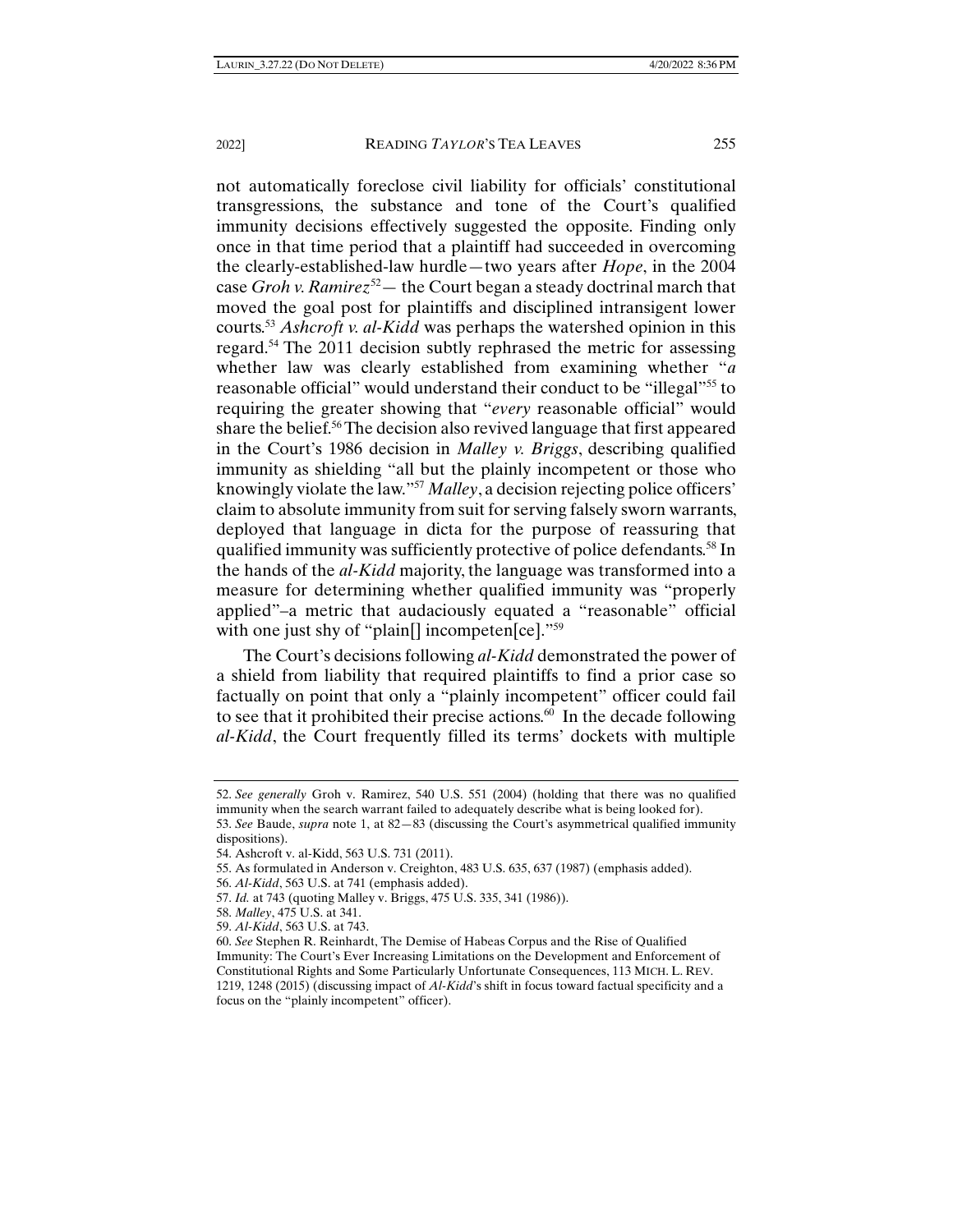grants of certiorari to reverse denials of qualified immunity.<sup>61</sup> Fourteen cases in those years considered a lower court's application of the clearly-established-law test; in every one, the Court found the law *not*  clearly established, consistently citing *al-Kidd* for the primary statement of qualified immunity's contours, and nearly always quoting the metric of "plain[] incompeten[ce]."62 Consistently as well, the Court upbraided lower courts for their reliance on overly general principles of law or factually dissimilar cases to conclude that the illegality of the defendants' conduct was clearly established.<sup>63</sup>

<sup>61.</sup> *See* Salazar-Limon v. City of Houston 137 S. Ct. 1277, 1282–83 (2017) (Sotomayor, J., dissenting) (remarking on two reversals of qualified immunity denials in 2017, three in 2015, and one each in 2014 and 2013); Reinhardt, *supra* note 60, at 1248 ("[I]n October Term 2013 alone, the Court found that actions by state agents were protected by qualified immunity in four cases based on its assertion that the constitutional violation alleged was not beyond debate in the existing case law at the time of the actions."); *see also* Baude, supra note 1, at 85 (describing Court's qualified-immunity-laden docket in comparison to broader certiorari trends and concluding that it points to "special" and "unusual" treatment of the doctrine); *infra* note 62 (enumerating the Court's post-*al-Kidd* decisions).

<sup>62.</sup> The "plainly incompetent" language appears in support of the Court's reversals in ten of the fourteen cases in this time period. Kisela v. Hughes, 138 S. Ct. 1148, 1152 (2018); District of Columbia v. Wesby, 138 S. Ct. 577, 589 (2018); Ziglar v. Abbasi, 137 S. Ct. 1843, 1867 (2017); White v. Pauly, 137 S. Ct. 548, 551 (2017); Mullenix v. Luna, 577 U.S. 7, 12 (2015) (per curiam); Taylor v. Barkes, 575 U.S. 822, 825 (2015); City & Cnty. of S.F. v. Sheehan, 575 U.S. 600, 611 (2015); Carroll v. Carman, 574 U.S. 13, 17 (2014); Stanton v. Sims, 571 U.S. 3, 6 (2013); Messerschmidt v. Millender, 565 U.S. 535, 546 (2012). Three additional qualified immunity grants cite *al-Kidd* but without specific invocation of a "plainly incompetent" test. *See* Lane v. Franks, 573 U.S. 228, 243 (2014) (noting that *al-Kidd* states that qualified immunity allows for breathing room for government officials); Plumhoff v. Rickard, 572 U.S. 765, 778–79 (2014) (citing *al-Kidd*  for the proposition that the violation must be clearly established and that any reasonable officer would have understood the violation); Wood v. Moss, 572 U.S. 744, 757 (2014) (using *al-Kidd* for the idea that the officer must have violated a clearly established right for qualified immunity to not apply). One post-*al-Kidd* decision failed to cite *al-Kidd*, but instead elaborated the qualified immunity standard with citation to *Kisela*, omitting that case's quotation to *al-Kidd*. City of Escondido v. Emmons, 139 S. Ct. 500, 503 (2019). There were two cases in this time period in which the Court reversed *grants* of qualified immunity. Neither involved the question of how clearly the law must speak to the defendant's conduct in order to be clearly established. Rather, both concerned the question of what facts a court should consider in conducting the clearlyestablished-law test. In *Hernandez v. Mesa*, the Court held that the Fifth Circuit erroneously considered facts that were not known to the defendant officer–namely, the nationality of the individual the defendant Border Patrol officer shot–in evaluating qualified immunity. Hernandez v. Mesa, 137 S. Ct. 2003, 2007 (2017). And in *Tolan v. Cotton*, the Court held that the Fifth Circuit erroneously construed the summary judgment record in the defendant's favor rather than the non-moving plaintiff, in describing the facts that governed its qualified immunity analysis. Tolan v. Cotton, 572 U.S. 650, 660 (2014).

<sup>63.</sup> *See Kisela*, 138 S. Ct. at 1152 ("This Court has 'repeatedly told courts—and the Ninth Circuit in particular—not to define clearly established law at a high level of generality.'" (quoting *Sheehan*, 575 U.S. at 613 (internal quotations omitted)); Plumhoff v. Rickard, 572 U.S. 765, 779, 134 S. Ct. 2012, 2023, 188 L. Ed. 2d 1056 (2014) (citing *Al-Kidd* for the proposition that "'[w]e have repeatedly told courts . . . not to define clearly established law at a high level of generality'"); Baude, *supra* note 1, at 83—84 (characterizing recent decisions as "regularly remind[ing] lower courts" about the factual particularity demanded of the clearly-established-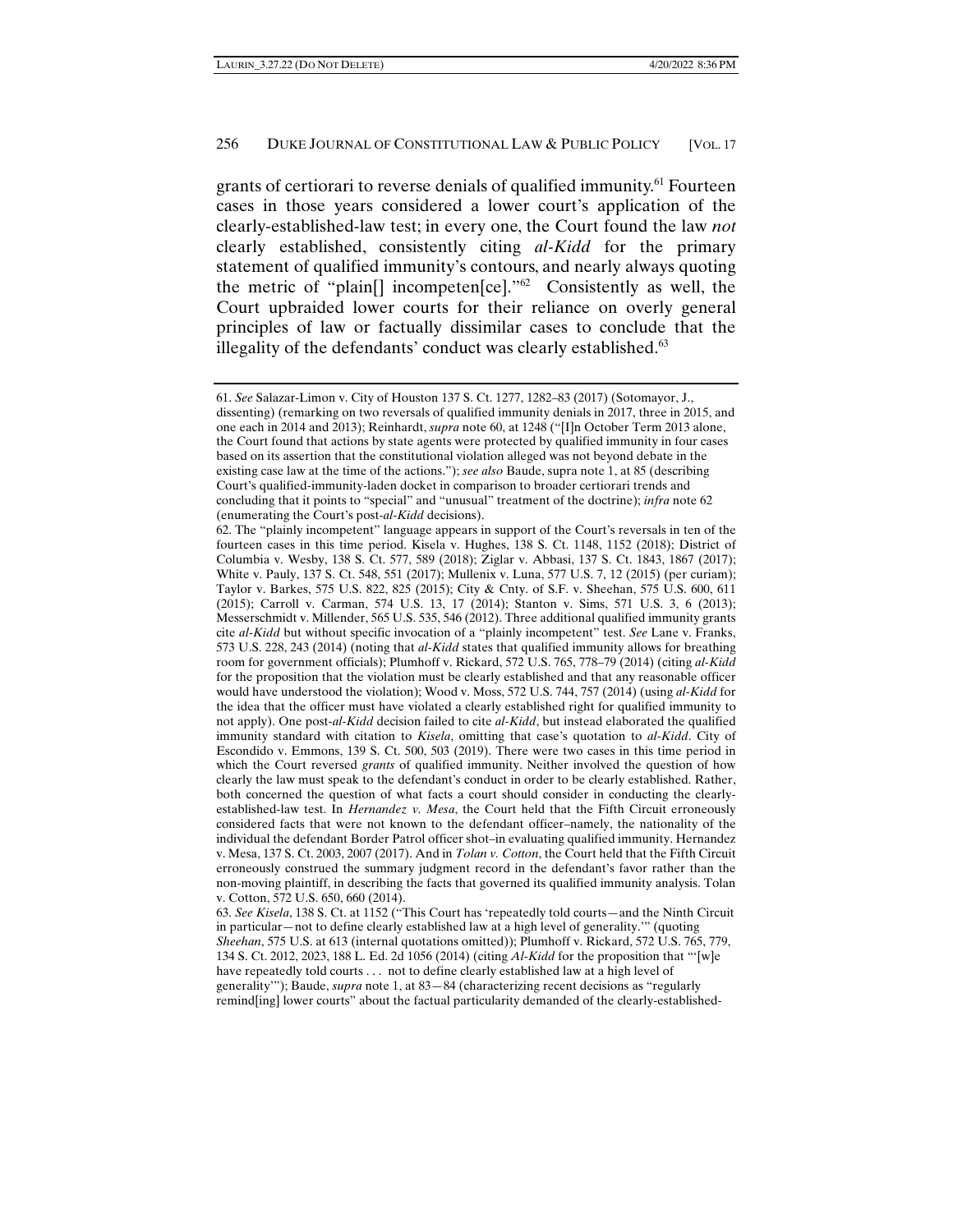*Kisela v. Hughes* is representative of how the trajectory of these decisions raised the bar for plaintiffs trying to clear the clearlyestablished-law hurdle.<sup>64</sup> The suit was brought for a police officer's alleged violation of the plaintiff's Fourth Amendment right to be free of excessive force.65 The officer had responded to a call stating that the plaintiff was behaving erratically and holding a knife.66 When the officer located the plaintiff, she was holding a large kitchen knife in the yard of her home as she stood on the other side of a chain link fence, approximately six feet away from another individual.67 The plaintiff was behaving calmly, but twice ignored the officer's command that she drop the knife; at that point the officer fired on her, inflicting non-fatal injuries.68 The Ninth Circuit denied the defendant's motion for summary judgment on qualified immunity grounds, pointing to *Deorle v. Rutherford*, which had found the Fourth Amendment violated by a police officer who fired a bean bag at the face of a man who had brandished a hatchet, verbally threatened the police, and walked toward the defendant officer with a bottle of lighter fluid.<sup>69</sup>

The Supreme Court reversed the Ninth Circuit in a per curiam, summary opinion that blasted the lower court, emphasizing that the Court had "repeatedly told courts—and the Ninth Circuit in particular—not to define clearly established law at a high level of generality."70 Moreover, the Court emphasized (not for the first time) that Fourth Amendment excessive force cases pose special reasons to formulate the clearly established law with an especially high degree of factual particularity: "Use of excessive force is an area of the law 'in which the result depends very much on the facts of each case,' and thus police officers are entitled to qualified immunity unless existing precedent 'squarely governs' the specific facts at issue."71 The Court excoriated the Ninth Circuit's comparison between shooting an individual advancing with lighter fluid and shooting a person armed

Sheehan, 575 U.S. 600, 613 (2015) (quoting Ashcroft v. al-Kidd, 563 U.S. 731, 742 (2011))).

law test, making " hard to find a roadmap to the denial of immunity that could give a lower court confidence in its conclusion").

<sup>64.</sup> *See generally Kisela*, 138 S. Ct. at 1148 (holding that it was reasonable for the officer to shoot a woman who was holding a knife and standing six feet from her roommate).

<sup>65.</sup> *Id.* at 1151.

<sup>66.</sup> *Id.* at 1150.

<sup>67.</sup> *Id.* at 1151.

<sup>68.</sup> *Id.*

<sup>69.</sup> Hughes v. Kisela, 862 F.3d 775, 784 (9th Cir. 2016), as amended (June 27, 2017), *rev'd*, 138 S. Ct. 1148 (2018) (discussing Deorle v. Rutherford, 272 F.3d 1272, 1282–83 (9th Cir. 2001)).

<sup>70.</sup> *Kisela*, 138 S. Ct. at 1152 (internal quotation marks omitted) (quoting City & Cnty. of S.F. v.

<sup>71.</sup> *Id.* at 1152—53 (quoting Mullenix v. Luna*,* 577 U.S. 7, 13 (2015) (per curiam)).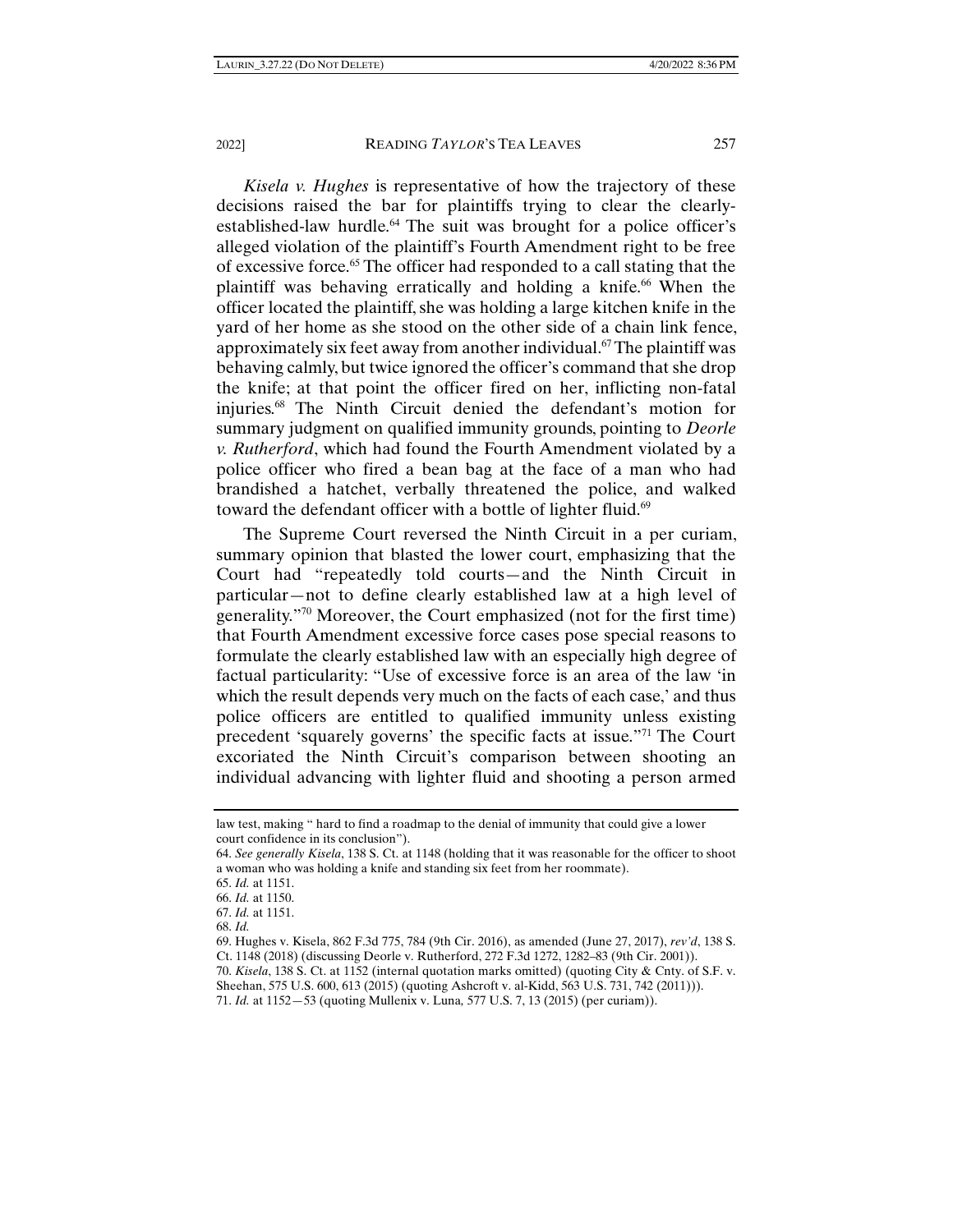with a knife and "within striking distance" of another, concluding that "[w]hatever the merits of . . . *Deorle*, the differences between that case and the case before us leap from the page."72 As John Jeffries inimitably characterized the clearly-established-law test's evolution, particularly in the context of Fourth Amendment claims, "[i]t is as if the one-bite rule for bad dogs started over with every change in weather conditions."73

While qualified immunity had long been a doctrine of ill repute among academics, as its scope expanded so too did the breadth and depth of negative attention it received. Fresh academic examination challenged empirical assumptions underlying qualified immunity that it operates to prevent over-deterrence of socially beneficial activity by officials—and provided normative critiques from Originalist quarters.74 This work in turn attracted even more attention from jurists discontent with the Court's directions on the subject, including several of the justices themselves.75 Then came the 2020 racial justice and policing protests, and suddenly a once-obscure legal doctrine was emblazoned on placards and shouted in chants calling for an end to qualified immunity.76 In red and blue legislatures across the country, bills were introduced to abolish or otherwise counteract the effects of

<sup>72.</sup> *Id.* at 1154 (quoting *Sheehan*, 575 U.S. at 614).

<sup>73.</sup> John C. Jeffries, Jr., *The Liability Rule for Constitutional Torts*, 99 VA.L. REV. 207, 256 (2013). 74. *See generally* Baude, *supra* note 1 (arguing that the justifications of "good faith" defense, correcting earlier mistakes in statues, and the rule of lenity are not adequate to justify qualified immunity); Schwartz, *How Qualified Immunity Fails*, *supra* note 1 (finding that "qualified immunity rarely served its intended role as a shield from discovery and trial" in an analysis of 1,183 cases); Schwartz, *Police Indemnification*, *supra* note 1 (finding that "police officers are virtually always indemnified" in cases alleging civil rights violations).

<sup>75.</sup> *See, e.g*., Baxter v. Bracey, 140 S. Ct. 1862, 1862 (2020) (Thomas, J., dissenting from the denial of certiorari) ("I have previously expressed my doubts about our qualified immunity jurisprudence . . . . Because our § 1983 qualified immunity doctrine appears to stray from the statutory text, I would grant this petition [to reconsider qualified immunity]."); *Kisela*, 138 S. Ct. at 1162 (Sotomayor, J., dissenting) (arguing that decision "tells officers that they can shoot first and think later, and it tells the public that palpably unreasonable conduct will go unpunished"); Zadeh v. Robinson, 928 F.3d 457, 479–80 (5th Cir. 2019) (Willett, J., concurring in part and dissenting in part) ("restat[ing] ... unease with the real-world functioning of modern immunity practice," and citing Baude and Schwartz, among others); Spainhoward v. White Cnty., 421 F. Supp. 3d 524, 540 n.10 (M.D. Tenn. 2019) (granting qualified immunity but "acknowledg[ing] that qualified immunity is a controversial doctrine that can (1) lead to the head-scratching and frustrating outcome of a 'right' becoming 'clearly established' at the pleasure and indeterminate speed of various jurists, and (2) undercut some of the core purposes of 42 U.S.C. § 1983."). 76. *See* Madeleine Carlisle, *The Debate Over Qualified Immunity Is at the Heart of Police* 

*Reform. Here's What to Know*, TIME (Jun. 3, 2021, 6:35 PM), https://time.com/6061624/what-isqualified-immunity (discussing qualified immunity reform and showing a photograph of antiqualified-immunity protest signs).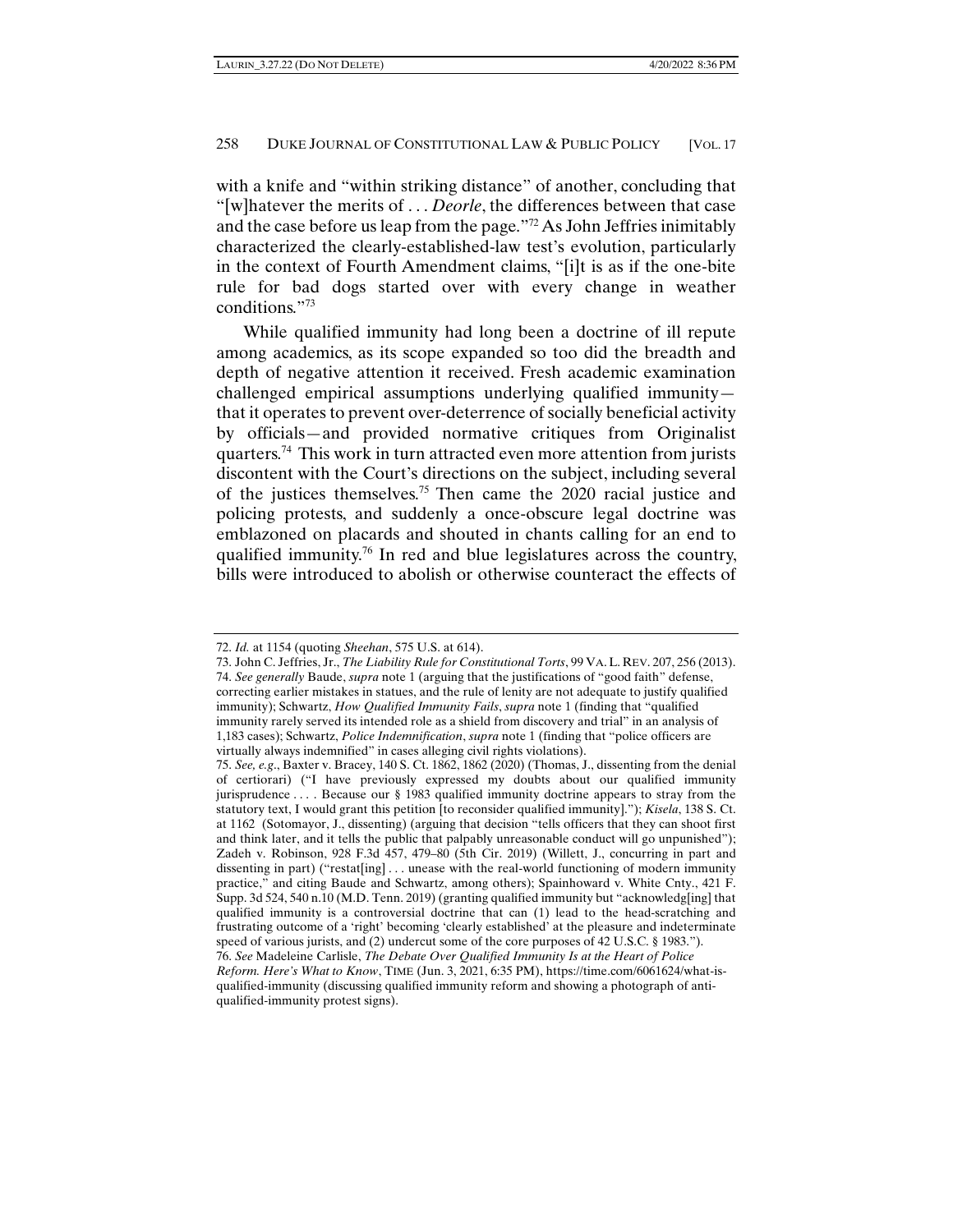qualified immunity doctrine.77 Some even passed and were signed into law at the state and local levels.<sup>78</sup> Meanwhile, a politically diverse coalition of lawyers and advocates who had strategized to persuade the Court to reconsider its qualified immunity jurisprudence, had advanced several petitions for certiorari to the Court as vehicles for such a move. As the Court repeatedly relisted those petitions for conference at the very moment that outrage against qualified immunity was in the ether, those advocates perhaps enjoyed a sense of optimism.<sup>79</sup>

### *B. Taylor's Tone Shift*

In retrospect, any such optimism was misguided. In the waning days of its 2019 Term, the Court finally declined those invitations to take up the question of qualified immunity's future.<sup>80</sup> It is impossible to know why. Perhaps there simply were not enough justices prepared to coalesce around an alternative to existing doctrine. Perhaps, as one Court-watcher has speculated, at least some justices believed Congress was the preferable institutional actor.<sup>81</sup> It may be that the answer is in any event irrelevant to understanding the significance of the decision in *Taylor v. Riojas* several months later. On the other hand, it is within the realm of possibility to suppose that *Taylor* presented itself to at least some of the justices as an appealing alternative to the sort of wholesale revisiting of qualified immunity that was urged in the rejected petitions, an opportunity to fine tune rather than fundamentally alter the doctrine. 82 The next section turns to *Taylor* 

<sup>77.</sup> *See*, *e.g.*, George Floyd Justice in Policing Act of 2020, H.R. 7120, 116th Cong. (2020); Kindy, *supra* note 32 (reporting in October 2021 that "state legislators across the country tried to undo" qualified immunity and that "[a]t least 35 state qualified-immunity bills have died in the past 18 months").

<sup>78.</sup> *See, e.g.*, N.M. STAT. ANN. § 41-4A-4 (West 2021); COLO. REV. STAT. ANN. §§ 13-21-131(1)– (2)(b) (West 2021); 2020 Conn. Pub. Acts 20-1 (Spec. Sess.); N.Y.C. Local Law No. 2021/048. 79. *See* Joanna Schwartz, *The Supreme Court Is Giving Lower Courts a Subtle Hint to Rein In Police Misconduct*, ATLANTIC (Mar. 4, 2021),

https://www.theatlantic.com/ideas/archive/2021/03/the-supreme-courts-message-on-policemisconduct-is-changing/618193/ [hereinafter Schwartz, *Police Misconduct*] ("In its 2019–20 term, the Supreme Court took months to decide whether to hear one or more of the many qualifiedimmunity cases pending before it—a hesitation some took as a sign that the Court might finally act.").

<sup>80.</sup> Schweikert, *supra* note 3030.

<sup>81.</sup> *See id.* ("But one possibility is that the Justices were looking closely at developments in Congress . . . and decided to duck the question, hoping to pressure Congress to fix the Court's mess.").

<sup>82.</sup> *See* Erwin Chemerinsky, *Chemerinksy: SCOTUS Hands Down a Rare Civil Rights Victory on Qualified Immunity*, ABA J. (Feb. 1, 2021 9:11 AM), https://www.abajournal.com/columns/article/chemerinsky-scotus-hands-down-a-rare-civil-rights-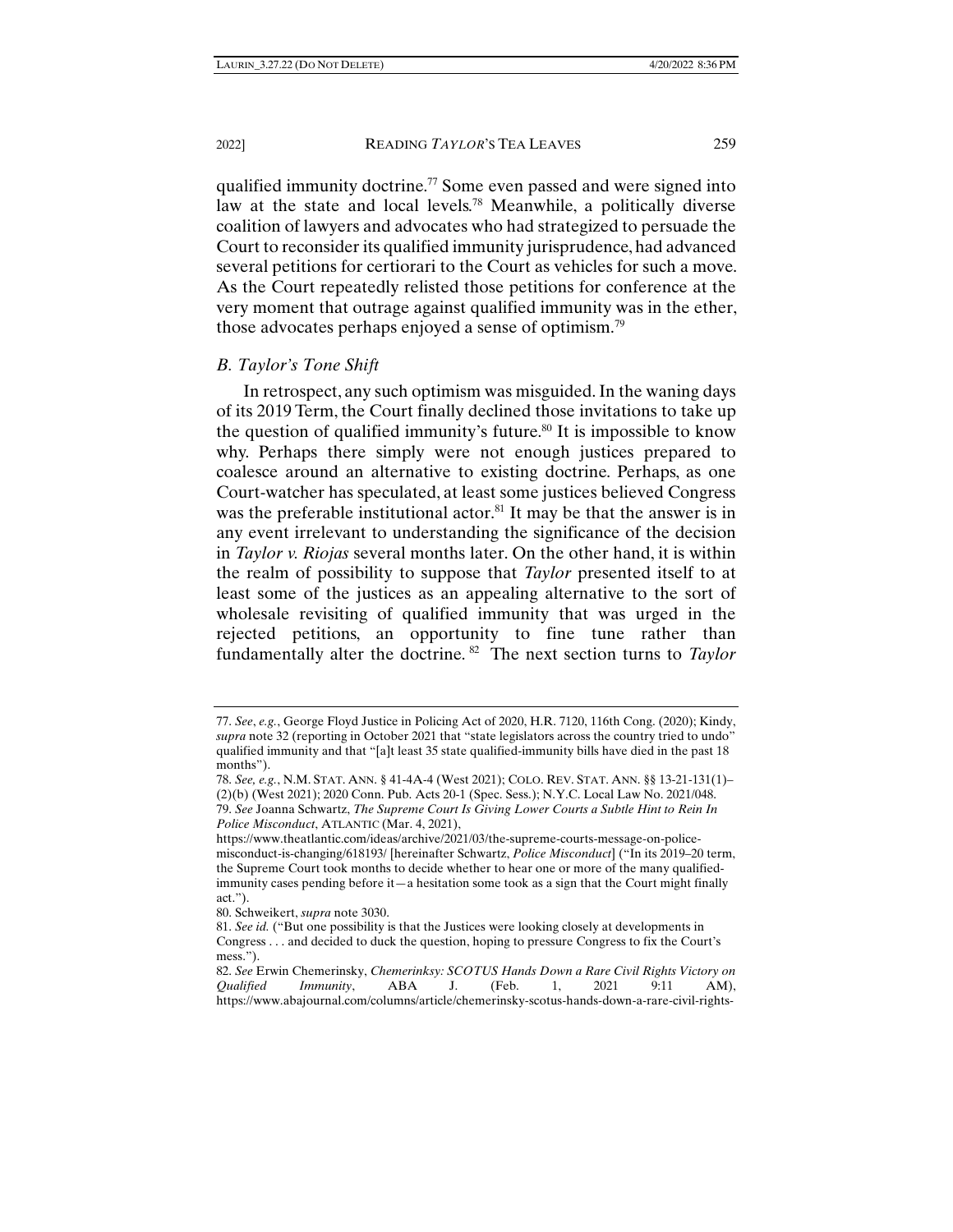and examines the degree to which it subtly parted company with the doctrinal trajectory traced above.

The case involved a suit for alleged violation of Taylor's Eighth Amendment rights by corrections officers who forced him to inhabit horrifically unsanitary cells in a prison psychiatric unit for a total of six days.83 Taylor's first cell, in the Fifth Circuit's recounting of the summary judgment record, was covered on every surface–floor, walls, ceiling–with "'massive amounts' of feces that emitted a 'strong fecal odor.'"84 Taylor was required by rules of the psychiatric unit to be naked in the cell and was unable to drink water because the cell pipes contained feces.<sup>85</sup> The defendants were aware of the cell's condition, and mocked Taylor rather than cleaning it.<sup>86</sup> A day later Taylor (still naked) was moved to a second cell with equally disgusting conditions: no toilet, water fountain, or bunk, frigidly cold, and only a drain on the floor for urination, which was clogged and covering the floor with raw sewage.87 The defendants refused to allow Taylor access to any other bathroom facilities.<sup>88</sup>

In ruling on the defendants' motion for summary judgment, the Fifth Circuit first addressed the question of whether Taylor's evidence created a genuine dispute as to the existence of a constitutional violation, and concluded that it did. The court applied the applicable two-pronged test for evaluating prison conditions' compliance with the Eighth Amendment—assessing whether the conditions created an objective risk of harm, and whether officials were deliberately indifferent to that risk—and concluded that the conditions alleged by Taylor were on par with prior decisions finding that prisoners had been "exposed [] to a substantial risk of serious harm and denied [] the minimal civilized measure of life's necessities."89 The court further determined that Taylor had created a sufficient record of the defendants' awareness of and deliberate indifference to those deprivations.90 But the court dismissed on qualified immunity grounds

victory-on-qualified-immunity (hypothesizing that *Taylor* might be "a response to . . . criticism" of qualified immunity and the Court).

<sup>83.</sup> *See* Taylor v. Stevens, 946 F.3d 211, 218 (5th Cir. 2019), cert. granted, *vacated sub nom*. Taylor v. Riojas, 141 S. Ct. 52 (2020).

<sup>84.</sup> *Id.* at 218.

<sup>85.</sup> *Id.*

<sup>86.</sup> *Id.* 

<sup>87.</sup> *Id.*

<sup>88.</sup> *Id.* at 218–19.

<sup>89.</sup> *Id.* at 220–21

<sup>90.</sup> *Id.* at 221–22.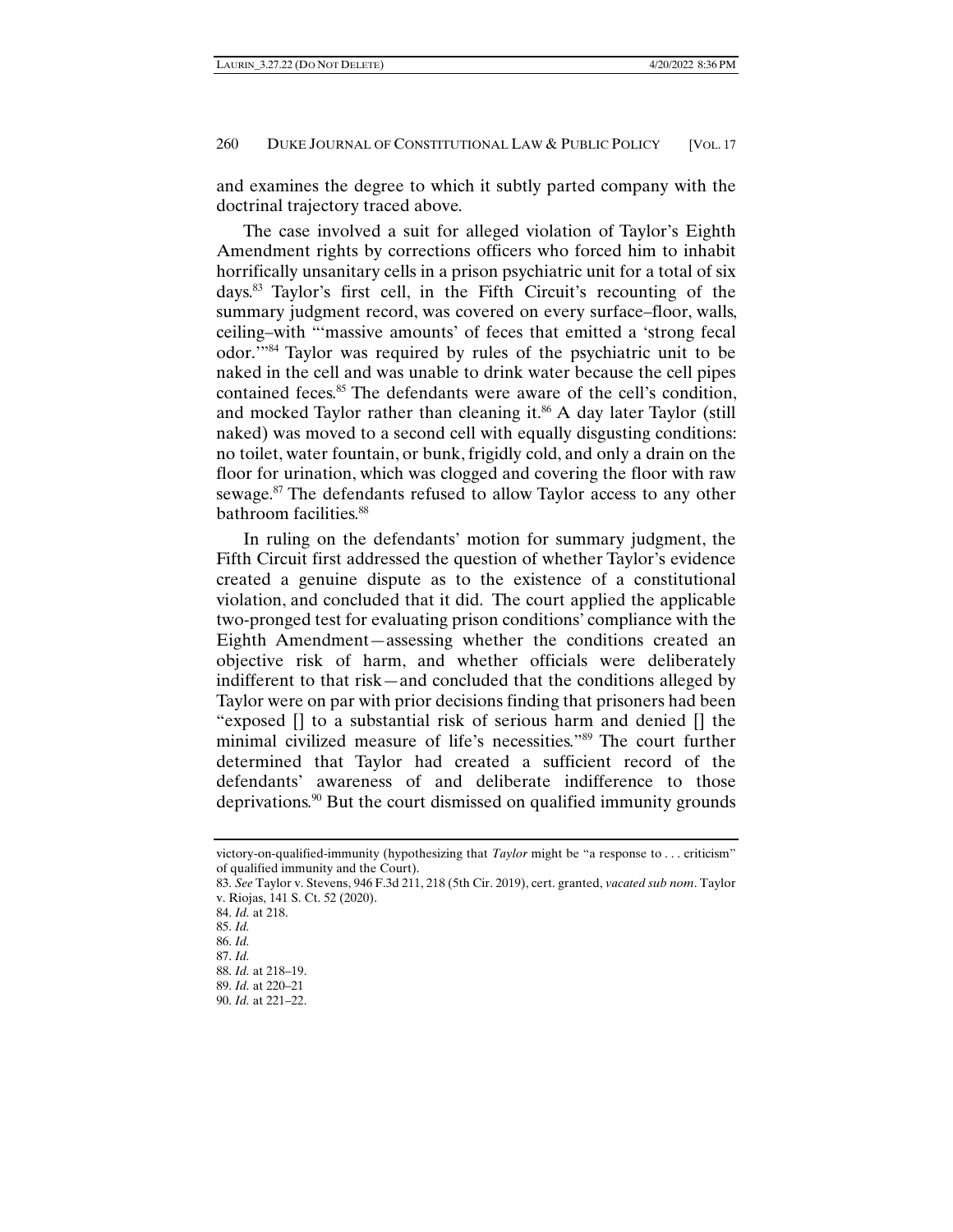because, it determined, the illegality of the guards' actions at the time of Taylor's incarceration was not clearly established.<sup>91</sup> Discussion of the point was brief: Taylor's tenure in the filthy cells was six days, and "[t]hough the law was clear that prisoners couldn't be housed in cells teeming with human waste for months on end, . . . [the court] hadn't previously held that a time period so short violated the Constitution . . . . "92 Indeed, the court suggested that the Supreme Court itself had created ambiguity when it noted in dicta in *Hutto v. Finney* that a "filthy, overcrowded cell . . . might be tolerable for a few days and intolerably cruel for weeks or months."93

Taylor sought certiorari, asking that the Court review the Fifth Circuit's application of the clearly-established-law test, but also inviting the Court to narrow or abolish "the judge-made doctrine of qualified immunity . . . ."94 The Court declined to take up the latter question, but granted certiorari, vacated the Fifth Circuit, and remanded the case.<sup>95</sup> The Court's brief, per curiam opinion (the merits discussion is a mere two paragraphs), rejected the Fifth Circuit's clearly-established-law analysis and concluded instead that "no reasonable correctional officer could have concluded that, under the extreme circumstances of this case, it was constitutionally permissible to house Taylor in such deplorably unsanitary conditions for such an extended period of time."96 More noteworthy than this conclusion, however, were the authorities cited, and not cited, in support of it. Absent was any whiff of reference to *al-Kidd* or invocation of its language. In a first for the Court, the opinion relied on *Hope v. Pelzer* to supply the proposition that "'a general constitutional rule already identified in the decisional law may apply with obvious clarity to the specific conduct in question."<sup>97</sup> In the absence of any record evidence that the conditions Taylor faced were "compelled by necessity or exigency[,]" or of "any

95. Taylor v. Riojas, 141 S. Ct. 52, 53 (2020).

<sup>91.</sup> *Id.* at 222.

<sup>92.</sup> *Id.*

<sup>93.</sup> *Id.* (quoting Hutto v. Finney, 437 U.S. 678, 686–87 (1978).

<sup>94.</sup> Petition for a Writ of Certiorari at ii, Taylor v. Riojas, 141 S. Ct. 52 (2020) (No. 19-1261).

<sup>96.</sup> *Id.* The opinion garnered seven votes. Justice Thomas dissented without opinion, and Justice Barrett took no part in the decision. Justice Alito wrote a rather lengthy concurrence setting forth his disagreement with the decision to grant certiorari in a case that, in his judgment, addressed no circuit split, did not conclusively resolve the issue in the case (since the defense of qualified immunity could be renewed at a later stage), and in which the plaintiff had little stake because other non-dismissed claims remained for the district court to take up. *Id.* at 55–56 (Alito, J*.*, concurring in the judgment). However, Justice Alito concurred in the conclusion that the Fifth Circuit had erred in its analysis. *Id.*

<sup>97.</sup> *Id.* at 53–54 (quoting Hope v. Pelzer, 536 U.S. 730, 741 (2002) (internal quotes omitted).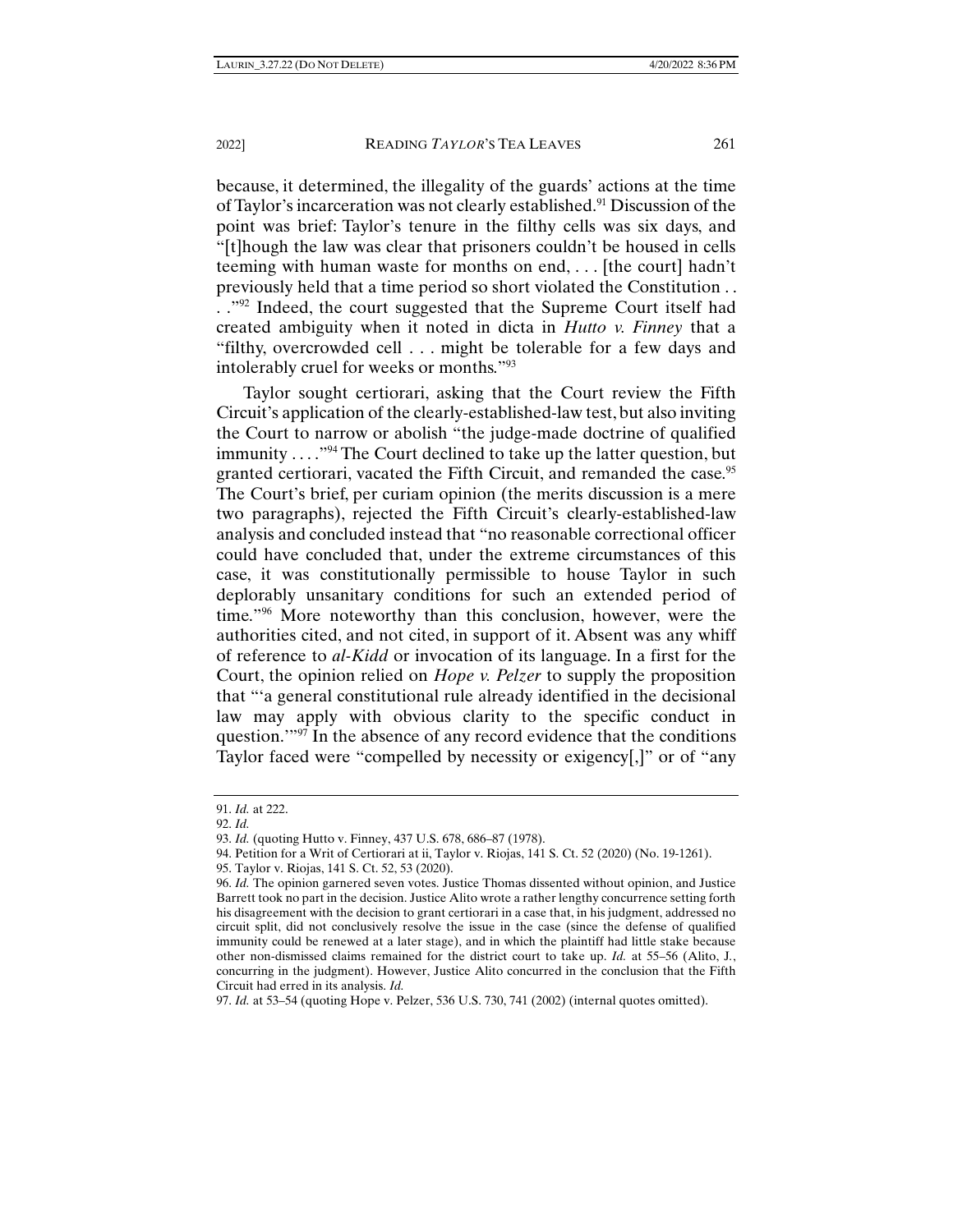reason to suspect that the conditions of Taylor's confinement could not have been mitigated, either in degree or duration[,]" the facts known to the defendants were "particularly egregious," and qualified immunity was not warranted.<sup>98</sup>

Several months later, the Court handed the Fifth Circuit another reversal in *McCoy v. Alamu*, in which the lower court had granted qualified immunity to a corrections officer sued for violating a prisoner's Eighth Amendment rights.<sup>99</sup> The factual allegations, construed in the light most favorable to the plaintiff, were that defendant Alamu, while patrolling a cell block, sprayed McCoy in the face with his chemical spray "for no reason"–apparently against the backdrop of prior harassment of Alamu by entirely different prisoners.100 Applying the test from *Hudson v. McMillian* to determine whether Alamu's use of force against McCoy violated the Eighth Amendment, the Fifth Circuit concluded that McCoy's facts did make out a violation.101 But, as in *Taylor*, the court went on to conclude that the illegality of Alamu's actions was not clearly established.102 With a recitation of the governing caselaw on qualified immunity that included two gestures toward the fervor of the Supreme Court's view "about the difficulty of showing that the law was clearly established," the Fifth Circuit concluded that the claim must be dismissed because none of its prior published decisions had established that the type or amount of chemical spray deployed on McCoy amounted to more than *de minimis*  force, a requirement for conduct to violate the Eighth Amendment.<sup>103</sup> The court reached this conclusion in the face of decisions that had held unconstitutional other forms of gratuitously inflicted less-than-lethal forms of force.<sup>104</sup>

McCoy sought certiorari, and the Supreme Court granted the petition, vacating the judgment and remanding the case to the Fifth Circuit "for further consideration in light of *Taylor* v. *Riojas*. . . ."105 The GVR supplied no reasoning, and so observers were left to speculate about the significance of *McCoy*'s suggestion that *Taylor* might have

<sup>98.</sup> *Id.* at 54.

<sup>99.</sup> *See* McCoy v. Alamu, 141 S. Ct. 1364, 1364 (2021); McCoy v. Alamu, 950 F.3d 226, 228 (5th Cir. 2020), cert. granted, *vacated*, 141 S. Ct. 1364, 209 L. Ed. 2d 114 (2021).

<sup>100.</sup> *McCoy*, 950 F.3d at 229.

<sup>101.</sup> *Id.* at 230–31 (citing Hudson v. McMillian, 503 U.S. 1, 7 (1992)).

<sup>102.</sup> *Id.* at 234.

<sup>103.</sup> *Id.* at 232–34 (internal citations omitted).

<sup>104.</sup> *Id.* at 235 (Costa, J*.*, dissenting).

<sup>105.</sup> McCoy v. Alamu, 141 S. Ct. 1364, 1364 (2021).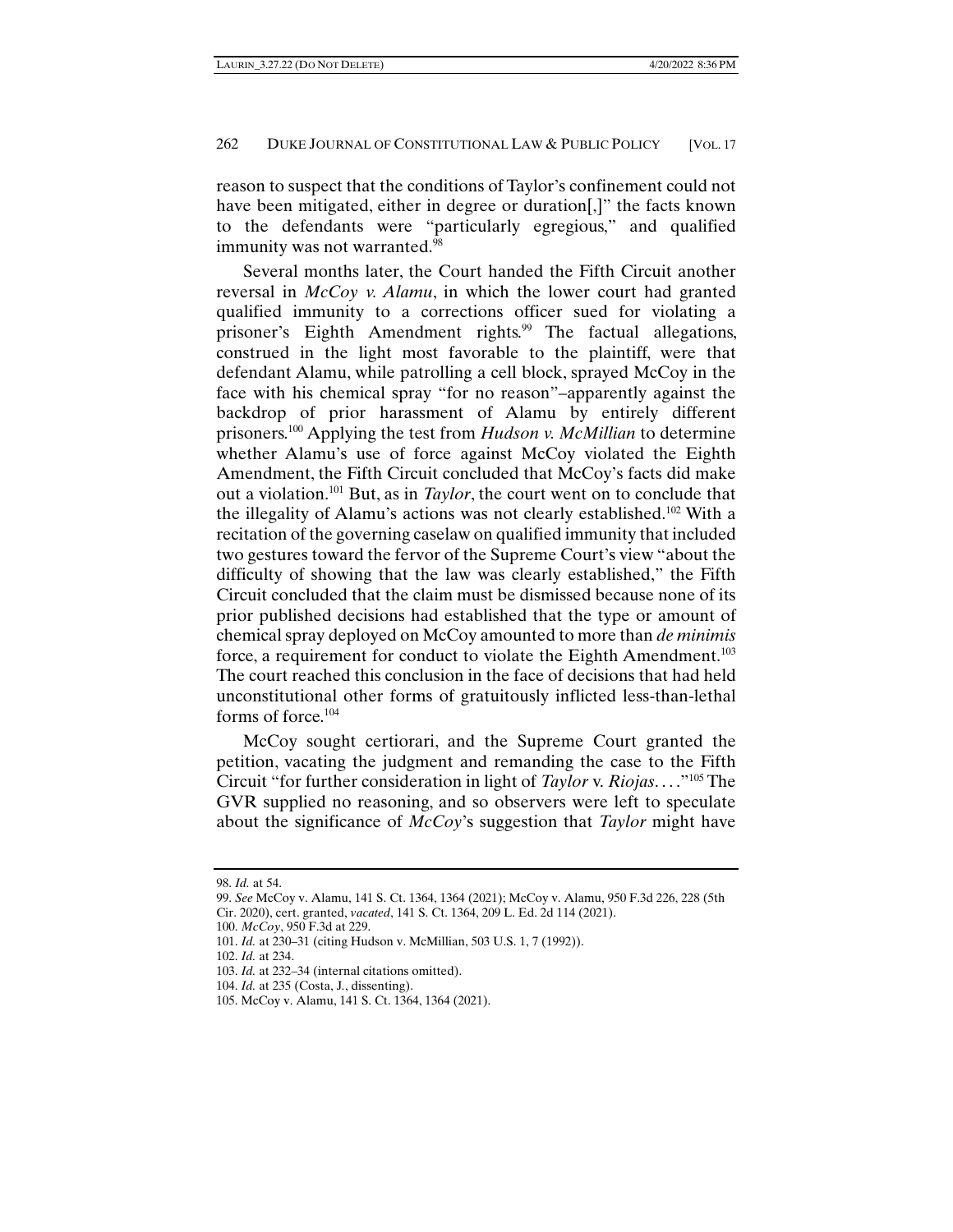some bearing on the Fifth Circuit's analysis in the case. Some, including the Fifth Circuit itself, have begun to do so.<sup>106</sup> As the next Section reveals, lower courts in particular have arrived at a perhaps surprising diversity of views about what, if anything, the Supreme Court's recent qualified immunity pronouncements portend for the doctrine's future trajectory.107 But whatever the future holds, the Court's 2020 Term qualified immunity docket could hardly have sounded in a more diametrically different register than those of recent memory.

#### II. POST-*TAYLOR* FUTURES

*Taylor* was arresting for observers of the Court's qualified immunity doctrine, and *McCoy* only added to the appearance of the Court's adoption of a fundamentally different tone. Scholarly reactions to *Taylor* and *McCoy* seem to be converging around the view that the cases signal a shift toward the Court's embrace of a less stringent clearly-established-law test.108 To be sure, as suggested in Part I,

<sup>106.</sup> *See, e.g.*, Ramirez v. Guadarrama, 2 F.4th 506, 514–15 (5th Cir. 2021) (Oldham, J., concurring) ("It's true that summary reversals can constitute sharp rebukes. . . . And these summary orders are particularly remarkable because they are the Court's first- and second-ever invocations of the obvious-case exception to the clearly established law requirement."); *id.* at 523 (Willett, J., dissenting) ("The Supreme Court's reliance on *Taylor* [in *McCoy*] confirms that the Court does not consider that case an anomaly, but instead a course correction signaling lower courts to deny immunity for clear misconduct, even in cases with unique facts."); Ortiz v. New Mexico, No. CIV 18-0028 JB/LF, 2021 WL 3115577, at \*74–79 (D.N.M. July 22, 2021) (attributing proposition that courts must ask whether the conduct was "particularly egregious," which is language from *Taylor v. Riojas*, 141 S. Ct. 52, 54 (2020), to *McCoy*); Miller, *supra* note 18, at 223– 24 (discussing two possible interpretations of the Court's summary disposition in *McCoy*); Schwartz, *Police Misconduct*, *supra* note 79 (discussing *McCoy* and possible interpretations); Anya Bidwell & Patrick Jaicomo, *Lower Courts Take Notice: The Supreme Court Is Rethinking Qualified Immunity*, USA TODAY (Mar. 2, 2021, 4:00 AM), https://www.usatoday.com/story/opinion/2021/03/02/supreme-court-might-rethinking-qualifiedimmunity-column/4576549001 (discussing *McCoy*); Jay Schweikert, *The Supreme Court Won't Save Us From Qualified Immunity*, CATO AT LIBERTY BLOG (Mar. 3, 2021, 4:58 PM), https://www.cato.org/blog/supreme-court-wont-save-us-qualified-immunity (discussing *McCoy*). 107. *See infra* Parts II A & B.

<sup>108.</sup> *See* Miller, *supra* note 18, at 223–24 (concluding that the most plausible of two possible readings of *Taylor* and *McCoy* is that the Court is prohibiting "comparative qualified immunity analysis," and that "unless there is a case directly on point in either direction, every qualified immunity case should stand or fall on its own merits, based on whether any reasonable officer should have realized that his behavior contravened the Constitution"); Schwartz, *Police Misconduct, supra* note 79 ("For years, the Supreme Court has sent a clear message to lower courts: Police officers can't be sued for violating someone's constitutional rights unless the specific actions at issue have previously been held unconstitutional. . . . But in the past few months . . . the Supreme Court seems to be quietly changing its message."). Katherine Mims Crocker appears to endorse the view that *Taylor* signals some change, but perhaps a more modest one than what Professor Miller suggests. Crocker, *supra* note 22, at 7, 12 (characterizing Miller's as the "idealist" view and suggesting embrace of a more modest "optimism").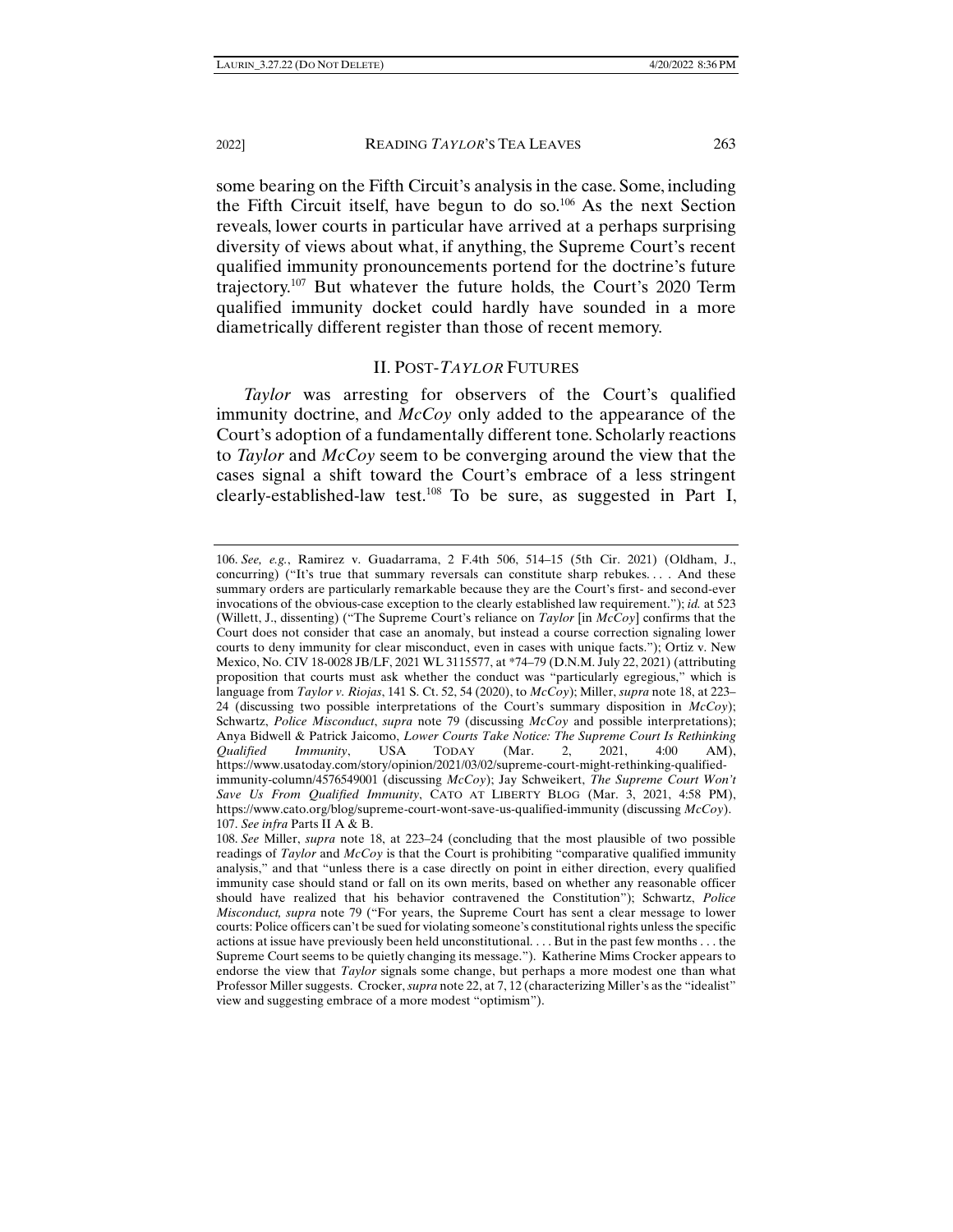consideration of the political context in which the cases were decided enhances the plausibility of that view.109 The Court began its 2020 Term on the heels of a groundswell of protest against police violence in general, and qualified immunity in particular. Particularly given Chief Justice Roberts' reputation for being influenced by the value of the Court's institutional legitimacy, an interpretation of *Taylor* as a means of communicating the Court's sensitivity to qualified immunity's potential excesses fits the moment.110 Nevertheless, analysis of *Taylor* and examination of the work of the lower federal courts tasked with faithfully applying the Court's directives reveals that the implications of the decisions for the future of qualified immunity doctrine are not so clear. Part II.A. argues that the future might plausibly hold no change or even a stronger qualified immunity defense, while Part II.B. makes the case that *Taylor* could portend a weakening of qualified immunity via the Court's blessing of a less restrictive clearlyestablished-law analysis. Part II.C. examines the possibility that *Taylor*  signals that the Court is broadly open to reforming qualified immunity's excesses beyond the parameters of the clearly-establishedlaw inquiry, and discusses various procedural rules that could thereby take broader hold in the lower courts. Methodologically, this Part suggests that appreciating the existing heterogeneity of lower court qualified immunity doctrine—a matter often ignored by examinations of qualified immunity centered around the Supreme Court's work—is necessary to appreciate the full range of *Taylor*'s potential significance.<sup>111</sup>

# *A. "Meet the New Boss . . ."*

Notwithstanding the marked contrast between *Taylor* and the recent qualified immunity decisions that preceded it, it is possible that lower courts will receive it as a one-off outlier rather than a harbinger

<sup>109.</sup> *See supra* text accompanying notes 74–79 (discussing the social and political environment when the cases were decided).

<sup>110.</sup> *See* Jeffrey Rosen, *John Roberts Is Just Who the Supreme Court Needed*, ATLANTIC (Jul. 14, 2020), https://www.theatlantic.com/ideas/archive/2020/07/john-roberts-just-who-supreme-courtneeded/614053.

<sup>111.</sup> One exception to that rule is Schwartz, *Qualified Immunity and Federalism*, *supra* note 4 and accompanying text. Additionally, Aaron Nielson and Chris Walker have urged greater attention to state and local civil liability and immunity regimes that render qualified immunity on the ground "not a unitary concept." Nielson & Walker, *Qualified Immunity and Federalism*, *supra* note 34 at 294.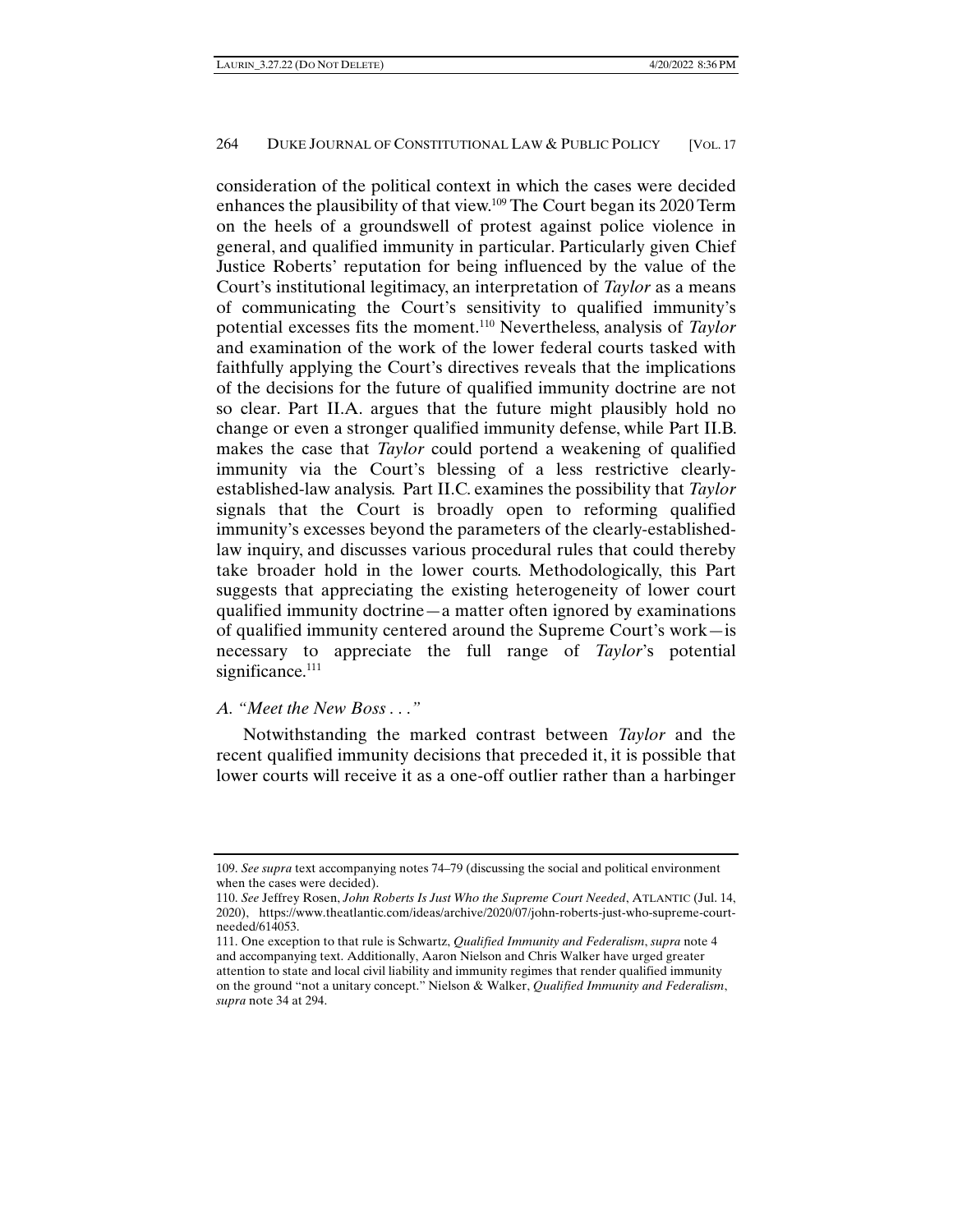of change. Some already have.112 The brief opinion itself is modest, stating only that *Hope* remains good law and noting the "particularly egregious facts" of the case.113 Further, though the opinion does not cite *al-Kidd*, its stated conclusion that "*no* reasonable corrections officer" could have thought the defendant's behavior constitutional<sup>114</sup> could be understood as doubling down on *al-Kidd*'s "every reasonable official" formulation of the clearly-established-law test, $^{115}$  with Mr. Taylor presenting the "rare" case in which *al-Kidd*'s metric could be met— a case of "plain[] incompeten[ce]."116 Perhaps rather than offering an invitation to scale back qualified immunity, *Taylor* simply demonstrates the outer bound of immunity that already existed in the law, or in the Ninth Circuit's words, "highlights the level of blatantly unconstitutional conduct necessary to satisfy the obviousness principle."117

Indeed, if the magnitude of egregiousness seen in *Taylor* is a necessary rather than only sufficient condition for *Hope*'s "obviousness" principle to apply, as the Ninth Circuit has suggested, the decision arguably narrows *Hope*. Several circuits had, prior to *Taylor*, applied *Hope* to deny qualified immunity in the absence of factually apposite prior cases in circumstances that would be hard to characterize as comparably egregious to those in *Hope*, but where applicable legal principles were deemed sufficiently clarified in the abstract.118 For example, in *Hernandez v. City of San Jose*, the Ninth

<sup>112.</sup> *See* O'Doan v. Sanford, 991 F.3d 1027, 1044 (9th Cir. 2021) ("*Taylor* only highlights the level of blatantly unconstitutional conduct necessary to satisfy the obviousness principle. Suffice to say, this case bears no reasonable comparison to *Taylor*."); Cope v. Cogdill, 3 F.4th 198, 206 (5th Cir. 2021) ("It might seem that things changed with the recent opinion in [*Taylor*]. But, instead, that decision emphasizes the high standard.").

<sup>113.</sup> Taylor v. Riojas, 141 S. Ct. 52, 54 (2020) (per curiam).

<sup>114.</sup> *Id.* at 53.

<sup>115.</sup> Ashcroft v. al-Kidd, 563 U.S. 731, 741 (2011) (quoting Anderson v. Creighton, 483 U.S. 635, 635 (1987)).

<sup>116.</sup> *Id.* at 743 (quoting Malley v. Briggs, 475 U.S. 335, 335 (1986)).

<sup>117.</sup> *O'Doan*, 991 F.3d at 1044; see *also* Rosenthal, *supra* note 1, at 593 n.193 ("More recently, however, the Court has stressed that on egregious facts, qualified immunity should be denied regardless whether there are factually similar precedents.").

<sup>118.</sup> *Compare* Hernandez v. City of San Jose, 897 F.3d 1125, 1138 (9th Cir. 2018) (focusing on clarity of legal principles in prior cases), *with* Leiser v. Kloth, 933 F.3d 696, 702, 704 (7th Cir. 2019) (holding that *Hope* did not apply to deny qualified immunity to officers who assigned "severely intoxicated" detainee to a top bunk because "[e]xamination of the specific context of the Officers' conduct in this case shows that it was not 'egregiously' or 'obviously unreasonable'" (quoting Lovett v. Herbert, 907 F.3d 986, 992 (7th Cir. 2018))), *and* Guertin v. Michigan, 924 F.3d 309, 314– 15 (6th Cir. 2019) (Sutton, J., concurring) (describing *Hope* as presenting "unique" facts and concluding that "[w]hat permitted the U.S. Supreme Court to hold that the state officials violated clearly established norms turned not on any one precedent but on the egregiousness of the state officials' state of mind").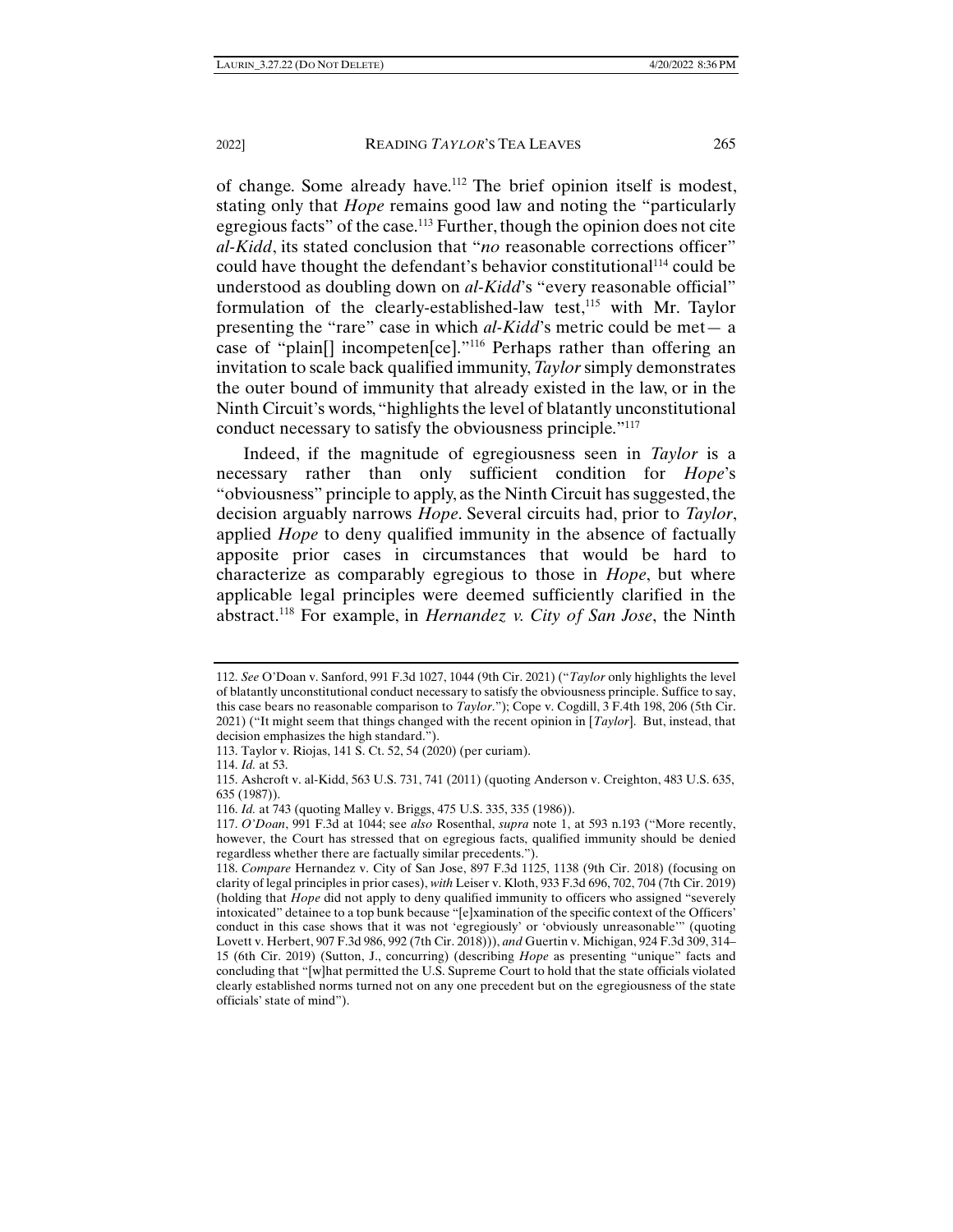Circuit denied qualified immunity to police officers who, in managing crowd control at a protest, allegedly guided protestors into the path of violent counter-protestors and confined them to the area where violence was known by police to be occurring.119 The court found both that the plaintiffs' facts supported the finding of a violation of due process on a 'state-created-danger theory,' and that the law was clearly established.120 Citing *Hope* for the premise that the law can apply with "obvious clarity" to a defendant's conduct in the absence of a controlling case on point, the court held that a prior decision, which *rejected* a state-created-danger claim stemming from police crowd control on the ground that the plaintiffs lacked evidence of affirmative action increasing the risk of harm to them, sufficiently established the illegality of the defendants' alleged risk-exacerbating actions.121 Significantly, however, the *Hernandez* defendants' crowd control plan was alleged to have been selected in order to avoid causing a "riot"perhaps a "poorly conceived" choice, but one that is hard to characterize as approaching the egregiousness of the official conduct in *Taylor*. 122

By contrast, decisions out of the Seventh Circuit exemplify a much narrower reading of *Hope*'s measure of "obvious clarity," holding that "[i]f no existing precedent puts the conduct beyond debate," then an "obvious" violation under *Hope* arises only in the face of "egregious" official conduct.123 In *Leiser v. Kloth*, for example, the court granted qualified immunity on the ground that the law had not clearly established that the Eighth Amendment barred a corrections officer from regularly standing directly behind a prisoner who reported that such conduct activated his post-traumatic stress disorder. Finding no prior case on point, the court then analyzed whether *Hope*'s "obvious clarity" exception applied by examining whether the defendant's "conduct was so outrageous that no reasonable correctional officer would have believed [it] was legal."124 According to the court, it was

<sup>119.</sup> *Hernandez*, 897 F.3d at 1138.

<sup>120.</sup> *Id.* at 1133—39. As the court explained in *Hernandez*, a 'state-created-danger theory' for a due process claim provides that state actors have a limited duty to protect individuals from private violence where officials affirmatively act to expose individuals to dangers they would not otherwise face, and exhibit deliberate indifference to the dangerous risk they have created. *Id.* at 1133.

<sup>121.</sup> *Id.* (quoting United States v. Lanier, 520 U.S. 259, 271 (1997)).

<sup>122.</sup> *Id.* at 1129–30.

<sup>123.</sup> *Leiser*, 933 F.3d at 702.

<sup>124.</sup> *Id.* at 704.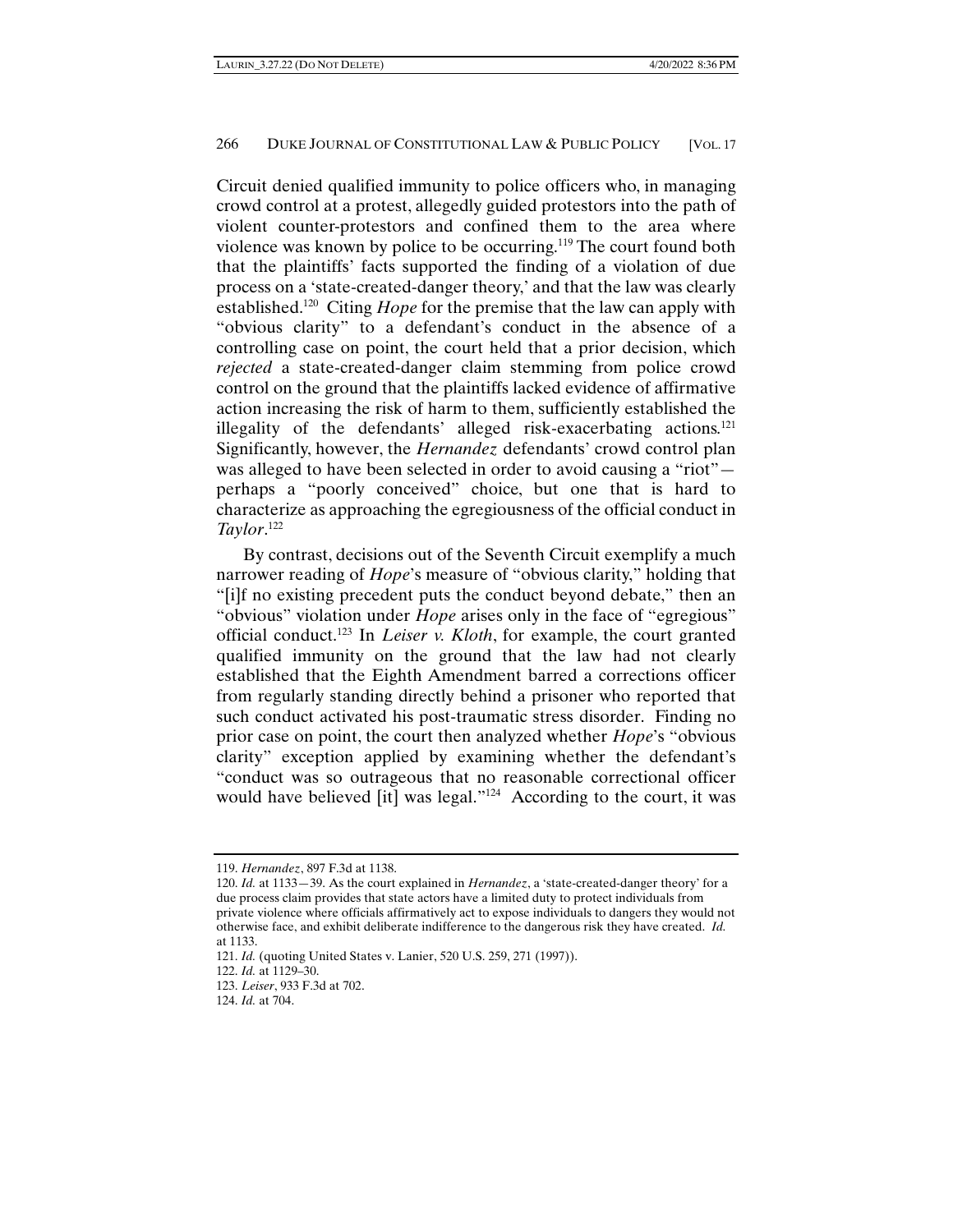not.125 The Seventh Circuit's understanding of *Hope*'s "obvious clarity" rule appears conceptually quite different from the Ninth Circuit's, seemingly viewing it as a limited exception for outrageous conduct rather than a direction to examine whether existing law gave adequate guidance to officials about how to conduct themselves. More practically, the Seventh Circuit's approach, as compared to the Ninth Circuit, narrows *Hope*. It is certainly arguable that the plaintiff in *Hernandez* would not overcome an assertion of qualified immunity in the Seventh Circuit, given that the defendants articulated at least some legitimate law enforcement purpose (crowd control) for their chosen conduct.<sup>126</sup> To the extent that courts in jurisdictions that previously followed the Ninth Circuit's broader view of *Hope* conclude (as some have) that *Taylor* endorsed the Seventh Circuit's narrower view, the effect will be to shift the law in those jurisdictions in favor of a more muscular qualified immunity.<sup>127</sup>

The Supreme Court's subsequent decision in *McCoy* does not necessarily change the analysis. Taken at face value, *McCoy* offers no substantive guidance: the Court issued no opinion, as is typical in GVRs. If *McCoy* is nevertheless a signal, it is certainly susceptible of multiple plausible interpretations. Professor Colin Miller has argued that *McCoy* indicates a softening of the clearly-established-law test outside the narrow confines of "egregious" cases. Miller leans on the Court's stated standard for issuance of a GVR: "[w]here intervening developments, or recent developments that we have reason to believe the court below did not fully consider, reveal a *reasonable probability* that the decision below rests upon a premise that the lower court would

<sup>125.</sup> *Id.* at 705.

<sup>126.</sup> Hernandez v. City of San Jose, 897 F.3d 1125, 1129—30 (9th Cir. 2018).

<sup>127.</sup> *See* HIRA Educ. Servs. N. Am. v. Augustine, 991 F.3d 180, 192 n.7 (3d Cir. 2021) ("The recent Supreme Court decision in [*Taylor v. Riojas*] does not change our analysis in this case. The Legislators' actions were not so outrageous that 'no reasonable . . . officer could have concluded' they were permissible under the Constitution . . . ." (quoting *Taylor*, 141 S. Ct. at 54)); Frasier v. Evans, 992 F.3d 1003, 1021–22 (10th Cir. 2021) ("*Hope*'s holding historically has been applied to only the 'rare obvious case' . . . involving 'extreme circumstances,' or 'particularly egregious' misconduct. . . . Even a cursory consideration of these facts—in the light of cases like *Taylor* and *Hope*—makes clear that this is not such a rare case." (citations omitted) (quoting *Taylor*, 141 S. Ct. at 53)); Vaughn v. Acosta, No. EP20CV00246KCATB, 2021 WL 232135, at \*7 (W.D. Tex. Jan. 22, 2021) ("Absent prior judicial precedent, 'extreme circumstances' or 'particularly egregious facts' allow a court to find that 'any reasonable officer should [ ] realize[ ] that [a defendant's actions] offended the Constitution' . . . . Here, Acosta's actions are distinguishable from *Taylor*. No reasonable officer would equate a one-time throwing of water on a prisoner with confining a prisoner for days in feces and sewage." (alteration in original) (citation omitted) (quoting *Taylor*, 141 S. Ct. at 53–54)).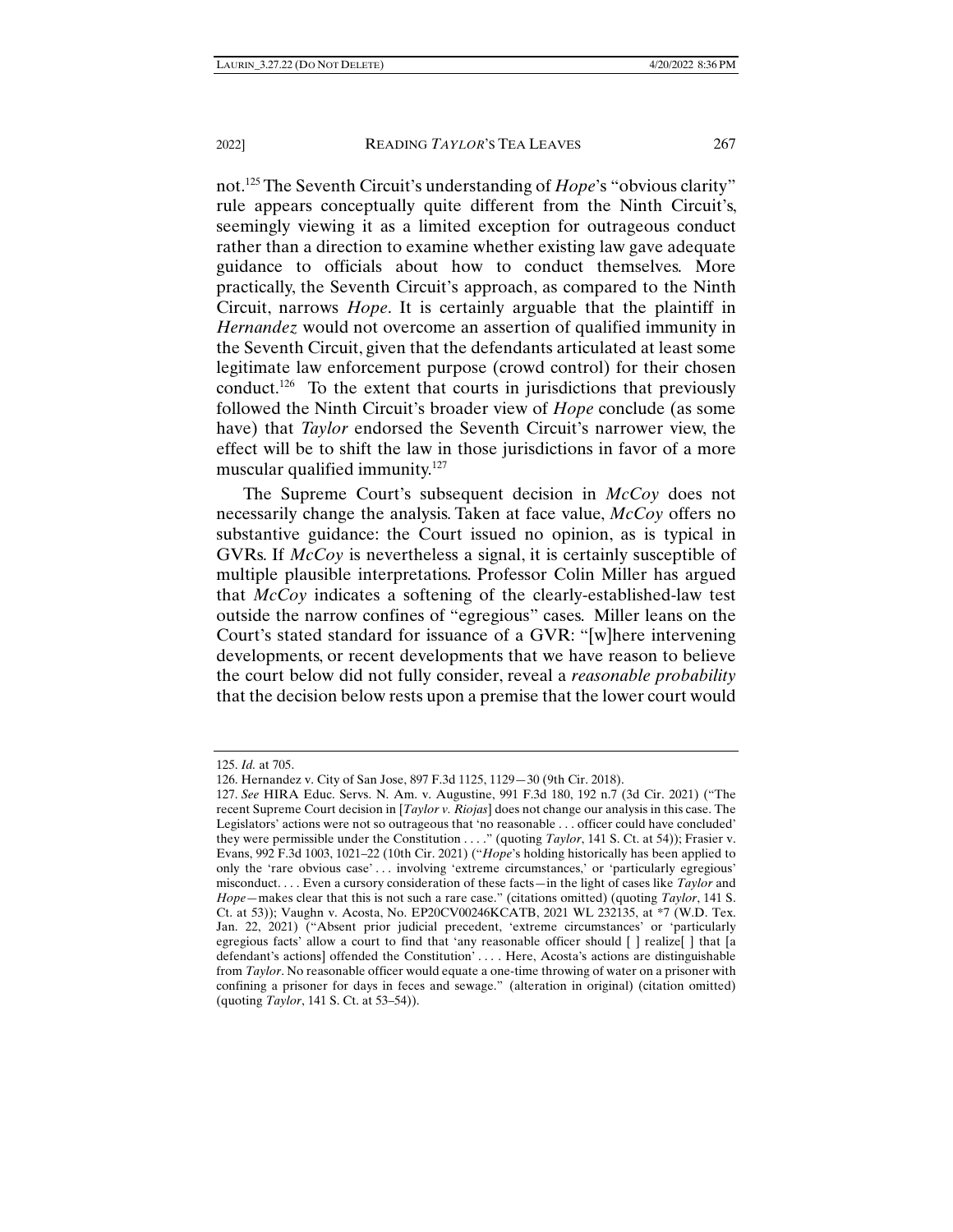reject if given the opportunity for further consideration."128 He concludes that, because the Court must have believed there was a "reasonable probability" that *McCoy* would come out differently on remand, and because the facts in *McCoy* cannot plausibly be characterized as "egregious," the Court's decision to GVR means that egregiousness was not necessary to Mr. Taylor's overcoming qualified immunity.129 Perhaps. On the other hand, it is not altogether clear that there is no "reasonable probability" that unprovoked chemical spraying is not "egregious." The dissenting Fifth Circuit judge in *McCoy* emphasized the "gratuitous" nature of the force and the serious injury that pepper spray can cause.130 That the facts of *McCoy* are *less*  egregious than those in *Taylor* does not necessarily resolve the question of whether they still qualify for the category.131

The point is not to conclusively establish what the Court meant in deciding *Taylor* and *McCoy* as it did. There is sufficient ambiguity in that meaning to cause lower courts to read the cases as maintaining the status quo of the clearly-established-law test, or even signaling that a previously under-specified category of "obvious" legal violation blessed in *Hope* is in fact a narrower category than some lower courts had previously concluded.

### *B. A "Clear" Shift–But to What?*

The foregoing analysis notwithstanding, it is at least plausible to

<sup>128.</sup> Lawrence *ex rel.* Lawrence v. Chater, 516 U.S. 163, 167 (1996) (emphasis added).

<sup>129.</sup> Miller, *supra* note 18, at 223–24.

<sup>130.</sup> McCoy v. Alamu, 950 F.3d 226, 235–36 (5th Cir. 2020) (Costa, J., dissenting), *vacated*, 141 S. Ct. 1364 (2021).

<sup>131.</sup> In any event, a GVR is a noisy signal. Scholars have long lamented the actual practice of the Court's GVR procedure. *See* F. Andrew Hessick, *The Cost of Remands*, 44 ARIZ. ST. L.J. 1025, 1034 (2012) (describing the standard produced by the Court's GVR procedure as "low" and "overinclusive"); Erwin Chemerinsky & Ned Miltenberg, *The Need to Clarify the Meaning of U.S. Supreme Court Remands: The Lessons of Punitive Damages' Cases*, 36 ARIZ. ST. L.J. 513, 514 (2004) (criticizing the Court's penchant for "reflexively" deploying GVR orders without carefully reviewing the record). In the instance of *McCoy*, the case was twice relisted for conference by the justices two months after *Taylor* was handed down, suggesting that the Court likely did have a good understanding of the record, but also perhaps suggesting that there was dissension over proper disposition of the case. *See* John Elwood, *Disputes Over Church Property and ACCA Ambiguity*, SCOTUSBLOG (Feb. 18, 2021, 4:39 PM),

https://www.scotusblog.com/2021/02/disputes-over-church-property-and-acca-ambiguity (noting double relisting of *McCoy*); John Elwood et al., *The Statistics of Relists, OT 2016 Edition: Has the Relist Lost its Mojo? Not Quite,* SCOTUSBLOG (Sep. 27, 2017, 3:37 PM),

https://www.scotusblog.com/2017/09/statistics-relists-ot-2016-edition-relist-lost-mojo-not-quite ("Relists appear to be a mechanism for avoiding improvident grants by allowing the justices and their clerks to double-check for procedural or other obstacles to the resolution of a case on the merits, known as vehicle problems, before granting.").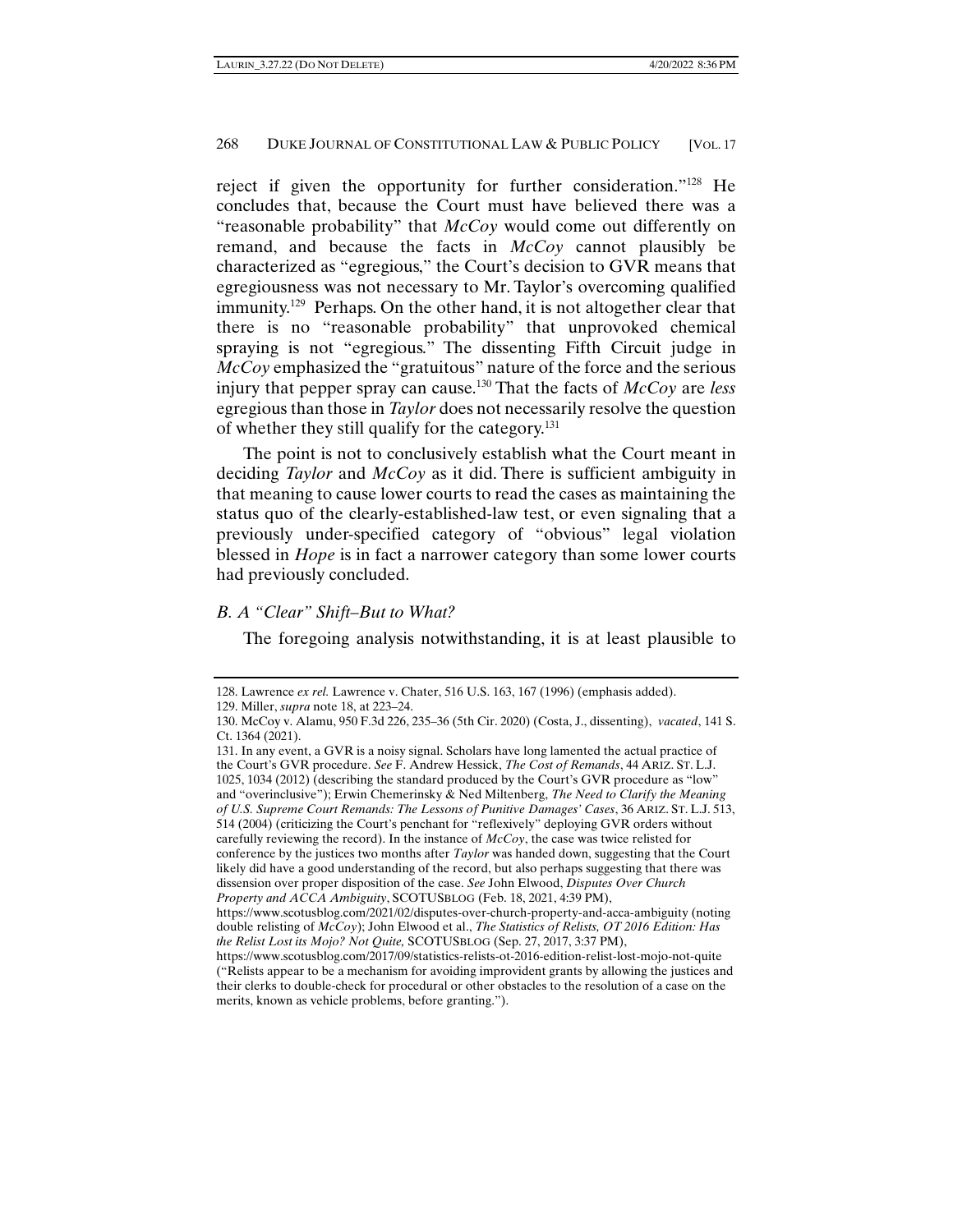think that the Court is open to a less defense-protective recalibration of the clearly-established-law inquiry.132 To be sure, *Taylor* does not expressly announce any such shift; it does not overrule or express doubt about any of the Court's prior clearly-established-law decisions. But as scholars of the Court have noted, express statements of holding are not the only means by which the Court communicates its intentions to lower courts. Sometimes the Court is more subtle. An example is when, as Richard Re has explained, the Court "signals" —broadcasts a direction about how lower courts should apply its rulings through actions taken within "the traditional adjudicatory process" (such as summary orders or dicta in majority opinions) that "without establishing conventional precedent . . . nonetheless indicate some aspect of how lower courts should decide cases."133 *Taylor*'s surprising citation to the moribund *Hope* opinion and general shift in tone from recent qualified immunity decisions—a shift perhaps amplified by *McCoy*—could be a signal that the Court is shifting its views on the stringency of clearly-established-law analysis. Identifying this possibility, however, begs the question: what will be the mechanisms of such a recalibration, and how powerful might they be? Once again, analysis of *Taylor* and *McCoy* and close examination of the variation among lower courts in approaching the clearly-established-law inquiry yields multiple possible scenarios.

Consider first a fairly minimalist prediction: that the decisions in *Taylor* and *McCoy* might lead to further erosion of the transsubstantive nature of the qualified immunity defense, easing plaintiffs' paths to demonstrating clearly established law only in the context of some, but not all, rights claims. This would arguably be a marked change in qualified immunity, a doctrine that the Supreme Court has repeatedly stated applies "across the board" to all constitutional claims.134 And yet Supreme Court and lower court decisions provide a foothold for this possibility. In multiple decisions the Court has singled out Fourth Amendment claims as requiring an especially high level of factual specificity in order to find the law clearly established.135 "Factual

<sup>132.</sup> For other commentators advancing this view, see *supra* note 108.

<sup>133.</sup> Re, *supra* note 13, at 942.

<sup>134.</sup> *See* Saucier v. Katz, 533 U.S. 194, 203 (2001) (rejecting argument that Fourth Amendment claims might be treated differently from other constitutional claims for qualified immunity purposes because "qualified immunity applied in the Fourth Amendment context just as it would for any other claim of official misconduct"); Anderson v. Creighton*,* 483 U.S. 635, 644 (1986) ("*Harlow* clearly expressed the understanding that the general principle of qualified immunity it established would be applied 'across the board.'"). 135. Mullenix v. Luna, 577 U.S. 7, 12 (2015).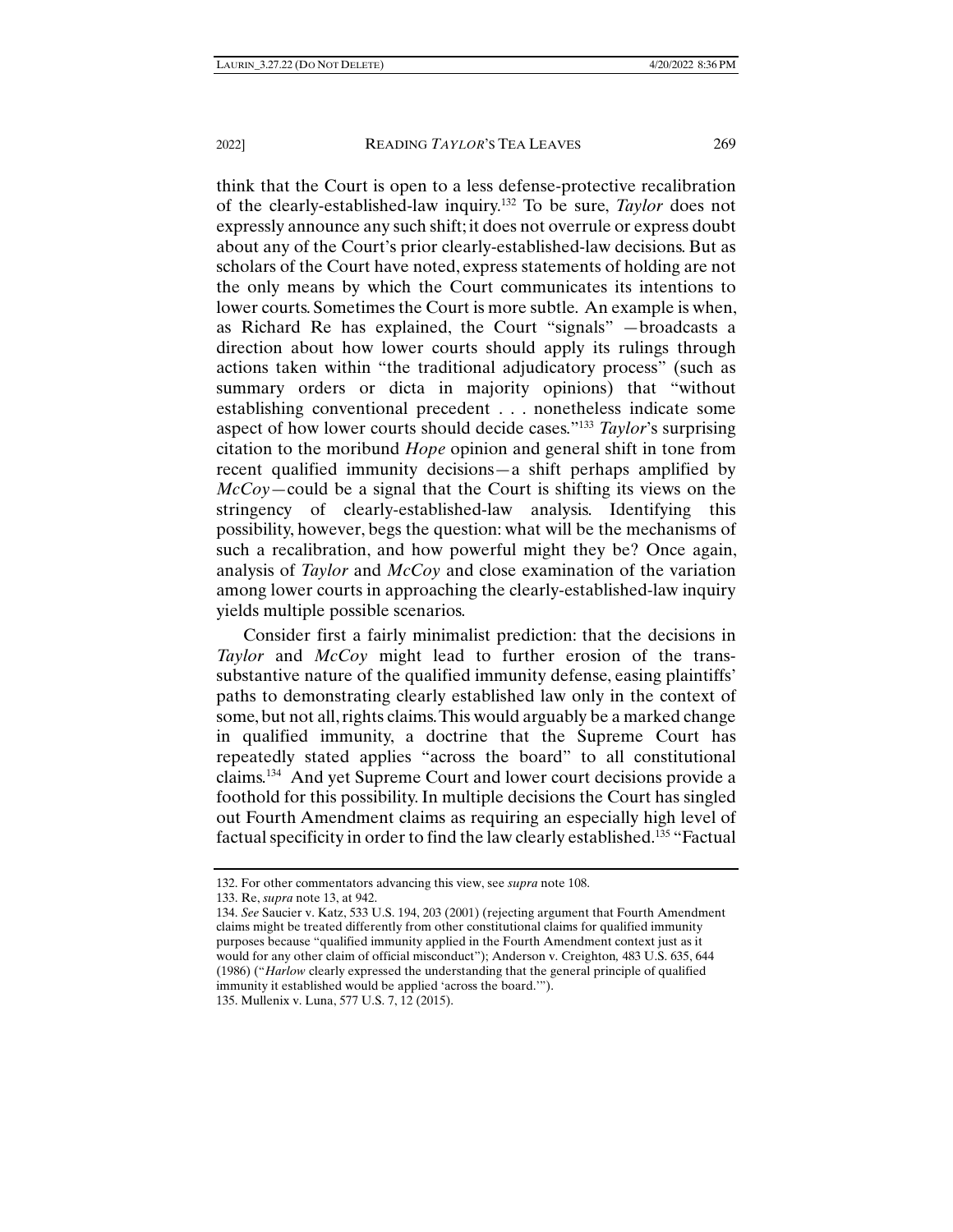specificity is especially important" in that context, the Court has repeatedly stated, because "[i]t is sometimes difficult for an officer to determine how the relevant legal doctrine, here excessive force, will apply to the factual situation the officer confronts."136 Lower courts have echoed and amplified this sentiment, suggesting that the need for greater factual specificity applies to any rights that are defined by reference to a balancing of interests, including not only the Fourth Amendment but also some First Amendment claims.<sup>137</sup> Conversely, some circuits have stated that particular rights might be clearly established with a *lower* standard of factual particularity than what other claims might require, especially where the test to establish a constitutional violation includes an element of intention, as is the case for many (though not all) Eighth Amendment claims.<sup>138</sup>

<sup>136.</sup> *Id.* (quoting Saucier v. Katz, 533 U.S. 194, 205 (2001)); s*ee also* City of Escondido v. Emmons, 139 S. Ct. 500, 503 (2019) (citing *Mullenix* to reiterate the Court's position); Kisela v. Hughes, 138 S. Ct. 1148, 1152 (2018) (reiterating the Court's position in *Mullenix*). 137. *See*, *e.g.*, Howse v. Hodous, 953 F.3d 402, 407 (6th Cir. 2020) ("[W]e must ask whether every reasonable officer would know that law enforcement cannot tackle someone who disobeyed an order and then use additional force if they resist being handcuffed. Importantly, this question asks about the lawfulness of conduct under the Fourth Amendment. And in that context, the Supreme Court has stressed 'the need to identify a case where an officer acting under similar circumstances**'** was found 'to have violated the Fourth Amendment.**'** Without such a case, the plaintiff will almost always lose." (internal citations omitted)); Comsys, Inc. v. Pacetti, 893 F.3d 468, 472–73 (7th Cir. 2018) (stating that "when case-specific balancing of interests is essential, the law often is not clear enough to permit awards of damages against public officials, in the absence of authoritative case law addressing a comparable situation,**"** and granting qualified immunity for First and Fourth Amendment claims); Kemp v. Liebel, 877 F.3d 346, 352–53 (7th Cir. 2017) ("Just as *Garner* and *Graham* create a generalized excessive force standard, *Turner* creates a generalized framework to analyze prisoners' constitutional claims. Both describe a multi-factor reasonableness test used to determine whether a defendant's actions violated the Constitution. Thus, like the *Garner* and *Graham* standard, the *Turner* test cannot create clearly established law outside an obvious case.**"**); Gaines v. Wardynski, 871 F.3d 1203, 1210 (11th Cir. 2017) ( "it is particularly difficult to overcome the qualified immunity defense in the First Amendment context.").

<sup>138.</sup> Dean v. Jones, 984 F.3d 295, 310 (4th Cir. 2021) (holding in case alleging intentional retaliation against prisoner in violation of Eighth Amendment, "liability turns not on the particular factual circumstances under which the officer acted–which may change from case to case as the precedent develops–but on whether the officer acts with a culpable state of mind" and hence "because an officer necessarily will be familiar with his own mental state, he 'reasonably should know' that he is violating the law" (internal citation omitted)); Lipman v. Budish, 974 F.3d 726, 750 (6th Cir. 2020) (suggesting that higher level of generality is appropriate where violation of rights entail the defendant's deliberate indifference); Castro v. County of Los Angeles, 797 F.3d 654, 664 (9th Cir. 2015), *on reh'g en banc*, 833 F.3d 1060 (9th Cir. 2016) (considering Eighth Amendment claim stemming from inmate-on-inmate attack and observing that in the context of such claims "[t]he similarity of the facts -or the lack thereof-to other ... cases has rarely entered the discussion"). The Ninth Circuit has been fickle on this point. *See* Hamby v. Hammond, 821 F.3d 1085, 1091 (9th Cir. 2016) (rejecting any suggest[ion] that the qualifiedimmunity inquiry in Eighth Amendment cases differs from the inquiry in other types of cases,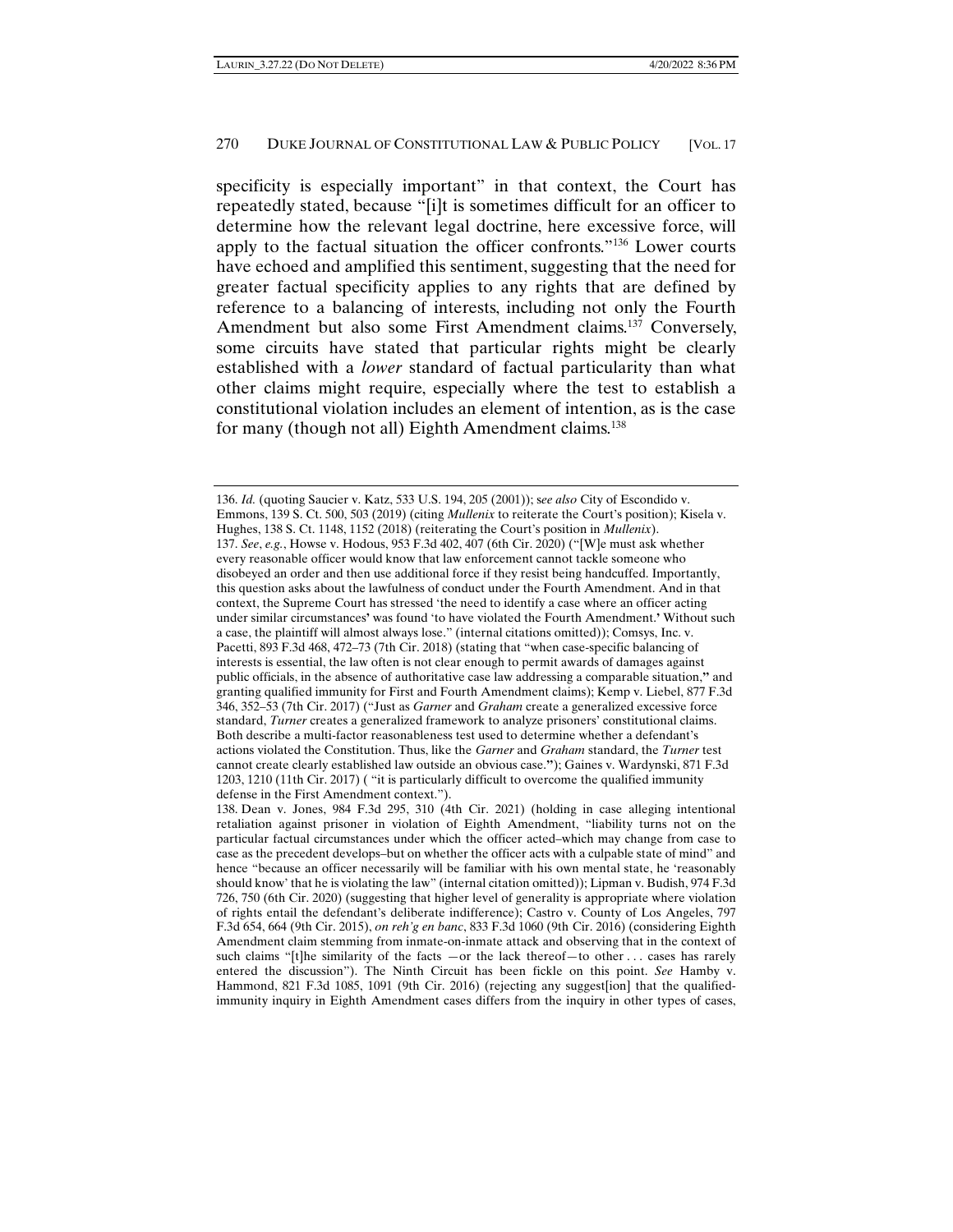Both *Taylor* and *McCoy* involved claimed violations of the Eighth Amendment prohibition on cruel and unusual punishment. So too did *Hope v. Pelzer*. While the precise claims and governing precedents were different,<sup>139</sup> all required demonstrating that the defendants acted with a blameworthy state of mind—precisely the type of evidence that some lower courts have suggested obviates the need for a factually particularized clearly-established-law inquiry.140 Although the Court did not state in *Taylor* that the particular constitutional context mattered to the outcome, its prior consistent statements urging specially strict application of qualified immunity in the Fourth Amendment context could be understood as unchanged by its approach in these Eighth Amendment cases. Indeed, this Term the Court provided additional fodder for this understanding in two qualified immunity decisions handed down on the same day, which together shared more in common with the Court's pre-*Taylor*  decisional trajectory than with *Taylor*: Both were per curiam summary orders, both reversed lower court denials of qualified immunity, both involved Fourth Amendment excessive force claims, and both repeated the admonishment that such claims require special attention to factual specificity in determining whether the law was clearly established.<sup>141</sup> Given the fertile ground in lower courts for understanding qualified immunity to be right-specific in practice if not in theory, these decisions—and especially the contrast between *Taylor* and the Fourth Amendment decisions that followed it—might further entrench disparities in how clearly-established-law analysis is conducted in

such as those involving excessive force, where analogies to prior cases supposedly play a stronger role").

<sup>139.</sup> *Taylor* and *Hope* both involved conditions-of-confinement claims requiring proof of officials' "deliberate indifference" to serious harms, while *McCoy* concerned an Eighth Amendment excessive force claim requiring a showing that force was used "maliciously and sadistically." Taylor v. Riojas, 141 S. Ct. 52, 54 (2020) (per curiam) (citing Taylor v. Stevens, 946 F.3d 211, 218 (5th Cir. 2019), *vacated sub nom. Taylor*, 141 S. Ct. at 54); Hope v. Pelzer, 536 U.S. 730, 738 (2002) (quoting Hudson v. McMillian, 503, U.S. 1, 8 (1992)); McCoy v. Alamu, 950 F.3d 226, 230 (5th Cir. 2020) (quoting *Hudson*, 503 U.S. at 7), *vacated*, 141 S. Ct. 1364 (2021).

<sup>140.</sup> *See McCoy*, 950 F.3d at 230 (stating that core inquiry for McCoy's claim was "whether force was applied in a good-faith effort to maintain or restore discipline, or maliciously and sadistically to cause harm") (quoting *Hudson*, 503 U.S. at 7); Taylor v. Stevens, 946 F.3d at 217 (stating that for conditions-of-confinement claim "the prisoner must show 'that the official possessed a subjectively culpable state of mind in that he exhibited deliberate indifference' to the risk of harm" (quoting Arenas v. Calhoun, 922 F.3d 616, 620 (5th Cir. 2019))); *see also Dean*, 984 F.3d at 310 (stating that when an "officer acts with a culpable state of mind . . . "he 'reasonably should know' that he is violating the law" (internal citation omitted)).

<sup>141.</sup> *See* City of Tahlequah v. Bond, 142 S. Ct. 9, 11–12 (2021) (per curiam); Rivas-Villegas v. Cortesluna, 142 S. Ct. 4, 7–8 (2021) (per curiam); *see also* text accompanying notes 52—79 (describing post-*Hope* trajectory of Supreme Court's qualified immunity caselaw).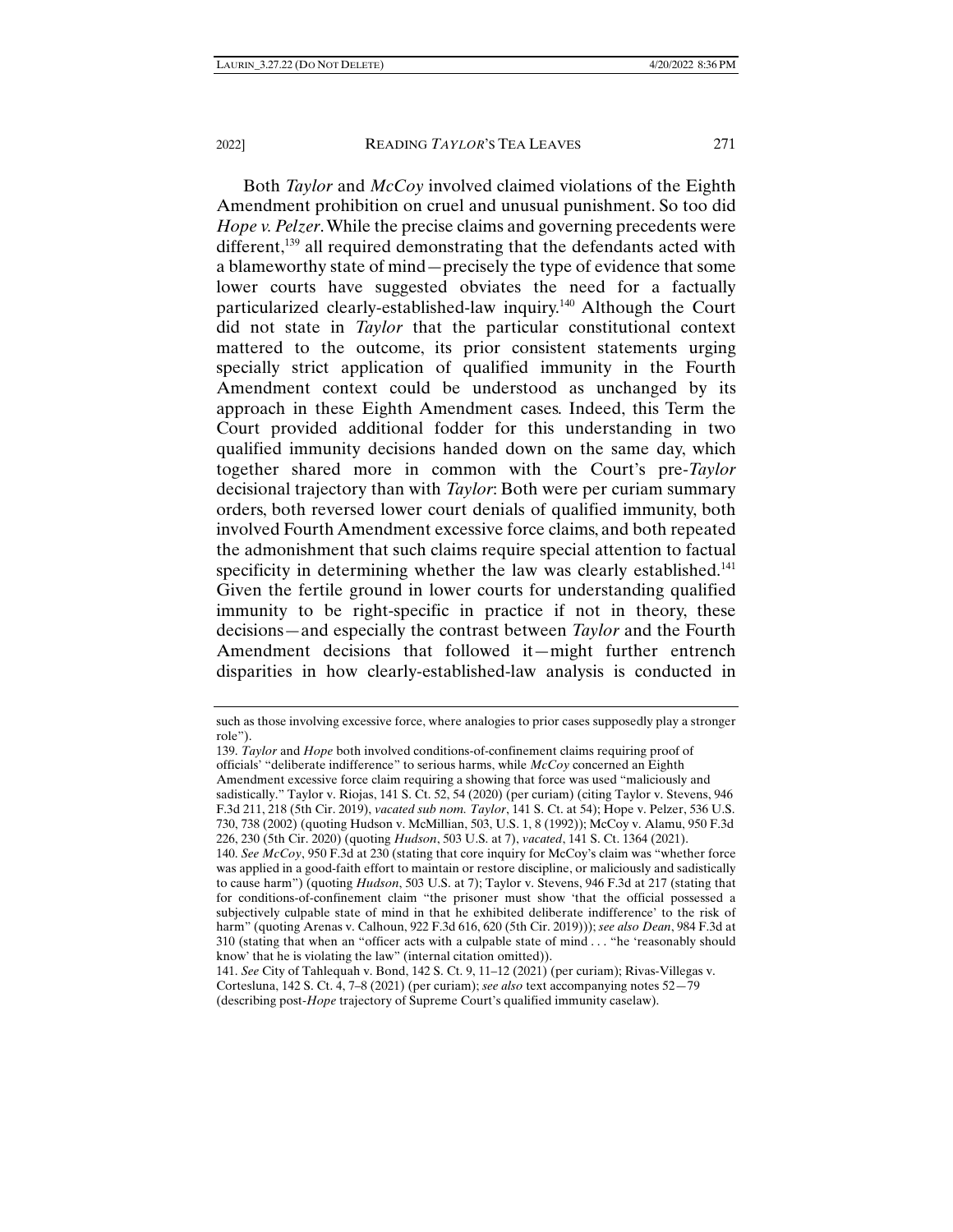Fourth Amendment claims as compared to Eighth Amendment claims and other contexts (such as Equal Protection and Substantive Due Process) in which a defendant's state of mind is relevant.<sup>142</sup>

A shift of this sort would be a mixed bag for critics of qualified immunity. On the one hand, little change would be seen in qualified immunity's most controversial applications, particularly its impact on the viability of Fourth Amendment excessive force claims and the concomitant insulation of police from civil liability for use of excessive force.<sup>143</sup> On the other hand, loosening the clearly-established-law shackles on courts evaluating Eighth Amendment claims, for example, could meaningfully address what some have characterized as "unqualified impunity" for abuse of and poor living conditions for prisoners.144

It is possible, however, that entrenchment of Fourth Amendment exceptionalism in qualified immunity is an unduly constrained view of what the Court meant to convey in *Taylor* or how lower courts will read it. At least some lower courts appear to have taken *Taylor* as blessing clearly-established-law analysis done at a higher level of generality than its prior precedents had suggested, regardless of the right at issue.<sup>145</sup> If this view takes hold, more decisions on qualified immunity might sound like the district court opinion in *Ortiz v. New Mexico*, a case involving alleged violation of the Eighth Amendment by prison guard supervisors who did not intervene to prevent ongoing rape of a prisoner.146 The court rejected the defendants' factually laden attempt

<sup>142.</sup> *See*, *e.g.*, Cty. of Sacramento v. Lewis, 523 U.S. 833, 853 (1998) (requiring proof of intent to harm to make out Substantive Due Process violation stemming from police high speed chase); Washington v. Davis, 426 U.S. 229, 242 (1976) (holding that proof of Equal Protection violation requires proof of discriminatory purpose).

<sup>143.</sup> *See* Andrew Chung et al., *Shielded: For Cops Who Kill, Special Supreme Court Protections*, REUTERS (May 8, 2020), https://www.reuters.com/investigates/special-report/usa-policeimmunity-scotus (summarizing an analysis of 252 appellate cases between 2015 and 2019 that demonstrated federal courts are increasingly ruling in favor of officers in excessive force cases and arguing that it is a result of recent Court decisions regarding qualified immunity).

<sup>144.</sup> David M. Shapiro & Charles Hogle, The Horror Chamber: Unqualified Impunity in Prison, 93 NOTRE DAME L. REV. 2021, 2023 (2018) (identifying qualified immunity as part of the constellation of factors creating "practical immunity" and "unqualified impunity" for prison officials).

<sup>145.</sup> *See* Moderwell v. Cuyahoga Cnty., 997 F.3d 653, 660 (6th Cir. 2021) (noting *Taylor* and citing Professor Joanna Schwartz for the proposition that "[t]he Court's decision in Taylor sends the signal to lower courts that they can deny qualified immunity without a prior case on point." (quoting Schwartz, *Qualified Immunity and Federalism*, *supra* note 4, at 351)); Ortiz v. State of New Mexico, No. CIV 18-0028 JB/LF, 2021 WL 3115577, at \*75 (D.N.M. Jul. 22, 2021) ("*Taylor* clarifies that it is no longer the case that an almost-identical case must exist."). 146. *Ortiz*, 2021 WL 3115577, at \*100.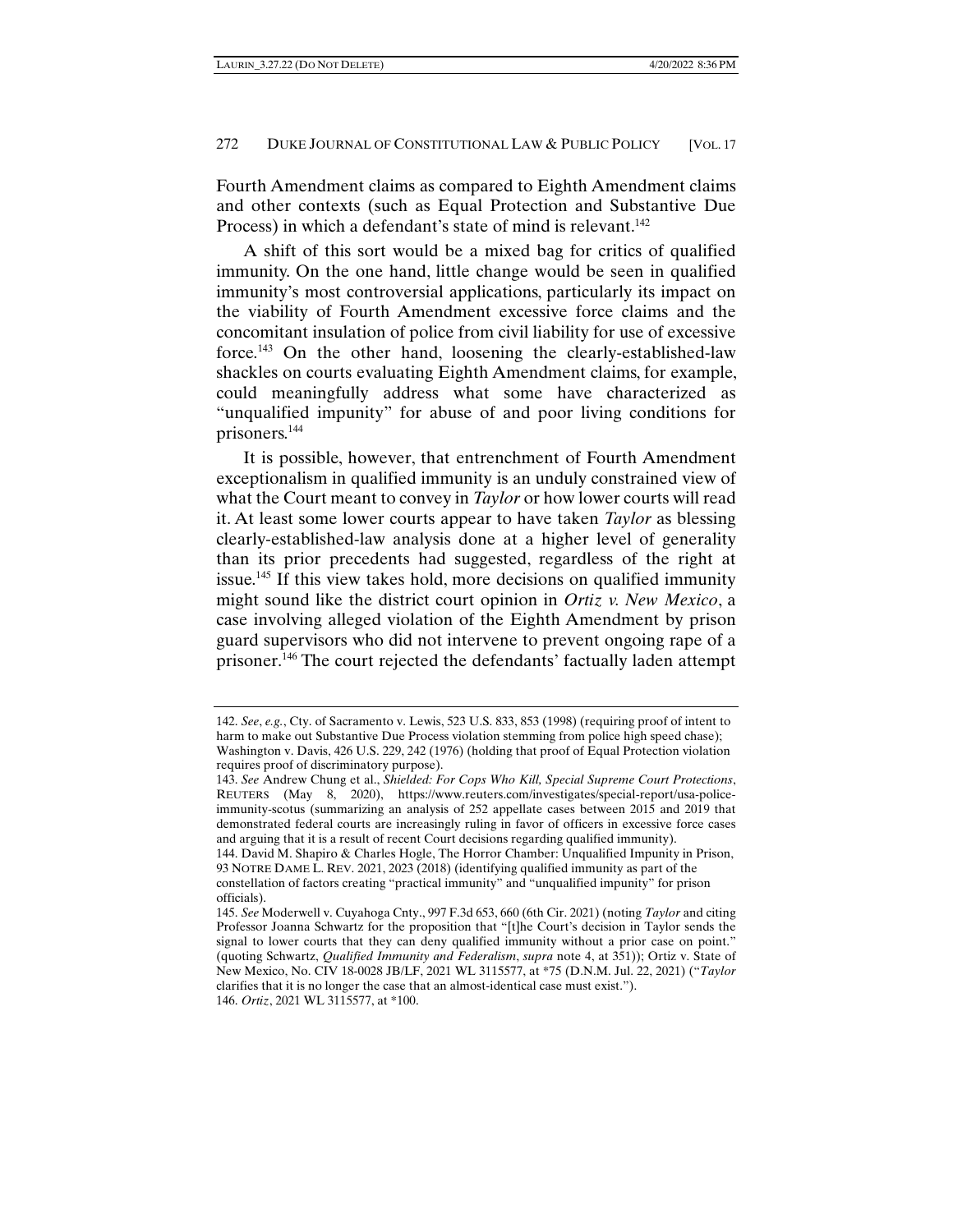to distinguish prior decisions as not involving their precise conduct: "listening to telephone conversations and reading letters," and "mistakenly believ[ing] a relationship between an inmate and prison guard is consensual, yet prohibited by prison policy and state law, and, as a result, fail[ing] to intervene immediately because they are waiting to intercept a drug drop."147 Rather, it was sufficient to deny qualified immunity that, generally speaking, "[t]he Tenth Circuit long has held that it is clearly established that sexual abuse of prisoners by prison guards violates the Eighth Amendment."148

Notably, the Court's post-*Taylor* qualified immunity grants, while more resonant with pre-*Taylor* solicitude toward immunity than with *Taylor*'s more critical tone, do not clearly foreclose the possibility that the Court is signaling a relaxing of its demands for factual particularity in clearly-established-law analysis "across the board."149 While the decisions quoted the Court's stringent pre-*Taylor* characterizations of the clearly-established-law inquiry, both reversed lower courts for relying on precedents that involved arguably materially different facts. In *Bond*, the decedent was shot and killed by police in a residential garage when he wielded a hammer in a manner that made it appear that he might throw it at the officers.150 The Tenth Circuit determined that it was clearly established that officers could not recklessly or deliberately create a need to use force, and that a jury could find that the officers did so here by cornering the decedent in the garage. The Supreme Court reversed, rejecting the court's reliance on a case in which police ran toward, screamed at, and attempted to disarm a suicidal man; in *Bond*, by contrast, the officers "engaged in a conversation with [the decedent], followed him into a garage at a distance of 6 to 10 feet, and did not yell until after he picked up a hammer."151 In *Rivas-Villegas*, the plaintiff alleged that the police had used excessive force when they kneeled on his back for eight seconds while removing a knife from his possession.<sup>152</sup> The police did so in the course of responding to a 911 call from the daughter of the plaintiff's girlfriend, reporting that the plaintiff was drunk, attempting to hurt her and her mother, and was armed with a chainsaw.153 The Supreme Court

<sup>147.</sup> *Id.* 

<sup>148.</sup> *Id.*

<sup>149.</sup> Anderson v. Creighton, 483 U.S. 635, 644 (1986).

<sup>150.</sup> City of Tahlequah v. Bond, 142 S. Ct. 9, 10—11 (2021) (per curiam).

<sup>151.</sup> *Id.* at 11.

<sup>152.</sup> Rivas-Villegas v. Cortesluna, 142 S. Ct. 4, 6 (2021) (per curiam).

<sup>153.</sup> *Id.* at 6—7.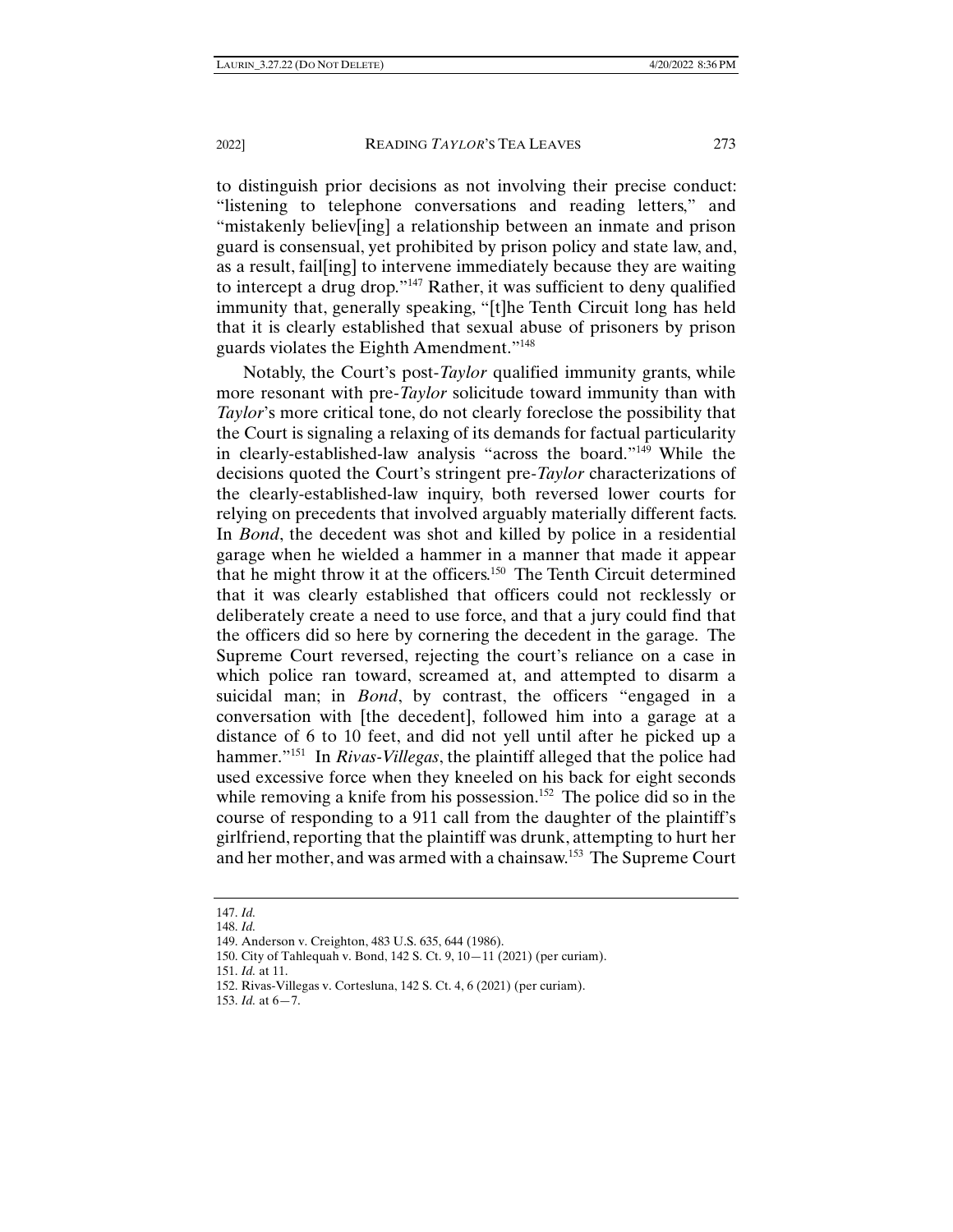held that the Ninth Circuit erred in relying on a case in which police, responding to a noise complaint, knelt on a man who had possessed only a sandwich in attempting to restrain and arrest him.<sup>154</sup> The absence of any knowledge by the police that violence had been threatened and the lack of any weapon involved made the prior case "materially distinguishable."155 In short, neither *Bond* nor *Rivas-Villegas* obviously stand for the proposition that a plaintiff must identify a nearlyfactually-identical case in order to overcome an immunity assertion.

If *Taylor* is in fact a signal of the Court's openness to relaxing the demands of the clearly-established-law analysis, it is worth observing that lowering the threshold for factual particularity in prior precedents is only one of several mechanisms at lower courts' disposal for taking that signal on board. This is because, although the Supreme Court has been assiduous in its attention to how generally or specifically the contours of a right are described for clearly-established-law analysis, it has devoted almost no attention to other details of how the analysis should be conducted—and thereby allowed substantial variation to develop among the circuits. One such detail is the question of what legal sources "count" for purposes of deciding whether a right is clearly established.156 Lower courts have differed, for example, in their answer to the question of whether the decisions of state courts or federal district courts factor in the clearly established law analysis.157 Also a matter of debate among the circuits is whether non-legal sources, such as departmental training or policies, can properly be consulted as a source of what makes an official's legal obligations "clear."158 So too

<sup>154.</sup> *Id.* at 8—9.

<sup>155.</sup> *Id.* at 8.

<sup>156.</sup> The Court has gestured at this issue but never squarely addressed it. In several recent cases the Court has indicated that it might favor the strict view that *only* Supreme Court decisions "count" for purposes of clearly established law, when it has stated that it "[a]ssum[ed] *for the sake of argument* that a controlling circuit precedent could constitute clearly established federal law." Carroll v. Carman, 574 U.S. 13, 17 (2014) (emphasis added). In *Hope*, the majority pointed to non-judicial sources in conducting the clearly-established-law analysis, but the Court has never expressly blessed such a practice (and language like that quoted in *Carman* suggests it might not). *See* Hope v. Pelzer, 536 U.S. 730, 741–42 (2002) (holding law clearly established "in light of binding Eleventh Circuit precedent, an Alabama Department of Corrections (ADOC) regulation, and a DOJ report informing the ADOC of the constitutional infirmity in its use of the hitching post").

<sup>157.</sup> *Compare* Carollo v. Boria, 833 F.3d 1322, 1333 (11th Cir. 2016) (holding that a case on point from Supreme Court, circuit, or state's highest court is required to clearly establish law), *with* Peroza-Benitez v. Smith, 994 F.3d 157, 165–66 (3d Cir. 2021) (stating that clearly-established inquiry looks to Supreme Court precedent, circuit precedent, out-of-circuit cases, and "district court cases, from within the Third Circuit or elsewhere").

<sup>158.</sup> *See id. Compare* Vazquez v. Cnty. of Kern, 949 F.3d 1153, 1165 (9th Cir. 2020) (considering internal policies, training, and PREA standards as part of the totality of sources establishing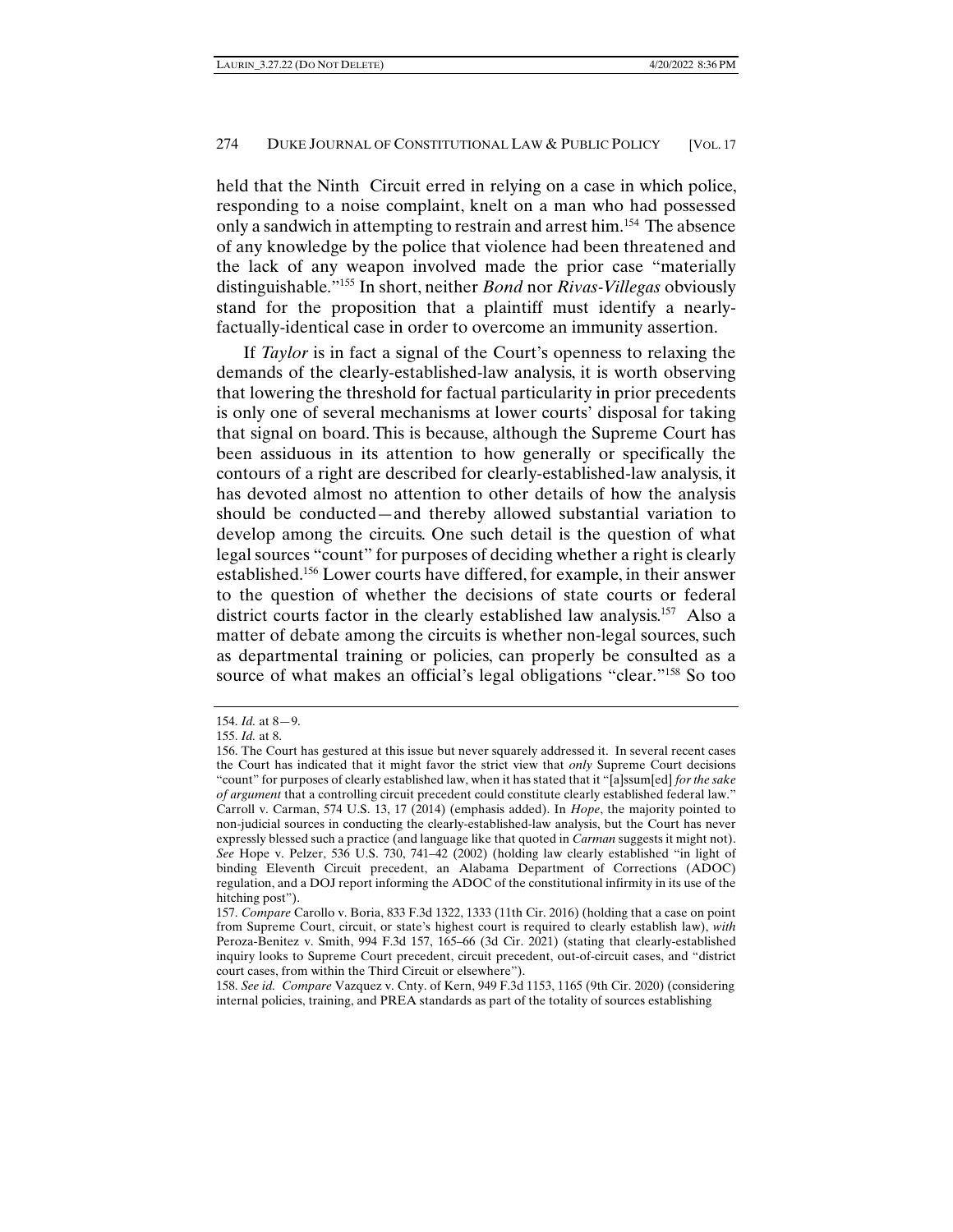are lower courts divided over whether a circuit split on a legal question can *un*clarify otherwise clear in-circuit law on the matter.<sup>159</sup> These open questions have tremendous significance for qualified immunity's effects. The range of sources available to plaintiffs and the possibility for one circuit to move out of step with others to clearly establish law has direct bearing on the ease with which plaintiffs may overcome the defense. If *Taylor* is taken as a nudge to replace the hunt for factual identicality with re-centering fair notice, lower courts might be prompted to be more ecumenical in their consideration of sources of clearly established law, or less quick to accept defense claims of uncertainty based on out-of-circuit cases. Perhaps *Taylor* even reflects a willingness by the Court to bless such approaches, or at least to provide clearer guidance on these matters. Only time will tell.

### *C. Beyond Clearly Established Law*

There is a final possibility for a changed doctrinal landscape post-

that plaintiff's Fourteenth Amendment protection against sexual voyeurism by detention facility staff was clearly established), J W *ex rel.* Williams v. Birmingham Board of Educ., 904 F.3d 1248, 1263 (11th Cir. 2018) (holding that it was not clearly established that SROs who sprayed students with pepper spray and then took virtually no steps to decontaminate them violated the Fourth Amendment and that "[f]or purposes of qualified immunity, it is not insignificant that the methods used by the SROs—passage of time, exposure to fresh air, and evaluation by paramedics—were at least partially consistent with their training and, at least to some degree, with the instructions provided by  $\dots$  the manufacturer of [the pepper spray]"), Maye v. Klee, 915 F.3d 1076, 1087 (6th Cir. 2019) (holding that the combination of prison policy and a court order put defendants on notice that preventing a Muslim prisoner from attending Eid violated First and Fourteenth Amendments), and Booker v. S.C. Dep't of Corr., 855 F.3d 533, 546 (4th Cir. 2017) (holding that the court's conclusion that law was clearly established was "'buttressed by' the South Carolina Department of Correction's internal policies" (quoting *Hope*, 536 U.S. at 744))), *with* Frasier v. Evans, 992 F.3d 1003, 1015 (10th Cir. 2021) ("[J]udicial decisions are the only valid interpretive source of the content of clearly established law, and, consequently, whatever training the officers received concerning the nature of Mr. Frasier's First Amendment rights was irrelevant to the clearly-established-law inquiry."), and Latits v. Phillips, 878 F.3d 541, 553 (6th Cir. 2017) (stating that departmental policies could not render constitutional violation clear because "[i]t must have been clearly established that the conduct at issue violates the Constitution, not internal policies").

159. *Compare* Rivero v. City and Cnty. of S.F., 316 F.3d 857, 865 (9th Cir. 2002) (holding that circuit split does not mean law was not clear in Ninth Circuit), *with* T.S. v. Doe, 742 F.3d 632, 639–40 (6th Cir. 2014) ("By June 2009, a reasonable official could have consulted the numerous Supreme Court opinions cited above, or the more recent opinions of our sister circuits, and, in objective good faith, concluded that [Sixth Circuit precedent] was no longer good law."), and Burgess v. Lowery, 201 F.3d 942, 944 (7th Cir. 2000) ("Even if our court had decided that strip searches of prison visitors were unconstitutional in the absence of reasonable suspicion, there might be enough doubt about the soundness of the decision, whether in light of decisions by other circuits before or after our decision or of intimations in Supreme Court decisions not squarely on point that our view might be erroneous, to justify the state in believing that the plaintiff's right was not yet 'clearly established' within the meaning of the cases on immunity." (quoting Santamorena v. Ga. Mil. Coll., 147 F.3d 1337, 1339 (11th Cir. 1998))).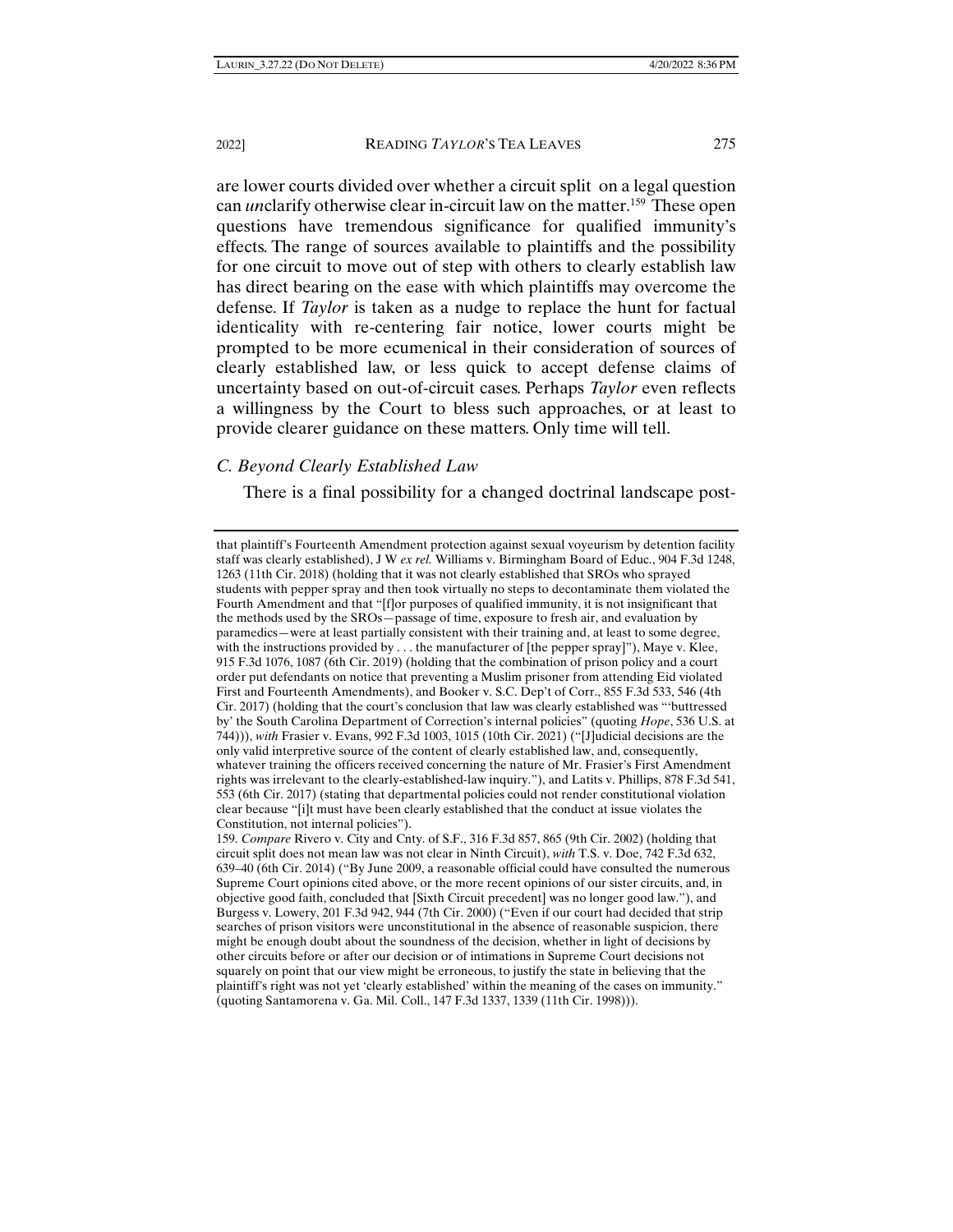*Taylor*, one that takes a broader view of the magnitude and impact the signal that the Court's recent actions may be sending.<sup>160</sup> Particularly when viewed alongside *McCoy* and against the backdrop of its earlier refusal to revisit qualified immunity wholesale, the Court may be broadcasting a more general openness to rolling back qualified immunity's excesses through various means of doctrinal and procedural fine-tuning rather than (or in addition to) simply recalibrating the clearly-established-law test. Though often flying below the radar of qualified immunity commentary, rules governing the timing of pre-discovery motions, collateral order doctrine, and the sequencing of qualified immunity analysis, among others, can significantly influence the impact qualified immunity has on civil rights litigation.161 Moreover, in large part because the Supreme Court's supervision of qualified immunity doctrine has focused so heavily on the clearly-established-law test, these rules exhibit significant variation among the circuits. Lower federal courts receptive to a signal to reign in qualified immunity (or practitioners inviting them to be so) might accomplish some mitigation of qualified immunity's bite by attending to these rules. Increased percolation on these procedural questions might even prompt the Supreme Court to step in to resolve existing circuit splits—maybe even in a manner that blesses rules that are less solicitous toward immunity claims.<sup>162</sup>

One important example of this procedural heterogeneity is lower courts' diverging degrees of openness to 12(b)(6) dismissals on qualified immunity grounds. The Supreme Court has, since announcing contemporary qualified immunity doctrine in *Harlow*, directed that an immunity defense should be resolved "at the earliest possible stage of

<sup>160.</sup> The view sketched here is broad in the sense that it suggests *Taylor* may have implications beyond the specific doctrinal confines of clearly-established-law analysis, but it is nevertheless consistent with the view that the Court tends toward incrementalism, that, in the words of Katherine Mims Crocker, it "frequently moves forward with the smallest of steps." Crocker, *supra* note 22, at 13; *see also* Schwartz, *Police Misconduct*, *supra* note 79 ("This may be how the Supreme Court finally takes action on qualified immunity—not with a sweeping, landmark decision, but with a subtle message, heard by civil-rights lawyers and judges who are listening, that it is stepping back from its most robust depictions of qualified immunity's power."). 161. Aaron Nielson and Chris Walker have examined the last of these at length. *See generally*  Nielson & Walker, *New Qualified Immunity*, *supra* note 1. The Supreme Court itself has recognized the potential for general procedural tools to be pressed into service for the opposite goal–a shoring up of immunity's protections. Crawford-El v. Britton, 523 U.S. 574, 597—601 (1998) (discussing "existing procedures available to federal trial judges" enabling them to "exercise . . . discretion in a way that protects the substance of the qualified immunity defense"). 162. *See* Nielson & Walker, *Qualified Defense*, *supra* note 1, at 1884—85 (calling on Supreme Court to "continue to refine its procedural approach to qualified immunity," in particular reexamining procedures governing the ordering of qualified immunity analysis).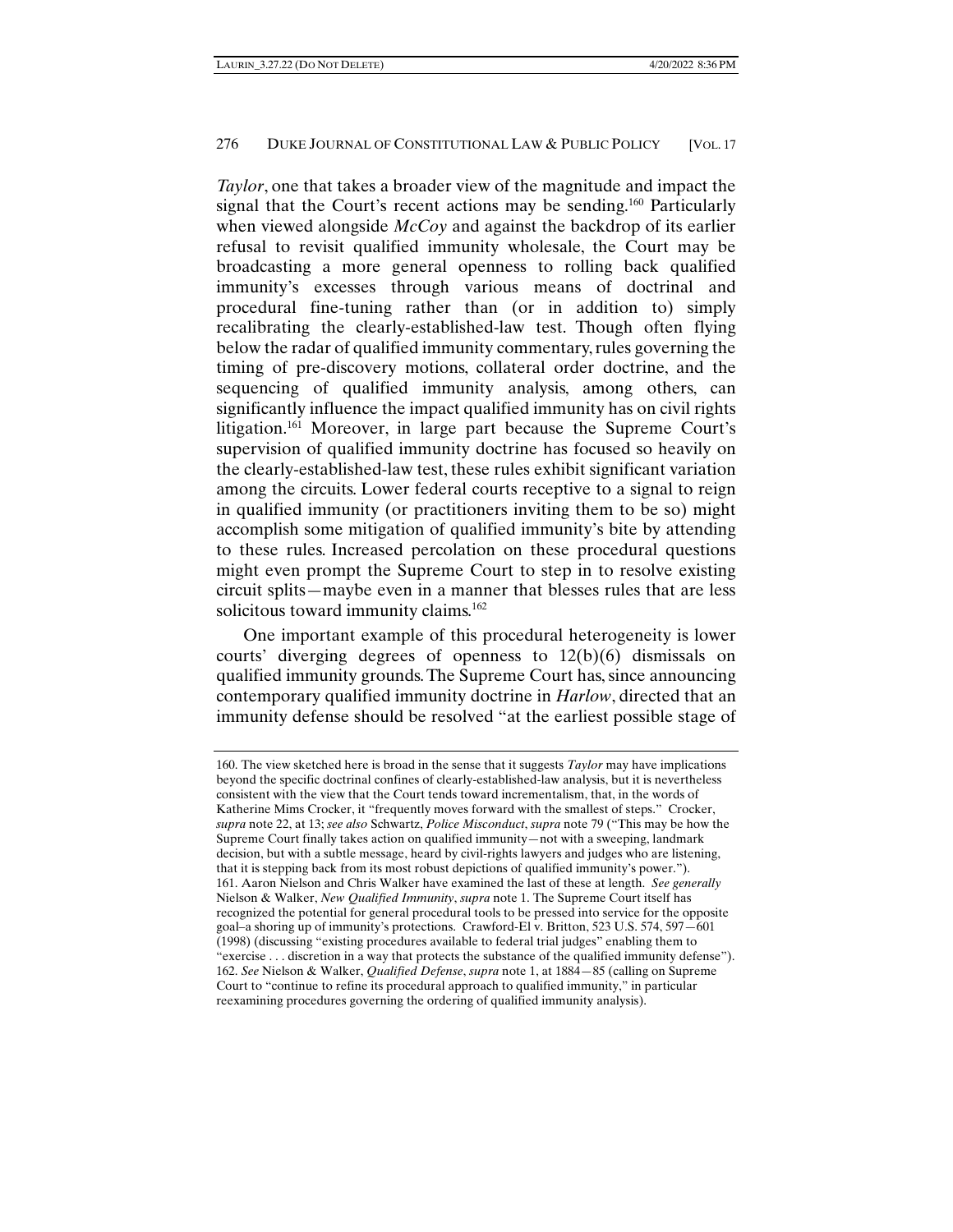litigation."163 This would suggest that dismissal on the pleadings is frequently warranted. Paired with the increasingly factually particularized showing that is required to demonstrate that a constitutional right was clearly established, however, the prospect of pre-discovery dismissal is perilous for civil rights plaintiffs, who frequently lack relevant, particularized information that is in the control of defendants.164 There is good reason, then, to suspect that solicitude to qualified-immunity-based dismissals on the pleadings would operate to end or deter suits.<sup>165</sup> The Second and Sixth Circuits mitigate this effect by expressly adopting a presumption against dismissal on qualified immunity grounds on a Rule 12(b)(6) motion to dismiss.166 The Second Circuit has explained that such a presumption is necessary to guard against qualified immunity effecting a "heightened pleading standard" for civil rights plaintiffs who would otherwise be required to anticipate a defense in their complaint.<sup>167</sup> By contrast, the Fifth Circuit has repeatedly held that § 1983 plaintiffs must plead "facts sufficient to overcome a potential qualified immunity defense" in the complaint, and are entitled to discovery only if their initial pleadings allege both constitutional violations and that the defendants' conduct

167. *Chamberlain*, 960 F.3d at 111.

<sup>163.</sup> *See* Anderson v. Creighton, 483 U.S. 635, 646 n.6 (1987) (citing Harlow v. Fitzgerald, 457 U.S. 800, 818 (1982)) ("[W]e have emphasized that qualified immunity questions should be resolved at the earliest possible stage of a litigation.").

<sup>164.</sup> *See* Carl Tobias, *Rule 11 and Civil Rights Litigation*, 37 BUFF. L. REV. 485, 498 (1989) (observing that civil rights claimants "rarely will possess or be able to obtain information pertinent to their cases" and that "in numerous civil rights suits, considerable information important to the factual preparation of complaints that appear specific will be in the records or minds of government or corporate defendants and cannot be secured before these pleadings must be filed, becoming available only during discovery").

<sup>165.</sup> *See* Joanna C. Schwartz, *Qualified Immunity's Selection Effects*, 114 NW. L. REV. 1101, 1130–31 (2020) [hereinafter Schwartz, *Qualified Immunity's Selection Effects*] (stating that civil rights attorneys report that qualified immunity plays a role in their decision about whether to take a case).

<sup>166.</sup> *See* Moderwell v. Cuyahoga Cnty., 997 F. 3d 653, 660 (6th Cir. 2021) (discussing rule followed in circuit that "[a]lthough a defendant's entitlement to qualified immunity is a threshold question to be resolved at the earliest possible point, that point is usually summary judgment and not dismissal under Rule 12" (internal quotation marks omitted)); Marvaso v. Sanchez, 971 F.3d 599, 605 (6th Cir. 2020) ("[G]ranting qualified immunity at the motion to dismiss stage is usually disfavored."); Chamberlain v. City of White Plains, 960 F.3d 100, 111 (2d Cir. 2020) (stating presumption against  $12(b)(6)$  dismissal on qualified immunity grounds because "[o]therwise, plaintiffs alleging a violation of their constitutional rights would face a heightened pleading standard under which they must plead not only facts sufficient to make out their claim but also additional facts to defeat an assertion of qualified immunity. . . . Put another way, advancing qualified immunity as grounds for a motion to dismiss is almost always a procedural mismatch").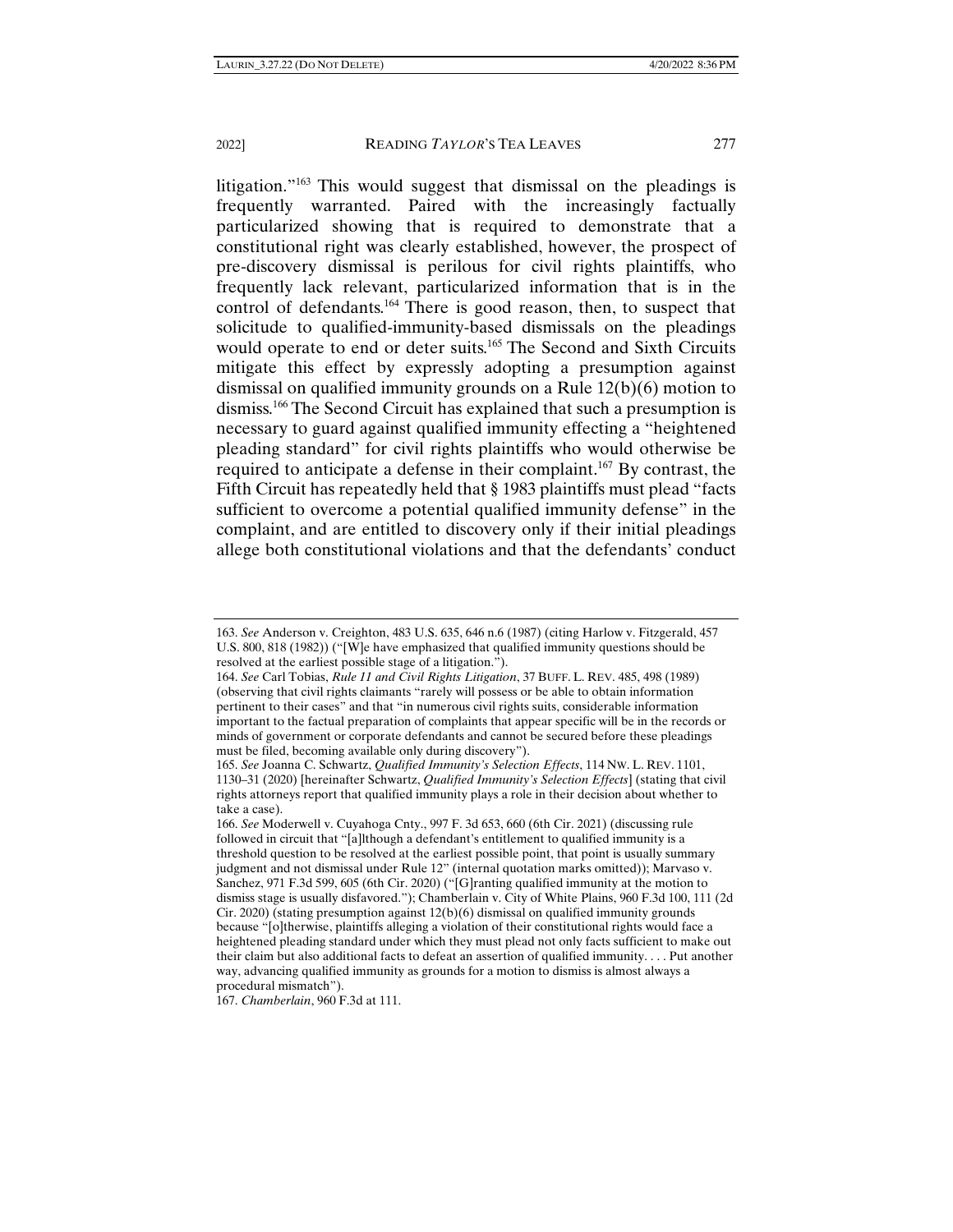violated clearly established law.168

Though this circuit split involves a "purely" procedural rule about whether dismissal on the pleadings is favored or disfavored, it likely affects the degree of influence that qualified immunity doctrine exerts over the availability of civil remedies. Moreover, on the present challenge of discerning *Taylor*'s influence over qualified immunity rules, it bears emphasizing that the stage of litigation at which a qualified immunity defense may be asserted has direct bearing on the height of the clearly-established-law hurdle, even holding constant the degree of particularity required in defining the right at issue. That is to say, two courts applying identical clearly-established-law tests—one that could lead to dismissal prior to discovery and the other that permits dismissal only after access to discovery—present plaintiffs with different odds of success. Thus, if *Taylor* is taken as a signal that the Court is open to softening the clearly-established-law test, it might well endorse a new rule: the "earliest possible stage of litigation" at which qualified immunity may be decided *is* subsequent to discovery.

The circuits also part company in their comparative solicitude toward interlocutory appeals of qualified immunity denials. The Supreme Court has held that denials of qualified immunity fall within the exceptional category of "collateral orders" that can be immediately appealed despite the absence of a final order in the case.169 In *Behrens v. Pelletier*, the Court rejected restrictions that lower courts had placed on the number and timing of such interlocutory appeals by defendants asserting qualified immunity at successive stages of litigation—say, in a motion to dismiss and again on a motion for summary judgment.<sup>170</sup> As a consequence, defendants enjoy multiple bites at the appellate apple,

<sup>168.</sup> *See* Zapata v. Melson, 750 F.3d 481, 485 (5th Cir. 2014) (reversing district court grant of discovery on qualified immunity absent determination that complaint pleaded specific facts that overcame defense); Backe v. LeBlanc, 691 F.3d 645, 648 (5th Cir. 2012) (reversing district court that ruled "that it was 'premature to address the defendant's assertions of qualified immunity before discovery has taken place,'" because "that is precisely the point of qualified immunity: to protect public officials from expensive, intrusive discovery until and unless the requisite showing overcoming immunity is made."); Brown v. Glossip, 878 F.2d 871, 874 (5th Cir. 1989) (announcing requirement that complaint overcome immunity defense); *see also* Westfall v. Luna, 903 F.3d 534, 542 (5th Cir. 2018) (citing *Brown* and dismissing on qualified immunity grounds at  $12(b)(6)$ ).

<sup>169.</sup> *See* Mitchell v. Forsyth, 472 U.S. 511, 524–30 (1985). For discussion and critique of the Court's doctrine in this area, see generally Michael E. Solimine, *Are Interlocutory Qualified Immunity Appeals Lawful?*, 94 NOTRE DAME L. REV. 169 (2019).

<sup>170.</sup> *See* Behrens v. Pelletier, 516 U.S. 299, 307 (1996) (holding improper an order dismissing a defendant's interlocutory appeal asserting qualified immunity, which was filed after the defendant unsuccessfully appealed following an earlier stage in the litigation).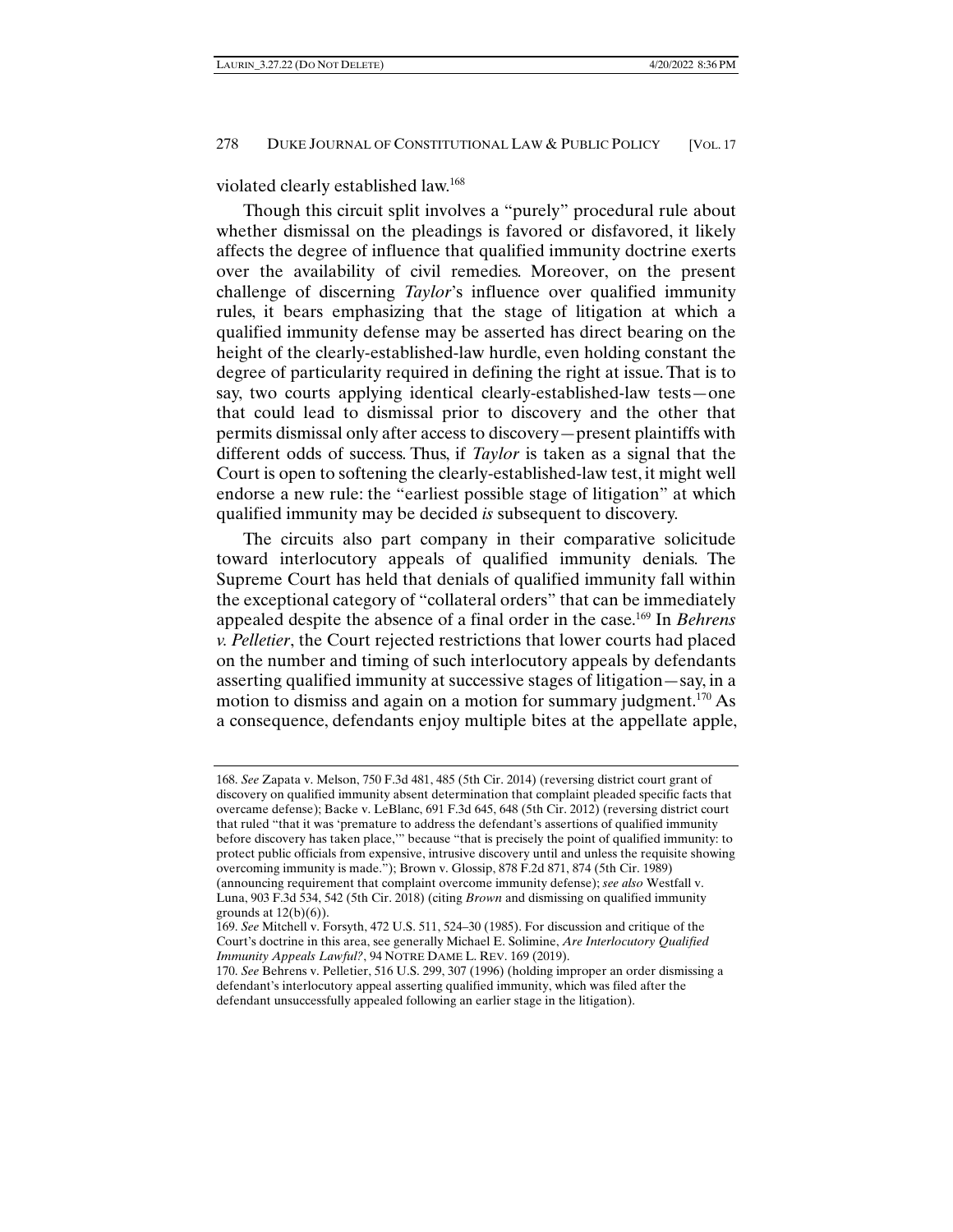litigation is more protracted and expensive, plaintiffs' lawyers must be able to handle both trial and appellate work, and, cumulatively, civil rights cases become less attractive to plaintiffs'-side lawyers in the first place.171

In *Johnson v. Jones*, the Supreme Court aimed to limit the impact of immediate appealability by instructing the circuits that their jurisdiction to hear immediate appeals of qualified immunity is limited to "abstract questions of law," and does not extend to appeals of district court determinations that genuine disputes of fact preclude dismissal.<sup>172</sup> In *Johnson*'s aftermath, however, the lower federal courts have continued to differ in their approaches to the scope of appellate jurisdiction over appeals of qualified immunity denials. Some treat *Johnson* as confined to its facts and exercise jurisdiction over appeals in any case *except* the rare instance where the defendants' appeal is premised on disputed evidence that they had no involvement in the alleged constitutional violation.173 Others, like the Tenth Circuit, restrict appellate courts from exercising jurisdiction over any redetermination of what facts a reasonable jury could accept, and permit only appellate reassessment of whether the facts credited by the district court overcome qualified immunity.174 Finally, a small number of circuits have implemented specific procedural mechanisms to discourage inappropriate interlocutory appeal. For example, courts in the Sixth Circuit have sanctioned lawyers for frivolous invocations of appellate jurisdiction, and others have implemented procedures for trial courts to certify appeals as frivolous.<sup>175</sup> Such procedures operate on the

172. Johnson v. Jones, 515 U.S. 304, 317 (1995).

<sup>171.</sup> *See* Schwartz, *Qualified Immunity's Selection Effects, supra* note 165 at 1121–23 (relaying attorney perspectives on how defense counsel strategically use qualified immunity to significantly burden plaintiff's attorneys' time and resources, so as to "'beat down the plaintiff's counsel,' and make their lives 'somewhat miserable.'"); Alan K. Chen, *The Burdens of Qualified Immunity: Summary Judgment and the Role of Facts in Constitutional Tort Law*, 47 AM. U. L. REV. 1, 100 (1997) (discussing anecdotal evidence that interlocutory appeals generate substantial delay in civil rights cases and "that defendants use the qualified immunity interlocutory appeal process to protract litigation 'that would otherwise be tried or settled relatively quickly.'" (quoting Michael E. Solimine, *Revitalizing Interlocutory Appeals in the Federal Courts*, 58 GEO. WASH. L. REV. 1165, 1191 (1990)).

<sup>173.</sup> *See, e.g.*, Amons v. Tindall, No. 20-16351, 2021 WL 3015107, at \*3 (9th Cir. July 15, 2021) (holding that the court had jurisdiction to hear the defendant's qualified immunity appeal as it was a "legal issue"); *see also* Estate of Anderson v. Marsh, 985 F.3d 726, 741 (9th Cir. 2021) (Fletcher, J., dissenting) (expressing view that this interpretation is consistent with the Supreme Court's post-*Johnson* cases).

<sup>174.</sup> Walton v. Powell, 821 F.3d 1204, 1208 (10th Cir. 2016).

<sup>175.</sup> *See, e.g.*, Chuman v. Wright, 960 F.2d 104, 105 (9th Cir. 1992) (holding that "[s]hould the district court find that the defendants' claim of qualified immunity is frivolous or has been waived, the district court may certify . . . that defendants have forfeited their right to pretrial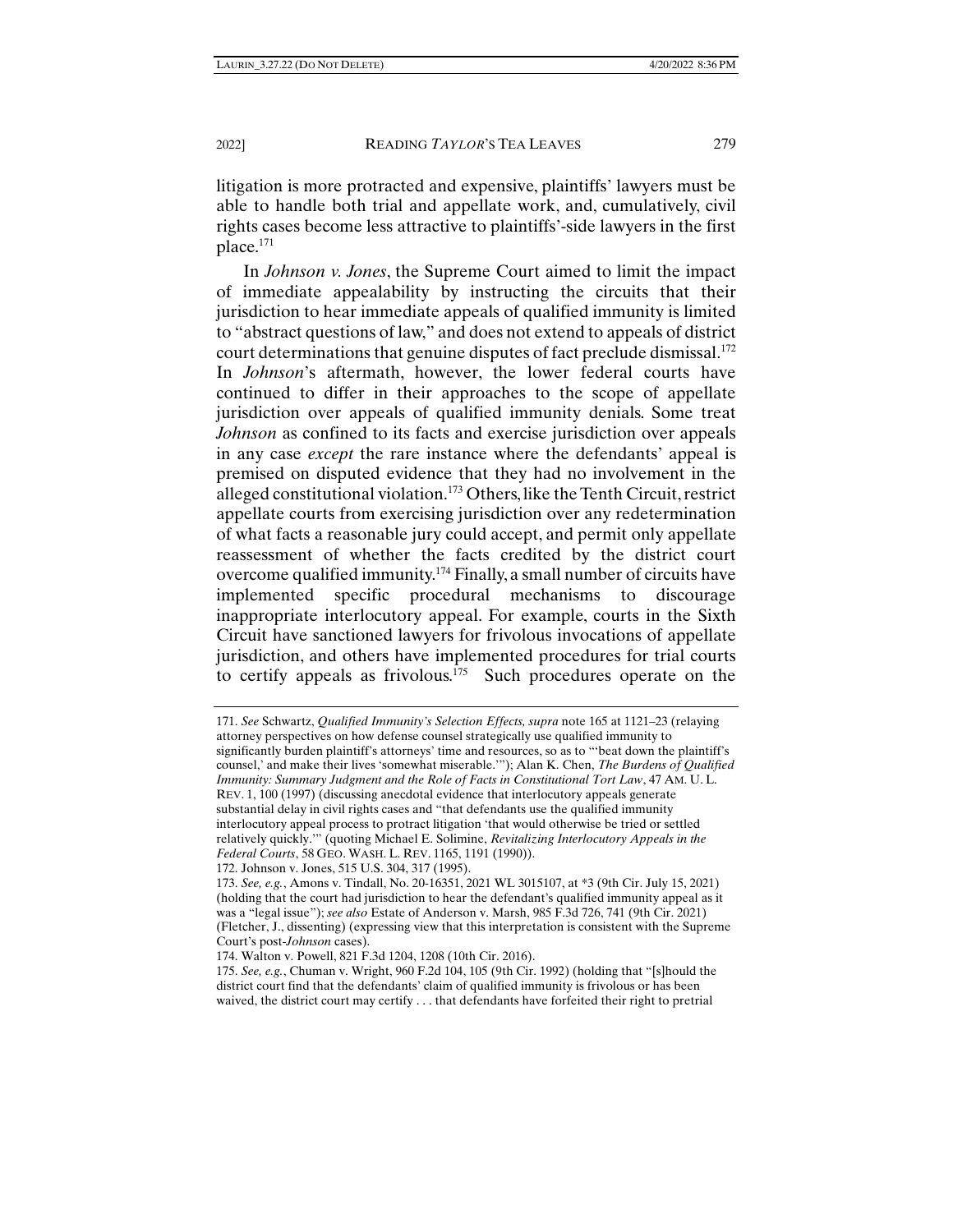margins to discourage lawyers from filing interlocutory appeals when the legal justification for doing so is a close call, and thereby provide some assurance to plaintiffs that the value of a strong case on the merits will not be diminished by the resource-depleting effects of protracted appellate litigation.176

If *Taylor* is taken as a signal that the Court is broadly open to recalibrating the balance of protections for plaintiffs and defendants in civil rights claims, it could prompt embrace of a more restrictive approach to interlocutory appeals of qualified immunity denials. We may then have the opportunity to see whether the Court is inclined to settle the diversity of interlocutory appeal approaches among the circuits; *Taylor* could predict that it would do so in a manner that restricts defensive interlocutory appellate usage.<sup>177</sup>

A final example of qualified immunity procedural variation that could be leveraged to mitigate distortions created by the defense involves the sequencing of the clearly-established-law inquiry—or, more precisely, whether courts adjudicating motions to dismiss or for summary judgment on qualified immunity grounds reach the merits of the constitutional claim *before* determining whether the law governing it was clearly established when the defendants acted. The consequence of not doing so is perhaps obvious: consistently declining to reach the constitutional merits, and instead resolving qualified immunity assertions simply by concluding that (whatever the law means currently) it was not previously clearly established perpetuates the lack of clarity in the law. The effect is potentially deleterious from the standpoint of law development, and presents a Catch-22 for plaintiffs

Ortiz Velez, 341 F.3d 86, 95, 96 (1st Cir. 2003) ("We have never adopted the *Apostol*

appeal, and may proceed with trial."); Stewart v. Donges, 915 F.2d 572, 574 (10th Cir. 1990) (analyzing a process by which district courts may retain jurisdiction of cases in which a defendant frivolously filed a notice of appeal asserting qualified immunity); Apostol v. Gallion,

<sup>870</sup> F.2d 1335 (7th Cir. 1989) (adopting a certification process for baseless notices of interlocutory appeals of qualified immunity rulings, whereby "a district court may certify to the court of appeals that the appeal is frivolous and get on with the trial"). *But see* Rivera-Torres v.

certification procedure in this circuit. Although appellants urge us to do so here in the hopes of adding fuel to their trial nullity argument, we decline their invitation.").

<sup>176.</sup> *See* Chen, *supra* note 171, at 100 (noting that forcing defendants to bear the costs of qualified immunity defenses in pre-trial litigation would encourage them to do so only when the benefits outweigh the costs; i.e., when the defense is strong).

<sup>177.</sup> At least one circuit court judge has recently issued a "plea" to the Supreme Court to "tell us clearly, in an appropriate case, whether and in what circumstances an interlocutory appeal may be taken when the district court, viewing disputed evidence in the light most favorable to plaintiff, has denied a motion for summary judgment based on qualified immunity"). Est. of Anderson v. Marsh, 985 F.3d 726, 742 (9th Cir. 2021) (Fletcher, J., dissenting)).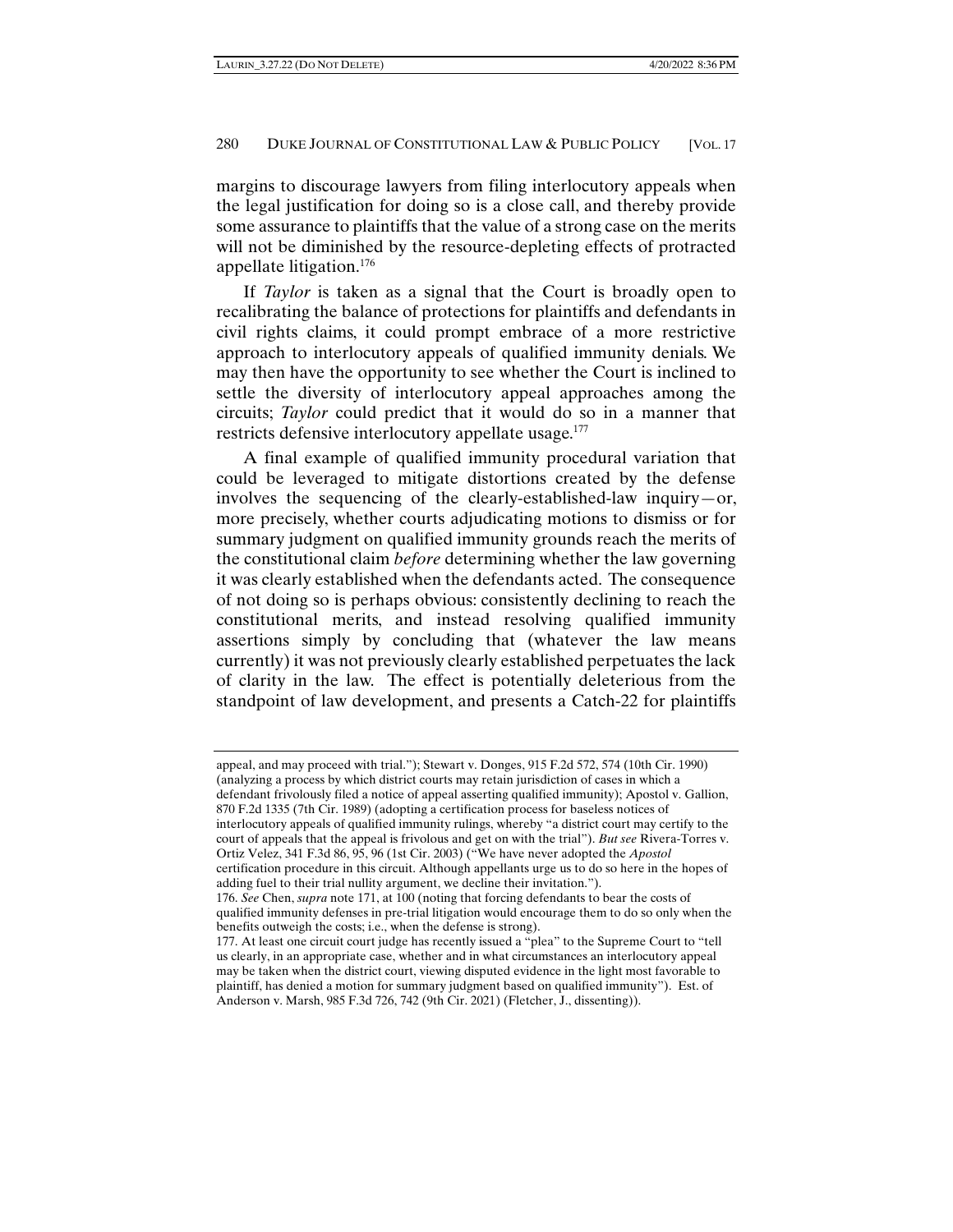who remain, by dint of the manner in which qualified immunity is analyzed, bereft of the legal precedent required for overcoming the defense. Indeed, there was a brief period of time when the Supreme Court required lower courts to analyze qualified immunity in a particular order: constitutional merits first, clearly-established-law (if necessary) second.<sup>178</sup> Less than a decade after mandating that approach, the Court reversed course. Since *Pearson v. Calahan*, lower courts have been free to skip the merits of the constitutional claim, and are encouraged to do so by language in *Pearson*. Interestingly, empirical work by Aaron Nielson and Chris Walker has revealed variations among the circuits in their tendencies to reach, or not reach, the constitutional merits, creating the perhaps concerning potential for asymmetrical law development across circuits.179 Nielson and Walker, among others, have called for lower courts and the Supreme Court to ameliorate these concerns, including by, for example, adopting a requirement that courts "give reasons for exercising (or not) their *Pearson* discretion to reach constitutional questions," and to "speak critically of using discretion in strategic ways."180 *Taylor* could signal that the Supreme Court is prepared to act upon, or bless lower courts' acting upon, such calls.

The lessons of this subpart are descriptive, predictive, and tactical. Descriptively, the preceding account highlights the procedural landscape in which qualified immunity is litigated, and the degree to which that landscape calibrates the stringency of qualified immunity.<sup>181</sup> Without carefully examining the work of lower federal courts, and without attending to questions beyond application of the clearlyestablished-law standard itself, observers will miss the diversity of that terrain, and mischaracterize qualified immunity doctrine as more homogenous in content and effect than it is in reality. Sharpening the lens to see this procedural diversity then suggests, as a matter of prediction, that *Taylor* could kick off procedural *re*calibration that extends beyond simply the contours of clearly established law. Of course, law reform does not occur spontaneously. Thus, a final strategic

<sup>178.</sup> Saucier v. Katz, 533 U.S. 194, 201.

<sup>179.</sup> Nielson & Walker, *New Qualified Immunity*, *supra* note 1, at 39—42.

<sup>180.</sup> Aaron L. Nielson & Christopher J. Walker, Strategic Immunity, 66 EMORY L. REV. 55, 119—21 (2016).

<sup>181.</sup> *Cf.* Schwartz, *Civil Rights Ecosystems*, *supra* note 23, at 1554 (stating that including variation among courts regarding "rules governing pleadings, discovery, summary judgment practice, interlocutory appeals, and the like" affects the overall "ecosystem" in which litigation occurs).